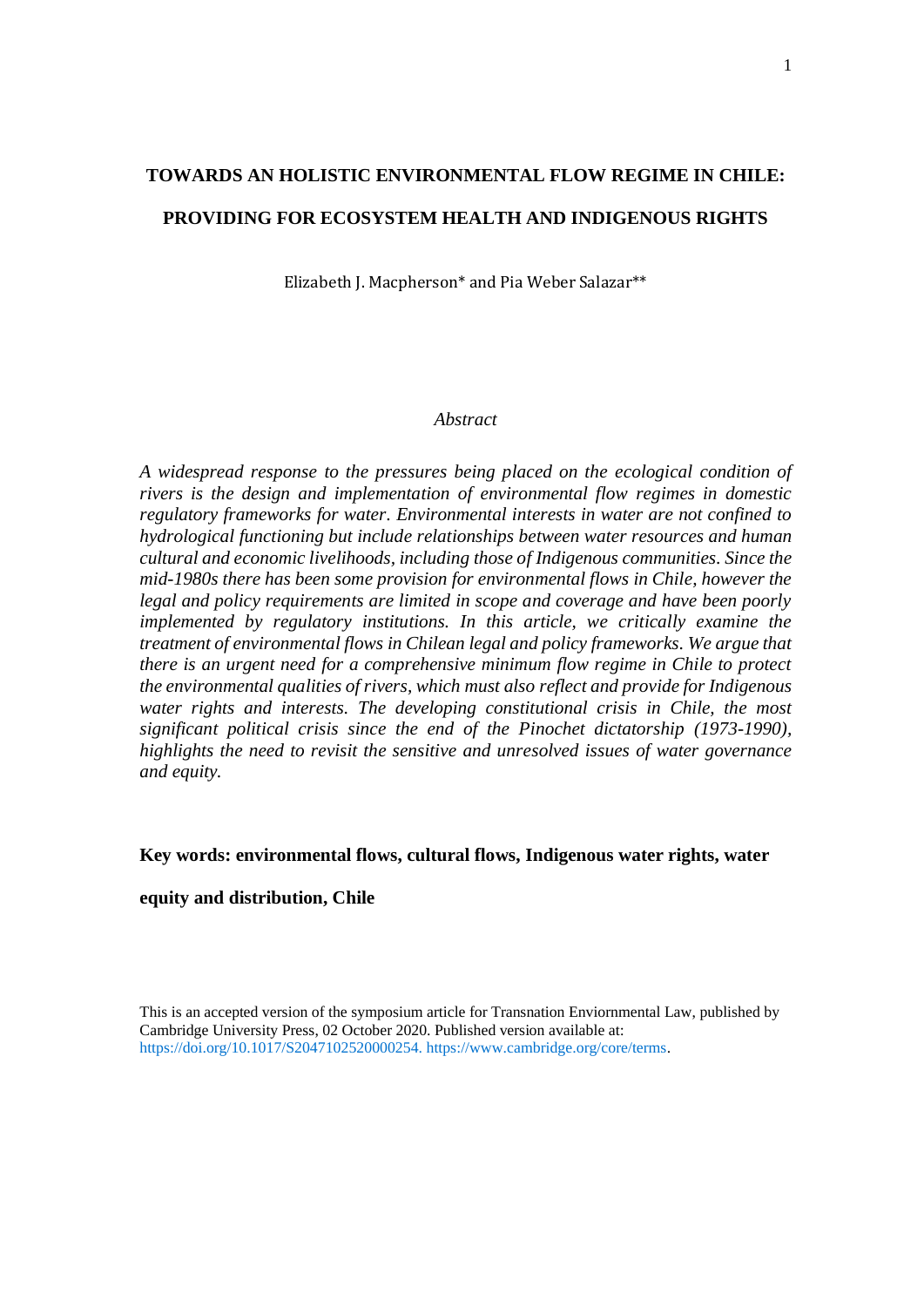#### **1. INTRODUCTION**

In Chile, as in many parts of the world, water resources are under growing pressure. Chile has highly variable water conditions, from very arid areas of the north to the wellwatered south.<sup>1</sup> As a long, thin country bordered by the Cordillera de Los Andes on one side and the Pacific Ocean on the other, Chile is a country of rivers. More than 1251 rivers located in 101 basins<sup>2</sup> run the length of Chile, supplying water for (often competing) social, cultural, economic and environmental uses. In some areas, such as the North of Chile, water is scarce and may be over-allocated. In other areas at the centre of the country, rivers are modified from their natural state and may be contaminated by pollution. <sup>3</sup> Overall water quality has improved in recent years in Chile because of advancements in wastewater treatment,<sup>4</sup> although Chilean water resources continue to experience elevated salinity, metal concentrations and high levels of nitrates.<sup>5</sup> In many parts of Chile, especially central and northern regions, there is strong economic demand for water for agriculture, urban and industry (mining and energy) purposes,<sup> $6$ </sup> which place

<sup>\*</sup>All translations have been carried out by the authors.

<sup>1</sup> OECD, *Water Resources Allocation Chile* (2015) available at: https://www.oecd.org/chile/Water-Resources-Allocation-Chile.pdf.

<sup>2</sup> Dirección General de Aguas, 'Atlas del Agua' [Atlas of Water] (Dirección General de Aguas, Ministerio de Obras Públicas, Chile, 2016), at p 18.

<sup>3</sup> R. Valdés-Pineda, R. Pizarro, P. García-Chevesich, J. B. Valdés, C. Olivares, M. Vera, F. Balocchi, F. Pérez, C. Vallejos, R. Fuentes, A. Abarza, and B. Helwig, 'Water governance in Chile: Availability, management and climate change', *Journal of Hydrology*, 519 (2014), 2538–67, 2539, 2544; P. Pino, V. Iglesias, R. Garreaud, S. Cortés, M. Canals, W. Folch, S. Burgos, K. Levy, L. P. Naeher, and K. Steenland, 'Chile Confronts its Environmental Health Future After 25 Years of Accelerated Growth', *Annals of Global Health*, 81/3 (2015), 354–67; Á. Alonso, R. Figueroa, and P. Castro-Díez, 'Pollution Assessment of the Biobío River (Chile): Prioritization of Substances of Concern Under an Ecotoxicological Approach', *Environmental management*, 59/5 (2017), 856–69.

<sup>4</sup> G. Donoso (ed.), 'Introduction' in *Water Policy in Chile*, (Springer, 2018) 2.

<sup>5</sup> See A. S. Vega, K. Lizama, and P. A. Pastén, 'Water Quality: Trends and Challenges' in G. Donoso (ed.), *Water Policy in Chile*, (Springer, 2018).

<sup>6</sup> See C. J. Bauer, 'Dams and Markets: Rivers and Electrical Power in Chile', *Natural Resources Journal*, 49 (2009), 583–651; J. Budds, 'Power, Nature and Neoliberalism: The Political Ecology of Water in Chile', *Singapore Journal of Tropical Geography*, 25/3 (2004), 322–42; S. Babidge and P. Bolados, 'Neoextractivism and Indigenous Water Ritual in Salar de Atacama, Chile', *Latin American Perspectives*, 45/5 (2018), 170–85; F. M. Camacho, 'Competing rationalities in water conflict: Mining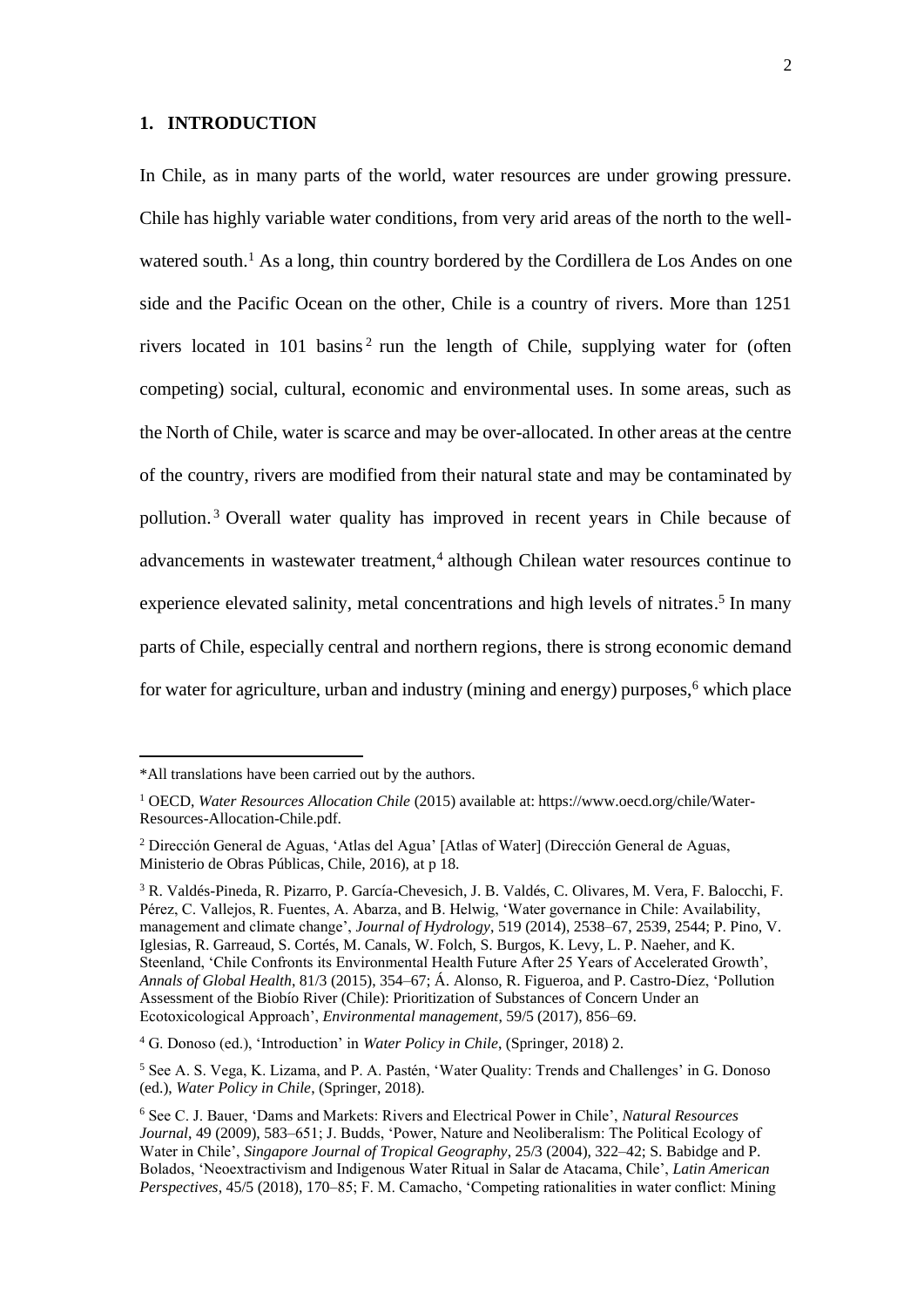strain on the social and environmental uses of rivers. However, in many instances in the South, water availability exceeds demand,<sup>7</sup> and there remain rivers that remain free from major human intervention and damage.<sup>8</sup>

Chile also has an important Indigenous heritage, with a number of distinct Indigenous peoples holding traditional connections and rights to land and water resources throughout the country,<sup>9</sup> regardless of whether or how these interests are recognised by governments. Indigenous conceptions of water resources, including in Chile, are routinely described as being different from dominant or Western approaches which often frame resources in terms of property or use rights. In the south of Chile, for example, *Mapuche* communities conceive of water resources as being connected to their ancestors, metaphysical entities and the total embodiment of nature, and have a sacred connection to and respect for water. <sup>10</sup> For other Indigenous groups in the north, such as the *Aymara* and *Atacameño* communities, where water resources are a vital element of the agricultural economy, water plays an important role in Indigenous political organization and identity. 11

and the indigenous community in Chiu Chiu, El Loa Province, northern Chile', *Singapore Journal of Tropical Geography*, 33/1 (2012), 93–107.

<sup>7</sup> See Valdés-Pineda, Pizarro, García-Chevesich, Valdés, Olivares, Vera, Balocchi, Pérez, Vallejos, Fuentes, Abarza, and Helwig, 'Water governance in Chile: Availability, management and climate change', 2563.

<sup>8</sup> For example, according to the Chilean National Committee on large dams, there are no large dams in the Austral Region of Chile's south. See [http://www.icoldchile.cl/directorio/.](http://www.icoldchile.cl/directorio/)

<sup>9</sup> Aylwin J., *Pueblos Indigenas de Chile: Antecedentes Historicos y Situacion Actual [Indigenous Comunities of Chile: History and Current Situation]* (Instituto de Estudios Indigenas Universidad de la Frontera, 1994) vol 1; Nancy Yañez and Raul Molina, *Las Aguas Indigenas En Chile [Indigenous Waters in Chile]* (LOM Ediciones, 2011).

<sup>&</sup>lt;sup>10</sup> See generally Barrera-Hernández L., 'Indigenous Peoples, Human Rights and Natural Resource Development: Chile's Mapuche Peoples and the Right to Water' (2005) 11(1) *Annual Survey of International & Comparative Law*.

<sup>11</sup>See M. Prieto and M. Prieto, 'Bringing water markets down to Chile's Atacama Desert', *Water International*, 41/2 (2016), 191–212, 192.; Manuel Prieto, 'Privatizing Water and Articulating Indigeneity: The Chilean Water Reforms and the Atacameño People (Likan Antai)', The University of Arizona 2014; Castro M., Bahamondes M., Albornoz P., Basaure M. F., Cayo S. B, Larama S., Hidalgo R., *El Derecho Consuetudinario En La Gestión Del Riego En Chiapa. Las Aguas Del 'Tata Jachura'*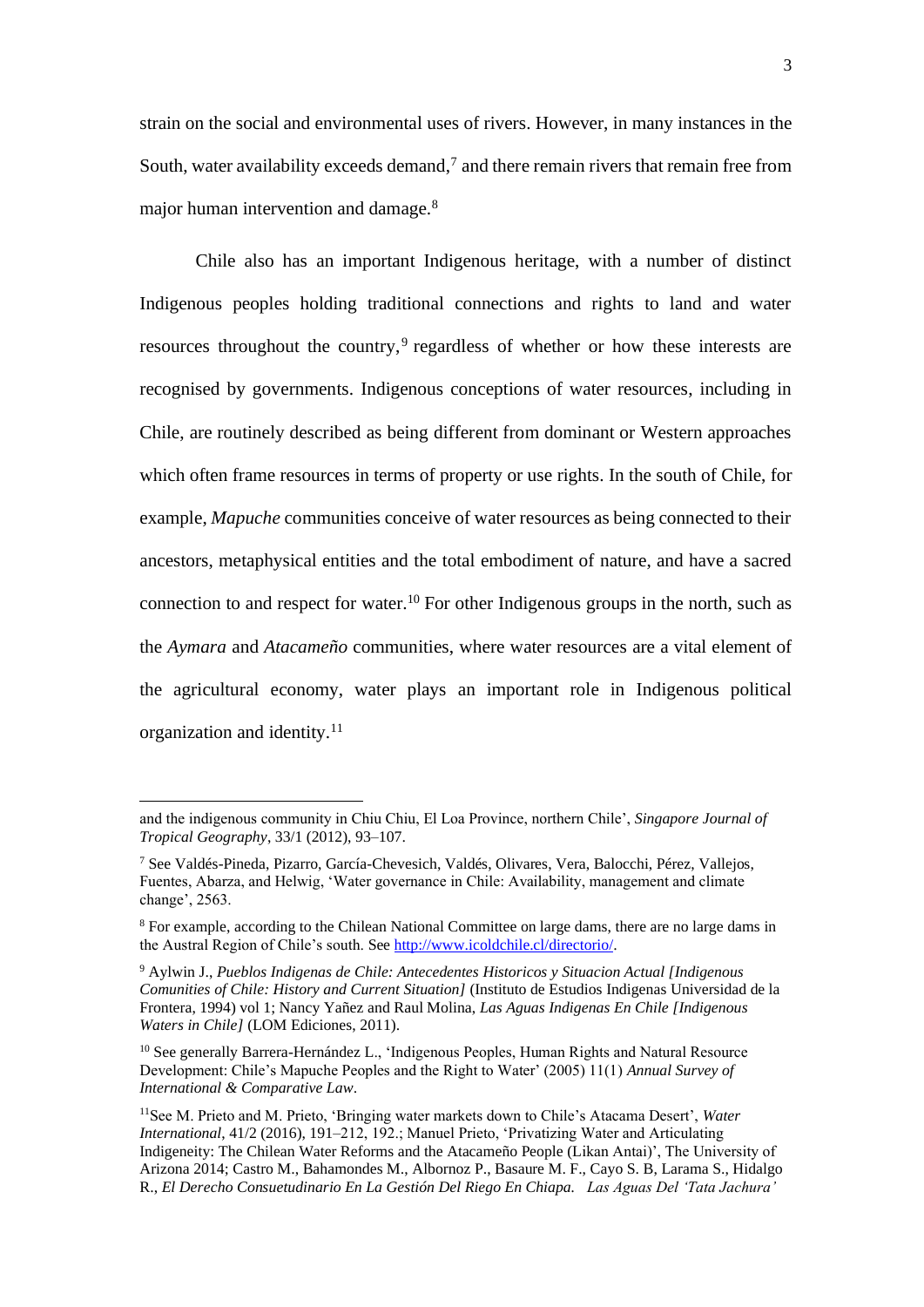Consistent with the international context,  $12$  there is a growing concern that pollution and low or absent flow rates in Chile's rivers are a consequence of anthropogenic water extractions and overuse of freshwater resources.<sup>13</sup> There is parallel concern about the ongoing exclusion of Indigenous peoples from water access and governance, and the failure of Chilean law to reflect cultural rights, aspirations and needs.<sup>14</sup> Chile's water crisis is playing out in the context of growing social and political movements about structural inequality,<sup>15</sup> and is exacerbated by the effects of climate change, <sup>16</sup> and the inability of regulatory frameworks and institutions to adapt fast enough to manage water as a scarce and threatened resource.<sup>17</sup>

In this article, we examine the limited provision and implementation of environmental flows in Chilean law and policy, and consider the treatment of Indigenous water rights and interests in their planning. To do so we have carried out in-depth

*<sup>[</sup>Customary Rights in Irrigation Management in Chiapa. The Waters of 'Tata Jachura']* (Konrad Adenauer Stiftung, 2017);S. Babidge, 'Contested value and an ethics of resources: Water, mining and indigenous people in the Atacama Desert, Chile', *The Australian Journal of Anthropology*, 27/1 (2016), 84–103, 92.

<sup>12</sup> See A. H. Arthington, *Environmental flows: saving rivers in the third millennium*, 1 ed. (University of California Press, 2012), vol. iv, 14 for an overview of environmental flows in international theory and practice.

<sup>&</sup>lt;sup>13</sup> See C. J. Bauer, 'Water conflicts and entrenched governance problems in Chile's market model', *Water Alternatives*, 8/2 (2015), 159 for a contemporary overview of Chile's water management challenges. But see Introduction in Donoso, ed, *Water Policy in Chile*, 2. Donoso argues that Chile's water challenges are also a result of naturally high levels of heavy metals in Chilean water resources.

<sup>14</sup> E. Macpherson, *Indigenous Rights to Water in Law and Regulation: Lessons from Comparative Experiences*, (Cambridge University Press, 2019), 161–210; A. Á. Marín, 'Constitutional Challenges of the South: Indigenous Water Rights in Chile - Another Step in the "Civilizing Mission?', *Windsor Yearbook of Access to Justice*, 33/3 (2017), 87; M. D. Davis, 'Indigenous Rights and Modern Water Management in Chile', Critical Transitions in Water and Environmental Resources Management, pp. 1– 12, 3–4.

<sup>15</sup> See J. Bartlett, '*Chile Protests: UN to Investigate Claims of Human Rights Abuses after 18 Deaths',*  24 October 2019, available at[: https://www.theguardian.com/world/2019/oct/24/chile-protests-human](https://www.theguardian.com/world/2019/oct/24/chile-protests-human-rights-un-investigation)[rights-un-investigation.](https://www.theguardian.com/world/2019/oct/24/chile-protests-human-rights-un-investigation) See generally C. J. Bauer, 'Water conflicts and entrenched governance problems in Chile's market model', *Water Alternatives*, 8/2 (2015) which discusses the intensification of water conflicts in Chile in the past decade and their rising profile in public debate.

<sup>16</sup> Valdés-Pineda, Pizarro, García-Chevesich, Valdés, Olivares, Vera, Balocchi, Pérez, Vallejos, Fuentes, Abarza, and Helwig, 'Water governance in Chile: Availability, management and climate change', 2563.

<sup>&</sup>lt;sup>17</sup> See Marín, 'Constitutional Challenges of the South: Indigenous Water Rights in Chile - Another Step in the "Civilizing Mission?', 97.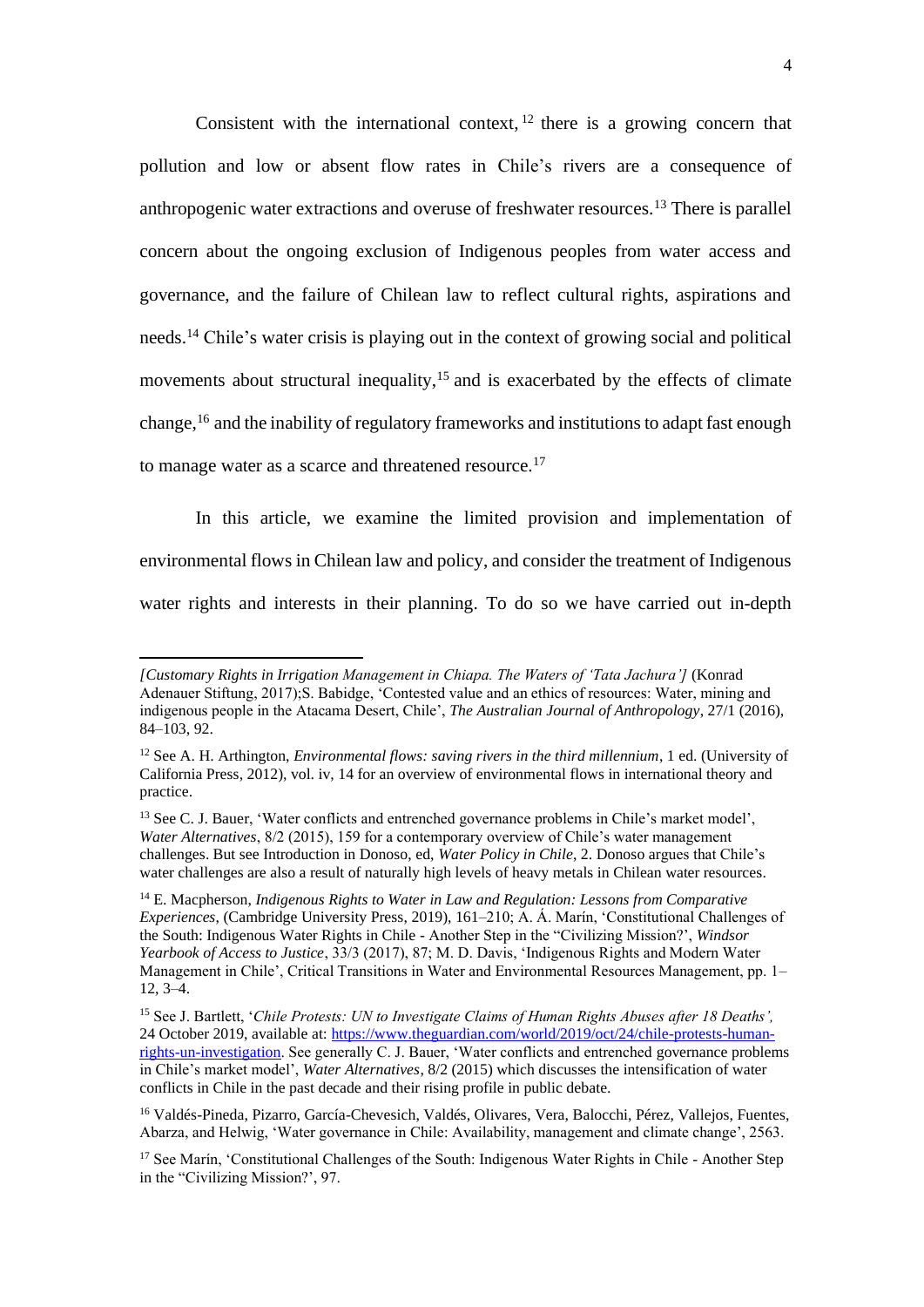analysis of Chilean legislation, case law, and legislative reform proposals and debates in the political, historical and cultural context, some of which is yet to be exhibited for an English-speaking audience.<sup>18</sup> In doing so we also draw on our combined experience as legal researchers and practitioners working in environmental law and Indigenous rights in Chile and Australasia, for Indigenous peoples, governments and private interests.

We are concerned with the development and implementation of law and policy in context, and so we pay attention both to the written content of laws, judicial decisions and law reform proposals and debates, identified through doctrinal legal research methods, and their contextualisation in the interdisciplinary scholarship.<sup>19</sup> We note that public and academic debates around water, human rights and indigenous rights are highly polarised in Chile, <sup>20</sup> and we have attempted to do justice to a spectrum of scholarly and public opinion, although we remain grounded by the actual laws, policies and jurisprudence in force. During the writing of this article, Chile erupted into a state of social protest not seen since the time of dictatorship. This has required and enabled us to consider the provision for environmental flows in the context of the unfolding social and constitutional crisis. As the legal and policy landscape is developing rapidly in Chile, in some situations, there is no academic commentary or analysis for legal or policy proposals other than media coverage and, in these situations, our interpretations are naturally tempered.

Given Australia's existing experience with environmental flows, and more recent agitation and concern around Indigenous water rights, including the 'cultural flows'

<sup>&</sup>lt;sup>18</sup> For other recent examples of English language commentary see Bauer, 'Water conflicts and entrenched governance problems in Chile's market model'; Donoso, ed, *Water Policy in Chile*.

<sup>19</sup> See M. V. Hoeke, 'Deep Level Comparative Law', in M. V. Hoeke (ed.), Epistemology and Methodology of Comparative Law, (Oxford: Hart Publishing, 2004), p. 165.

<sup>&</sup>lt;sup>20</sup> Bauer, 'Water conflicts and entrenched governance problems in Chile's market model'.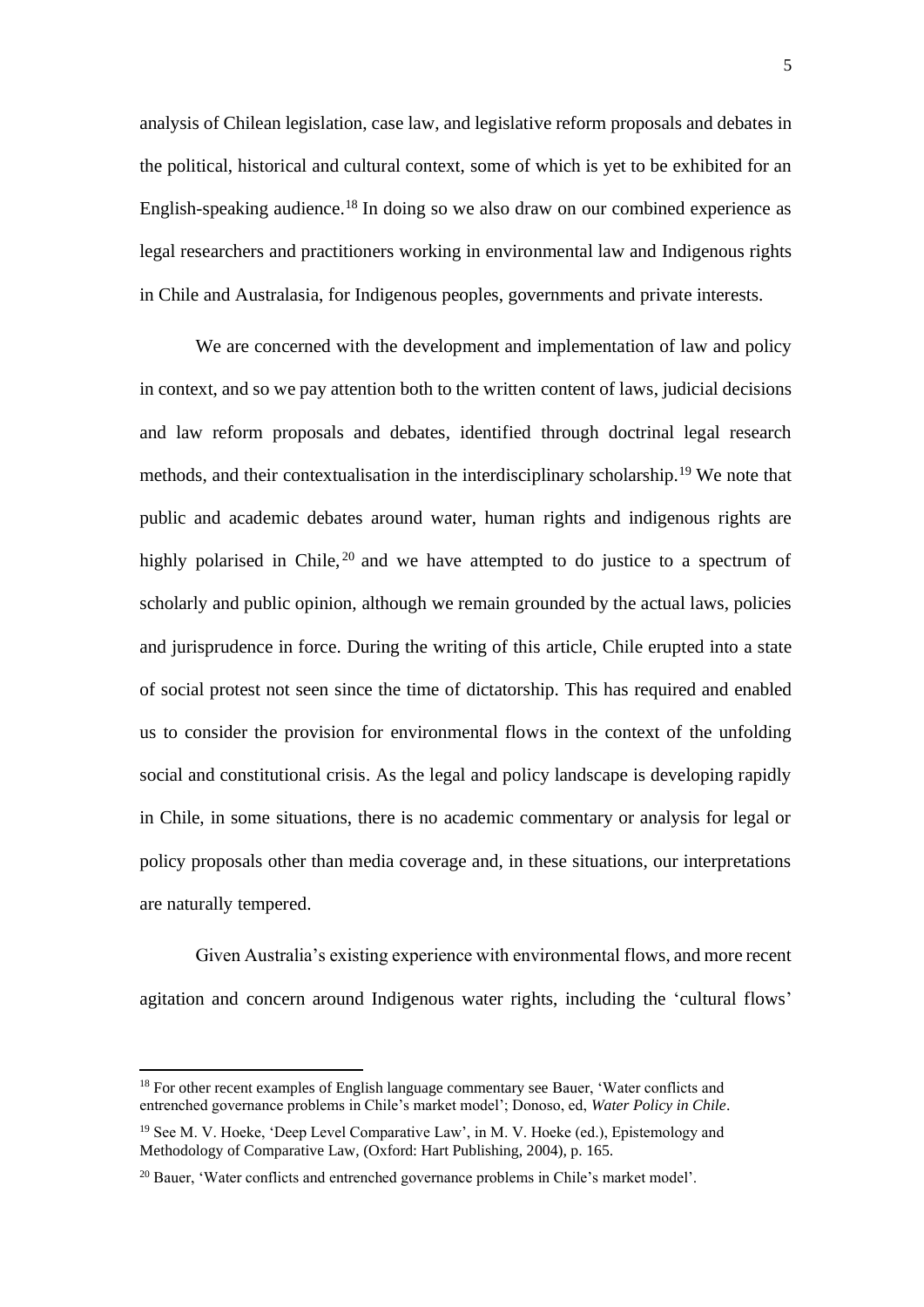policy,<sup>21</sup> we make occasional reference to the Australian experience. However, we emphasise that the Australian experience must be treated carefully, in its own particular historical, political and social context, as a model with its own challenges and flaws.<sup>22</sup> We are not advocating for the adoption or 'transplantation'<sup>23</sup> of the Australian approach in Chile, but maintain that reflecting on foreign experiences can help elucidate domestic concerns.<sup>24</sup>

We argue that there is need for a comprehensive minimum flow regime in Chile to protect environmental or ecological water qualities and take into account Indigenous rights and interests. At a minimum, this regime must exempt users, including Indigenous peoples and environmentalists, who leave river flows in-stream, from paying fines for 'non-use'. This is not at the expense of substantive water rights for Indigenous peoples that may be used for consumptive, productive or economic purposes, but should be implemented alongside existing mechanisms that fund the recognition and allocation of water rights for Indigenous peoples.<sup>25</sup>

We acknowledge that setting aside an adequate water allocation for environmental or cultural purposes in Chile will not be easy, and that transformative

<sup>21</sup> See A. C. Horne, Erin O'Donnell, and Rebecca E Tharme, 'Mechanisms to Allocate Environmental Water', in Angus Webb, A. C. Horne (eds.), Water for the environment : from policy and science to implementation and management, (2017); Murray Lower Darling Rivers Indigenous Nations and Northern Murray–Darling Basin Aboriginal Nations, 'Agreed definition of cultural flows'.

 $^{22}$  For a discussion of the ongoing inadequacies of Australian water law see, eg, S. Jackson, 'Enduring' and persistent injustices in water access in Australia', Natural Resources and Environmental Justice: Australian Perspectives, (Victoria: CSIRO Publishing, 2017).

<sup>23</sup> For a discussion of legal transplants and their risks see J. Gillespie and P. Nicholson, *Law and development and the global discourses of legal transfers.*, (Cambridge, UK ; New York : Cambridge University Press, 2012., 2012).

<sup>24</sup> L. De Stefano, 'International Initiatives for Water Policy Assessment: A Review', *Water Resources Management*, 24/11 (2010), 2449–66, 2450.

 $25$  See the discussion of the need for allocation of consumptive water rights for Indigenous peoples, including in Chile, in Macpherson, *Indigenous Rights to Water in Law and Regulation: Lessons from Comparative Experiences*.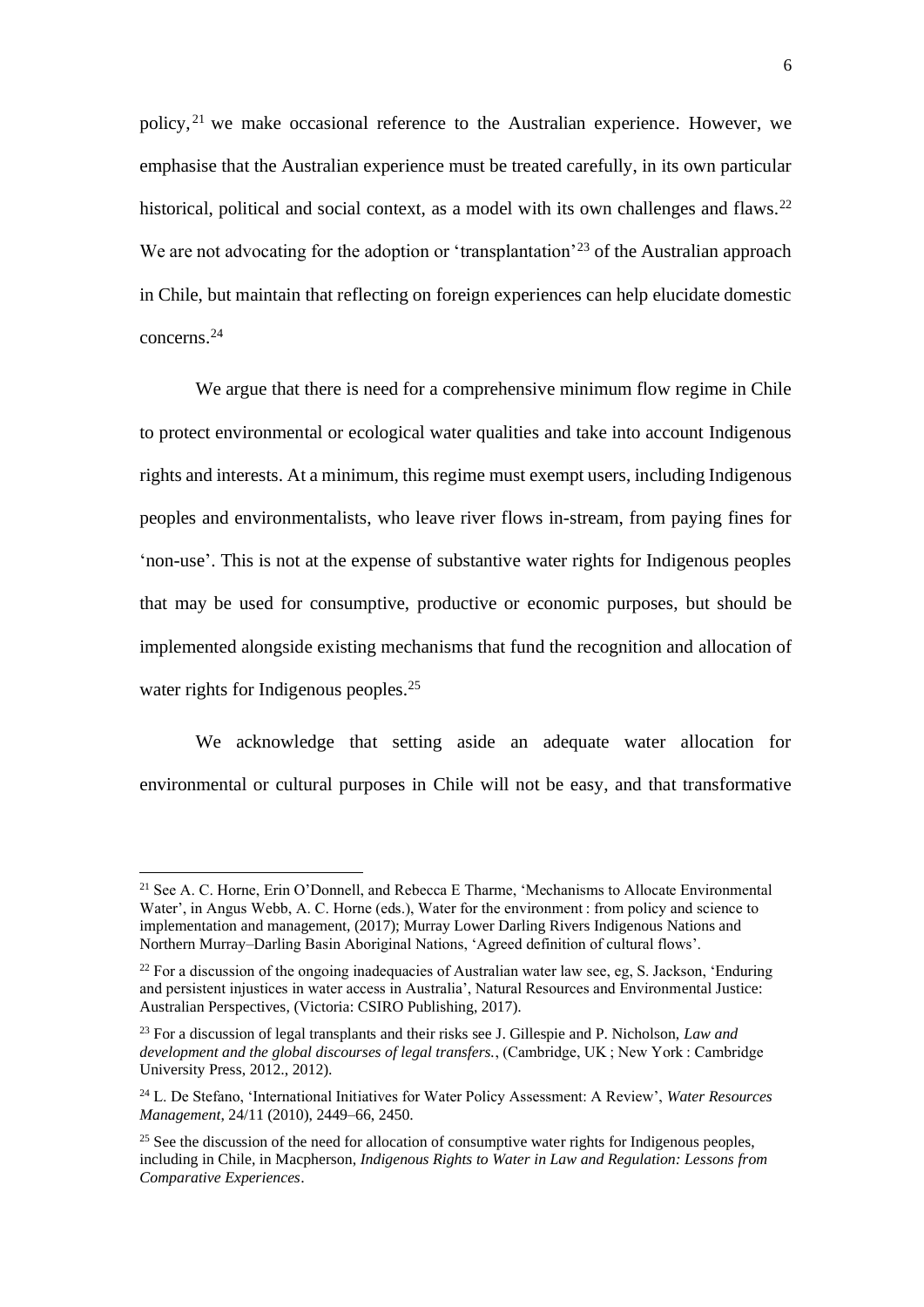water reform has, until now, been impossible to secure.<sup>26</sup> In the context of finite water resources, safeguarding environmental flows, and setting aside a flow of water for Indigenous use, may be costly and politically unpalatable, potentially requiring the redirection of water away from consumptive, economic purposes. Yet, if the Chilean Government is to ensure safe and reliable water resources for future generations, robust legal and policy frameworks that safeguard both environmental and cultural water uses will be crucial. The current constitutional crisis in Chile, the most significant political crisis since the end of the dictatorship, highlights the need to strive towards more inclusive and equitable water governance and allocation. 27

# **2. AN HOLISTIC APPROACH TO ENVIRONMENTAL FLOWS**

The challenge of effective water regulation to ensure water availability and quality for present and future generations is not peculiar to Chile, but is a shared concern for the world community.<sup>28</sup> Despite global concern about the availability of clean and sufficient water into the future, there is no international treaty that addresses access to and conservation of freshwater. <sup>29</sup> There is growing international attention, however, to the right to water and water for the environment, which makes a clear link between resource

 $27$  As indications of local trends see Bonnefov P. Chile's President Says He Will Support a New Constitution, The New York Times (11 November 2019) available at: [https://www.nytimes.com/2019/11/11/world/americas/chile-protests-new-constitution.html.](https://www.nytimes.com/2019/11/11/world/americas/chile-protests-new-constitution.html) See also the recent constitutional proposal: Presentan Reforma Constitutional que Consagra el Derecho al Agua [Presentation of a Constitutional Admendment to grant Human Rights to Water] Diario Constituticional (25 October 2019) available at: https://www.diarioconstitucional.cl/noticias/actualidad-

legislativa/2019/10/25/presentan-reforma-constitucional-que-consagra-el-derecho-humano-al-agua/.

<sup>&</sup>lt;sup>26</sup> See Bauer, 'Water conflicts and entrenched governance problems in Chile's market model'. Bauer explains the historical inability to fundamentally transform Chile's ideologicized water law and policy model.

<sup>28</sup>See generally Sultana F. & Loftus A. (eds), *The Right to Water: Politics, Governance and Social Struggles* (Taylor and Francis, 2013); Langford M & Russell Anna FS, *The Human Right to Water: Theory, Practice and Prospects* (Cambridge University Press, 2017).

<sup>29</sup> Tim Stephens, 'Reimagining International Environmental Law' in L. J. Kotzé, *Environmental law and governance for the anthropocene*, (Hart Publishing, 2017), 44.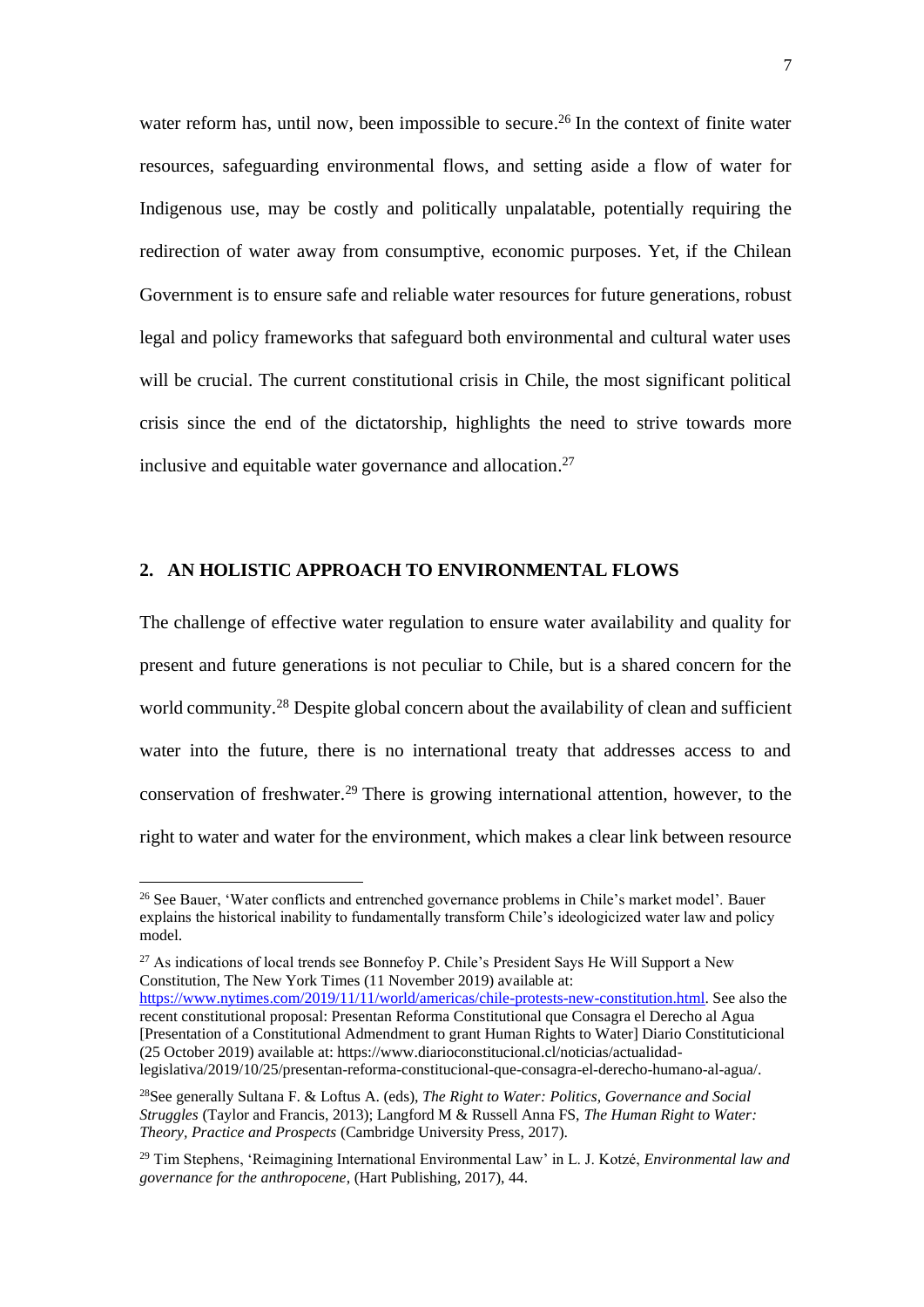health and human culture and wellbeing, consistent with trends towards more holistic water management like the 'hydrosocial cycle' <sup>30</sup> and broadening of scientific approaches, which conceive of natural resources as 'socio-ecological systems'.<sup>31</sup>

The need to protect water for human and ecosystem health is increasingly acknowledged in a number of international and comparative legal documents. The Human Right to water, first recognised by the United Nations in  $2010$ <sup>32</sup> is primarily concerned with ensuring access to water for drinking and sanitation. <sup>33</sup> There is a 'remarkable gap' between the growing global consensus to recognise access to water for basic domestic purposes and legal frameworks that actually govern water access.<sup>34</sup> However, there is need to broaden the conceptualization of the human right to water support the protection and safeguarding of water for a range of social, cultural and environmental purposes. Failure to protect rivers from pollution or over-extraction, for example, directly impacts the realisation of the human right to water, so it can be argued that the normative content of the right to water therefore entails obligations for states in terms of ensuring both water quality and quantity. <sup>35</sup> In this regard, the human right to water intersects with other developing areas of human rights and the environment in international and comparative law, including the right to a clean and healthy

<sup>30</sup> See J. Linton, 'Modern water and its discontents: a history of hydrosocial renewal', *Wiley Interdisciplinary Reviews: Water*, 1/1 (2014), 111–20.

<sup>&</sup>lt;sup>31</sup> See generally L. M. Berrouet, J. Machado, and C. Villegas-Palacio, 'Vulnerability of socio ecological systems: A conceptual Framework', *Ecological Indicators*, 84 (2018), 632–47.

<sup>&</sup>lt;sup>32</sup> UN GA Agenda Item 48 A/64/L.63/Rev.1 of 26 July 2010, The Human Right to Water and Sanitation. Available at: [https://undocs.org/en/A/64/L.63/Rev.1.](https://undocs.org/en/A/64/L.63/Rev.1)

<sup>33</sup> J. Gilbert, *Natural resources and human rights: an appraisal*, First ed. (Oxford University Press, 2018), 58.

<sup>34</sup> M. Langford and A. F. S. Russell, *The human right to water : theory, practice and prospects*, (Cambridge University Press, 2017), 58.

<sup>35</sup> I. Winkler, *Human Right to Water: Significance, Legal Status and Implications for Water Allocation*, (Hart Publishing Limited, 2014), 109, 126, 197–98.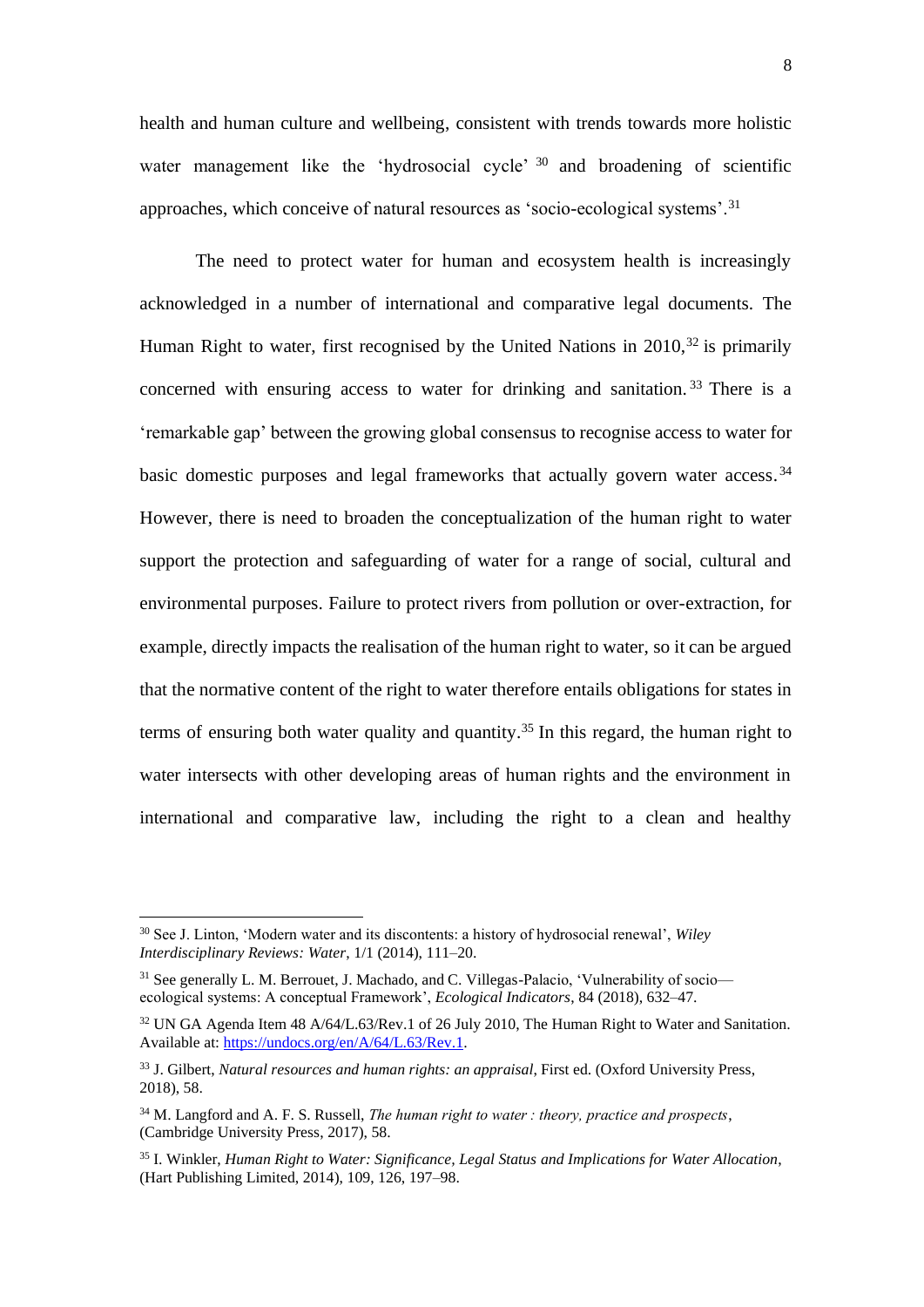environment, <sup>36</sup> and the rights of Indigenous peoples over natural resources and territories.<sup>37</sup> International debates around human rights, the environment and water are also playing out in the emerging 'transnational' <sup>38</sup> trend of 'environmental constitutionalism' or 'the constitutional incorporation of substantive and procedural environmental rights, responsibilities and remedies to protect the natural environment', especially in Latin America where some of the 'most innovative and energetic' approaches to environmental constitutionalism are developing.<sup>39</sup>

International concern surrounding water and its numerous values and uses is captured in the 2030 Agenda for Sustainable Development and its Sustainable Development Goals, in particular SDG 6, which places pressure on states to, '[e]nsure availability and sustainable management of water and sanitation for all'.<sup>40</sup> The OECD has also been working on domestic prerequisites for sustainable water management, arguing that: $41$ 

> Well-designed allocation regimes contribute to multiple policy objectives: economic efficiency, by allocating resources to higher value uses as well as contributing to innovation and investment in water use efficiency; environmental performance by

<sup>36</sup> See generally J. H. Knox and R. Pejan, *The human right to a healthy environment*, (2018).

<sup>&</sup>lt;sup>37</sup> See generally S. J. Anaya, 'Divergent Discourses about International Law, Indigenous Peoples, and Rights over Lands and Natural Resources: Toward a Realist Trend Papers', *Colorado Journal of International Environmental Law and Policy*, 16 (2005), 237–58.

<sup>&</sup>lt;sup>38</sup> See generally Jolene Lin, 'The emergence of Transnational Environmental Law in the Anthropocene' in Kotzé, *Environmental law and governance for the anthropocene* chapter 15, for a discussion of the transnational nature of environmental law in the anthropocene.

<sup>39</sup> E. Daly and James May (eds.), *Implementing Environmental Constitutionalism: Current Global Challenges*, (Cambridge University Press, 2018), 1, 7.

<sup>40</sup> United Nations, *Sustainable Development Goal 6: Synthesis Report on Water and Sanitation* (2018) at 10, available at:

https://www.unwater.org/app/uploads/2018/12/SDG6\_SynthesisReport2018\_WaterandSanitation\_04122 018.pdf.

<sup>41</sup> OECD, *Water-Resources-Allocation-Policy-Highlights* (2015). Available at: https://www.oecd.org/environment/resources/Water-Resources-Allocation-Policy-Highlights-web.pdf.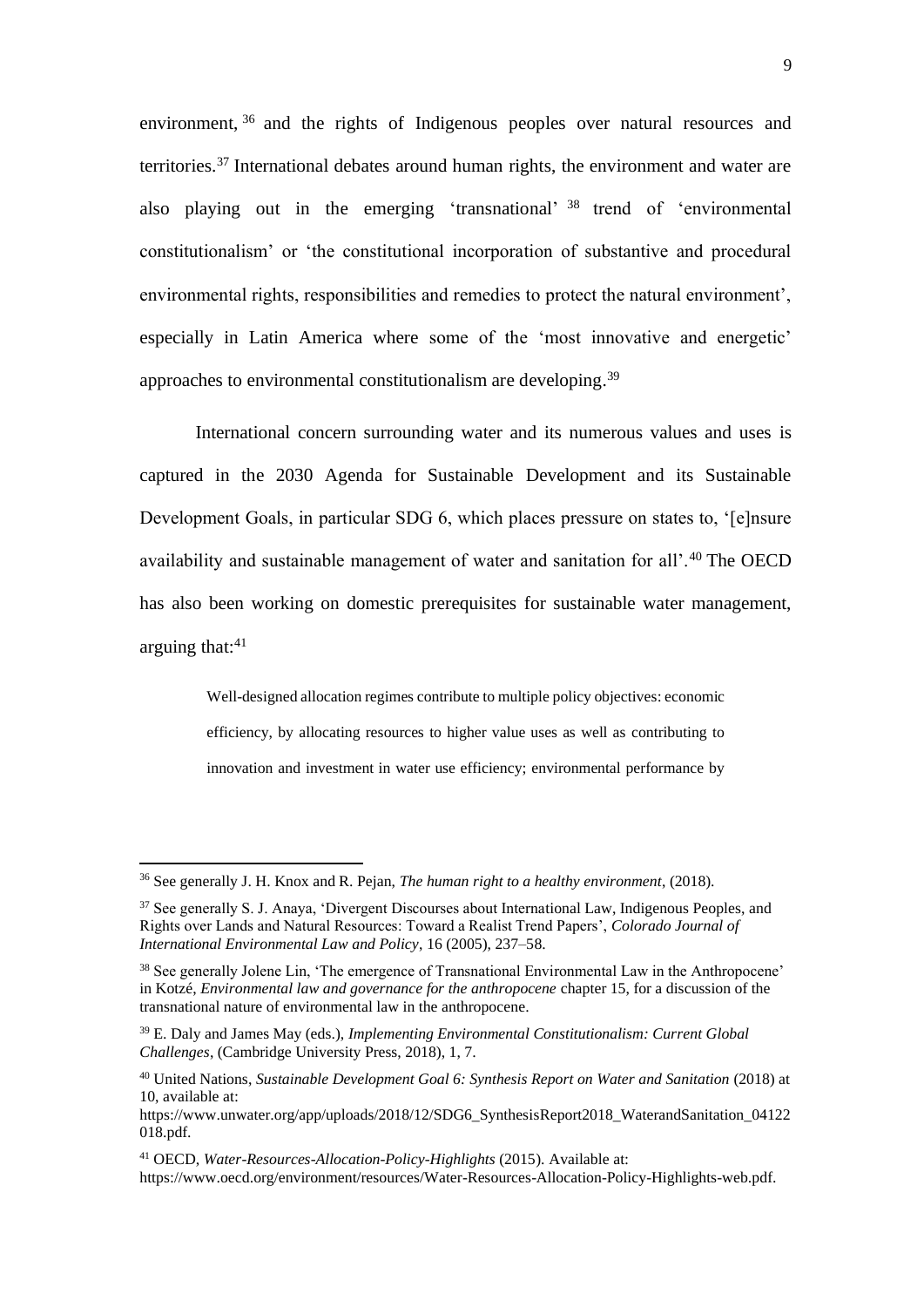securing adequate flows to support ecosystems services; and equity by sharing the risks of shortage among water users fairly.

A widespread response to the pressures placed on the environmental qualities of rivers is to implement 'environmental flow' regimes in domestic regulatory frameworks for water.<sup>42</sup> Such regimes introduce the environment as a legitimate 'user' of water, $43$ including for 'ecosystem services',<sup>44</sup> defined by Arthington as 'the tangible benefits people gain from ecosystems'. 45 'Environmental water' is a broad term, used to encompass both legal rights for the environment as a consumptive user and mechanisms that impose conditions on other users (e.g. an extraction cap), however, the term 'environmental flow' typically contemplates minimum in-stream flows or reserves which do not form part of the consumptive pool of water allocated to extractive use.<sup>46</sup> The Brisbane Declaration and Global Action Agenda on Environmental Flows of 2018 provides the following revised definition of environmental flows:<sup>47</sup>

> Environmental flows describe the quantity, timing, and quality of freshwater flows and levels necessary to sustain aquatic ecosystems which, in turn, support human cultures, economies, sustainable livelihoods, and well-being.

<sup>42</sup> See generally Arthington, *Environmental flows: saving rivers in the third millennium*.

<sup>43</sup> Webb J. A. et al, 'Adaptive Management of Environmental Flows' (2018) 61(3) *Environmental Management,* at p 339.

<sup>44</sup> L. Nahuelhual, G. Saavedra, F. Henríquez, F. Benra, X. Vergara, C. Perugache, and F. Hasen, 'Opportunities and limits to ecosystem services governance in developing countries and indigenous territories: The case of water supply in Southern Chile', *Environmental Science and Policy*, 86 (2018), 11–18, 11

<sup>45</sup> Arthington, *Environmental flows: saving rivers in the third millennium*, 15.

<sup>46</sup> Horne A., O'Donnell E. & Tharme R.E, 'Mechanisms to Allocate Environmental Water' in Angus Webb and Avril C Horne (eds), *Water for the environment : from policy and science to implementation and management* (2017), at p 361.

<sup>47</sup> 'The Brisbane Declaration and Global Action Agenda on Environmental Flows (2018)' *22nd International River Symposium* available at https://riversymposium.com/about/brisbane-declaration/.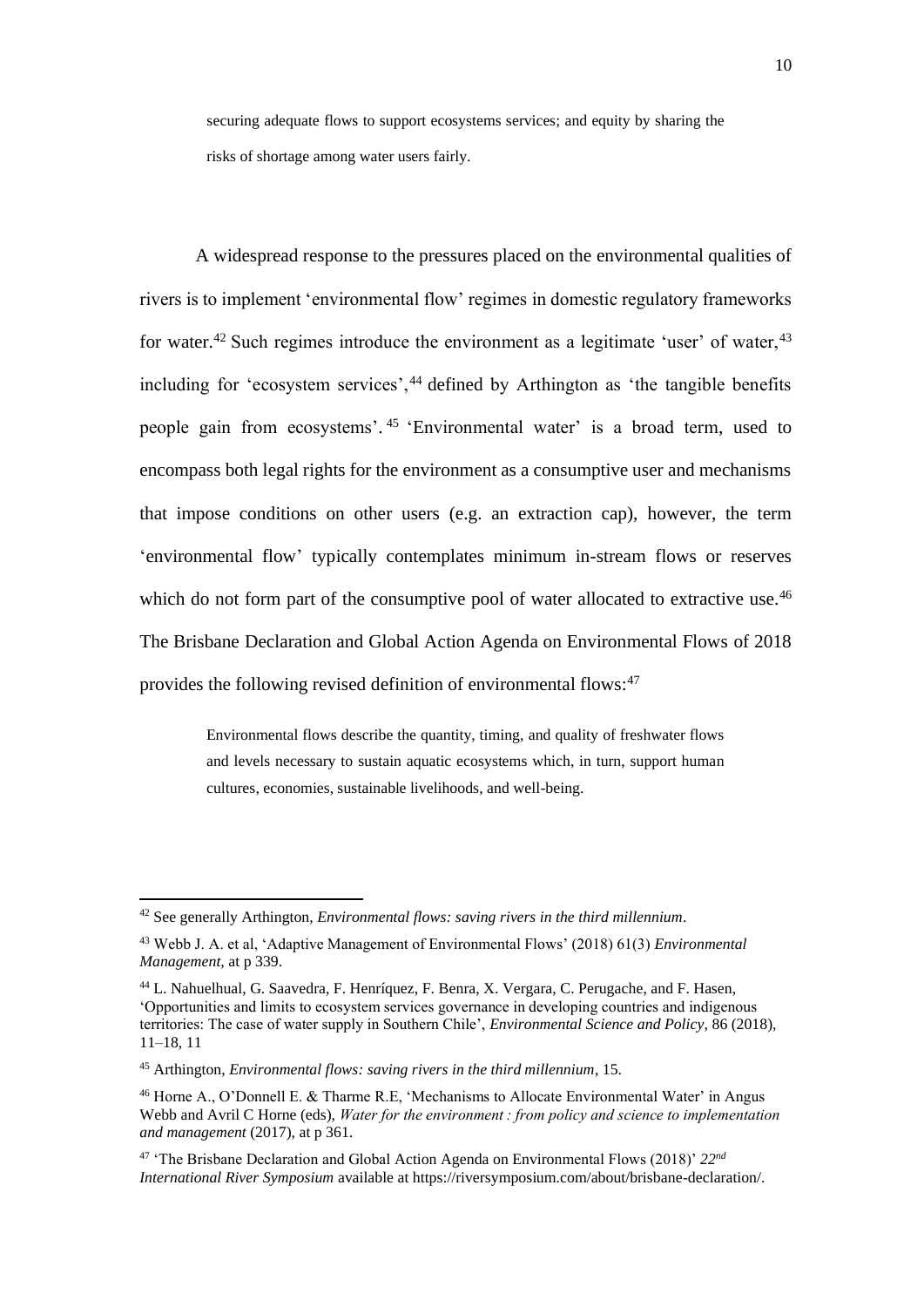The structure and method of providing for environmental flows differs from place to place, with a range of possible technical approaches for calculating and regulating the appropriate flow, however, Arthington summarises the typical approach to setting environmental flows as follows:  $48$ 

> The majority of "in-stream flow" methods (70%; Tharme 2003) either provide simple rules founded on the hydrologic characteristics of surface water flows, or they quantify the flow volumes needed to maintain aquatic habitat in terms of water depth, velocity, and cover for selected species, usually fish of commercial or recreational value (e.g., salmonids). Often the flow recommended to support habitat is a "minimum flow," the smallest amount of water that could maintain a wetted channel and provide opportunities for limited movement and maintenance feeding.

Despite the Brisbane Declaration's recognition that environmental flows support human cultures, economies and wellbeing as a component of ecosystem health, conceptual models underpinning environmental flows, until very recently, have tended to be restricted to biophysical interactions 'eschewing socio-cultural complexity, local knowledge, and governance arrangements'. <sup>49</sup> Advocates for an expanded conception of environmental flows argue for recognition of local and Indigenous governance frameworks and interests to build legitimacy in environmental flow regimes and water planning more broadly.<sup>50</sup>

Human relationships with water hold particular importance for Indigenous communities who claim distinct relationships with water resources and the broader

<sup>48</sup> Arthington, *Environmental flows: saving rivers in the third millennium*, 19.

<sup>49</sup> Michael M Douglas et al, 'Conceptualizing Hydro-Socio-Ecological Relationships to Enable More Integrated and Inclusive Water Allocation Planning' (2019) 1(3) *One Earth* at pp 361, 361. See also Jackson S. 'How Much Water Does Culture Need?' in Horne A C & Webb A (eds), *Water for the environment: from policy and science to implementation and management* (2017), at p 185.

<sup>50</sup> O'Donnell E. & Macpherson E. 'Challenges and Opportunities for Environmental Water Management in Chile: An Australian Perspective' (2012) 23 (1) *Journal of Water Law,* at p24. See also M. M. Douglas, S. Jackson, C. A. Canham, S. Laborde, L. Beesley, M. J. Kennard, B. J. Pusey, R. Loomes, and S. A. Setterfield, 'Conceptualizing Hydro-socio-ecological Relationships to Enable More Integrated and Inclusive Water Allocation Planning', *One Earth*, 1/3 (2019), 361–73, 362; Arthington, *Environmental flows: saving rivers in the third millennium*, 232.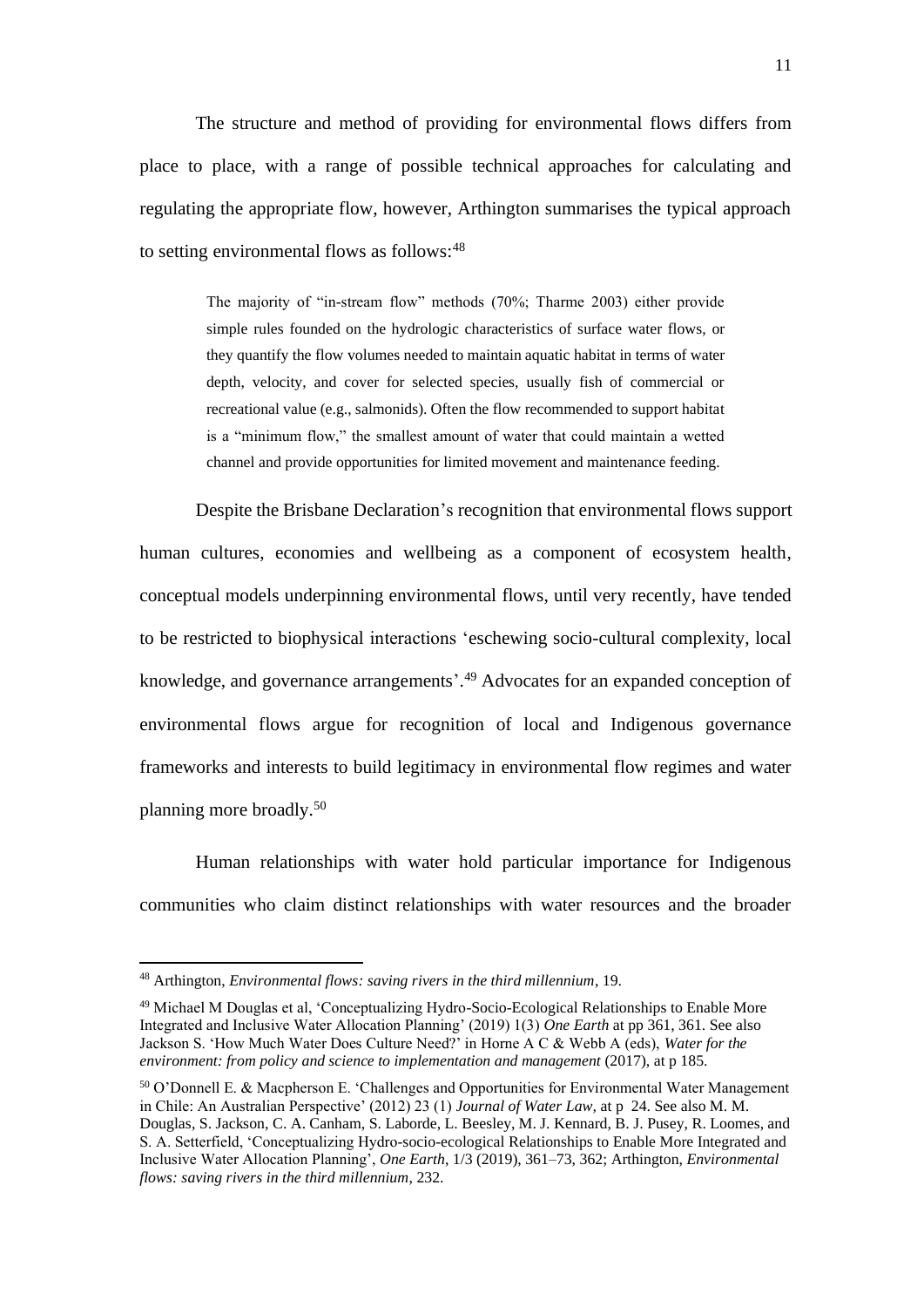natural world, <sup>51</sup> and who are the repositories of valuable traditional knowledge on environmental protection.<sup>52</sup> Tobin explains that Indigenous rights to natural resources are 'vital for protection of their cultural integrity and their survival as distinct peoples'.<sup>53</sup> Typical to accounts of Indigenous relationships with natural resources, including in the Latin American context, is a closeness or familial interconnectedness between Indigenous cultures and nature, and an obligation to care for natural resources and protect their survival for future generations, as opposed to typical Western utilitarian accounts of nature as a commodity to be used.<sup>54</sup>

In Latin America, the rights Indigenous peoples have to natural resources, including water, have been the subject of many significant decisions of both the Inter-American Commission and Court of Human Rights who emphasise the right of Indigenous peoples to communal property over their resources in confronting resource development and extraction. <sup>55</sup> These decisions often refer to the protection of Indigenous territorial rights to natural resources under the International Labour Organisation's *Convention 169 on the Rights of Indigenous and Tribal Peoples*, <sup>56</sup> which a number of Latin American countries (including Chile) have ratified. *Convention 169*

<sup>51</sup> See, eg, Hendrix B. A., 'Context, Equality, and Aboriginal Compensation Claims' (2011) 50 *Dialogue: Canadian Philosophical Review*, at p 672.

<sup>52</sup> Lynda Collins, 'Judging the Anthropocene' in Kotzé, *Environmental law and governance for the anthropocene*, 323.

<sup>53</sup> Tobin B., *Indigenous Peoples, Customary Law and Human Rights: Why Living Law Matters*  (Routledge, Taylor & Francis Group, 2014), at p 141.

<sup>54</sup> See, eg, Bavikatte K. & Bennett T., 'Community Stewardship: The Foundation of Biocultural Rights' (2015) (1) *Journal of Human Rights and the Environment,* at p 7.

<sup>55</sup> Knox and Pejan, *The human right to a healthy environment*, 8. See, eg, *Mayagna (Sumo) Awas Tingni Community v Nicaragua (judgment)* [2001] Inter-American Court of Human Rights (Ser C) Case No. 79 ('*Mayagna (Sumo) Awas Tingni Community v Nicaragua (Judgment) (Inter-American Court of Human Rights, (Ser C) Case No. 79, 31 August 2001)*'); *Case of the Saramaka People v Suriname (Preliminary Objections, Merits, Reparations and Costs)* [2007] Inter-American Court of Human Rights Series C No. 172.

<sup>&</sup>lt;sup>56</sup> Convention concerning Indigenous and Tribal Peoples in Independent Countries (No. 169) [1989] 28 ILM 1382 (entered into force 5 September 1991) *('Convention 169')*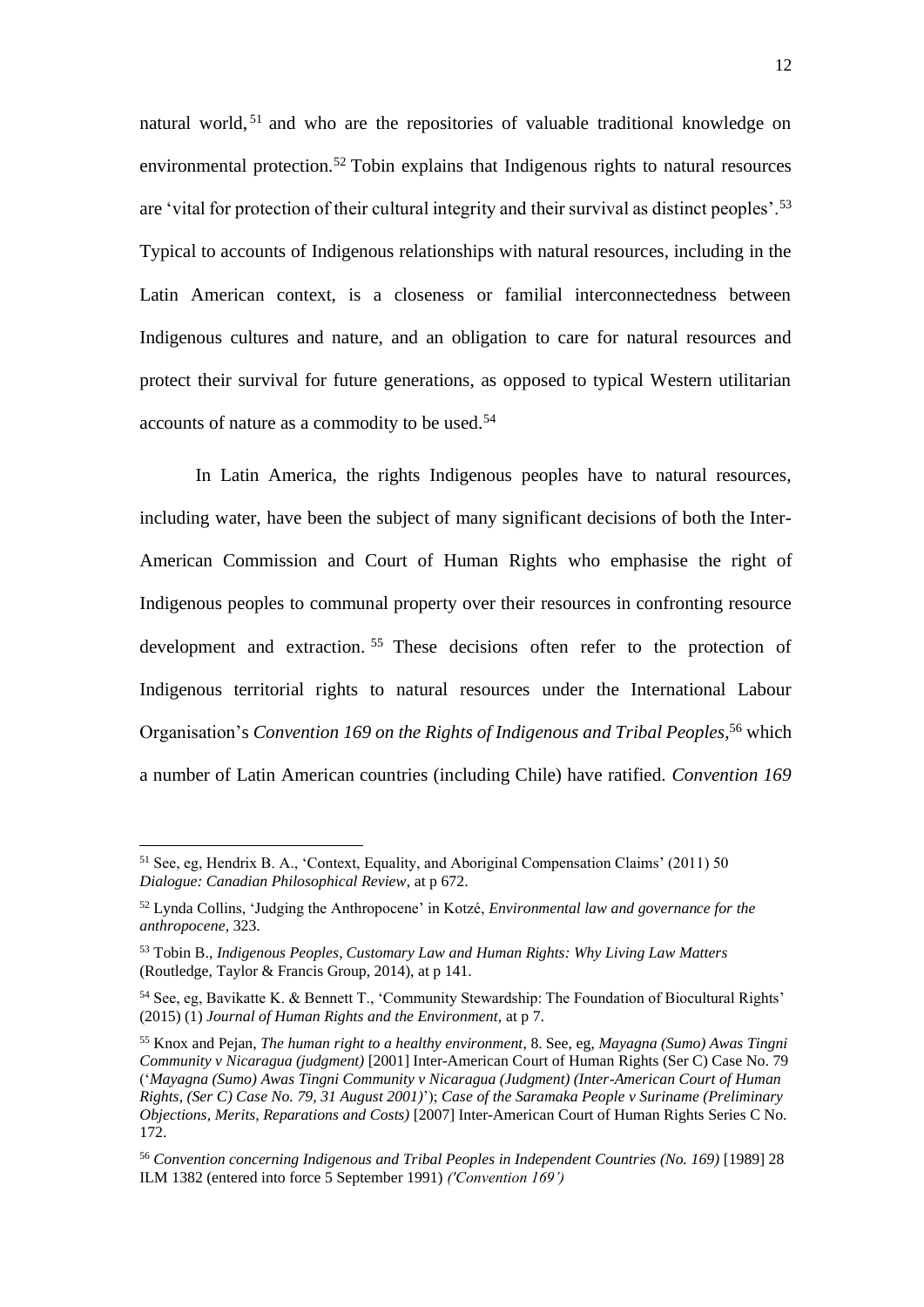requires States to: 'respect the special importance for the cultures and spiritual values of the peoples concerned of their relationship with the lands or territories';<sup>57</sup> recognise the rights of 'rights of ownership and possession' Indigenous peoples have over their traditional territories';<sup>58</sup> and safeguard the rights of Indigenous peoples to 'participate in the use, management and conservation of these resources'.<sup>59</sup>

In the Australian context, the concept of environmental flows has at times been interpreted by governments as encompassing a flow of water for Indigenous 'cultural' purposes, although 'cultural flows' have also been advocated for alongside but separate from environmental flow policies. <sup>60</sup> For example, the Australian National Cultural Flows Project has attempted to 'secure a future where First Nations' water allocations are embedded within Australia's water planning and management regimes, to deliver cultural, spiritual and social benefits as well as environmental and economic benefits, to Aboriginal communities'. <sup>61</sup> That project adopts the definition of cultural flows from the *Echuca Declaration*, as:<sup>62</sup>

water entitlements that are legally and beneficially owned by Indigenous Nations of a sufficient and adequate quantity and quality, to improve the spiritual, cultural, environmental, social and economic conditions of those Indigenous Nations. *This is our inherent right*.

<sup>57</sup> Ibid art 13.

<sup>58</sup> Ibid, art 14.

<sup>59</sup> Ibid, art 15.

<sup>60</sup> See generally S. Jackson and Marcia Langton, 'Trends in the Recognition of Indigenous Water Needs in Australian Water Reform: the Limitations of "Cultural" Entitlements in Achieving Water Equity', *Journal of Water Law*, 22/2/3 (2012), 110.

<sup>61</sup> National Cultural Flows Research Project (2019) available at: http://culturalflows.com.au.

 $62$  Murray Lower Darling Rivers Indigenous Nations and Northern Murray–Darling Basin Aboriginal Nations, *Agreed Definition of Cultural Flows,* available at: http://www.mdba.gov.au/explore-thebasin/communities/indigenous-communities/.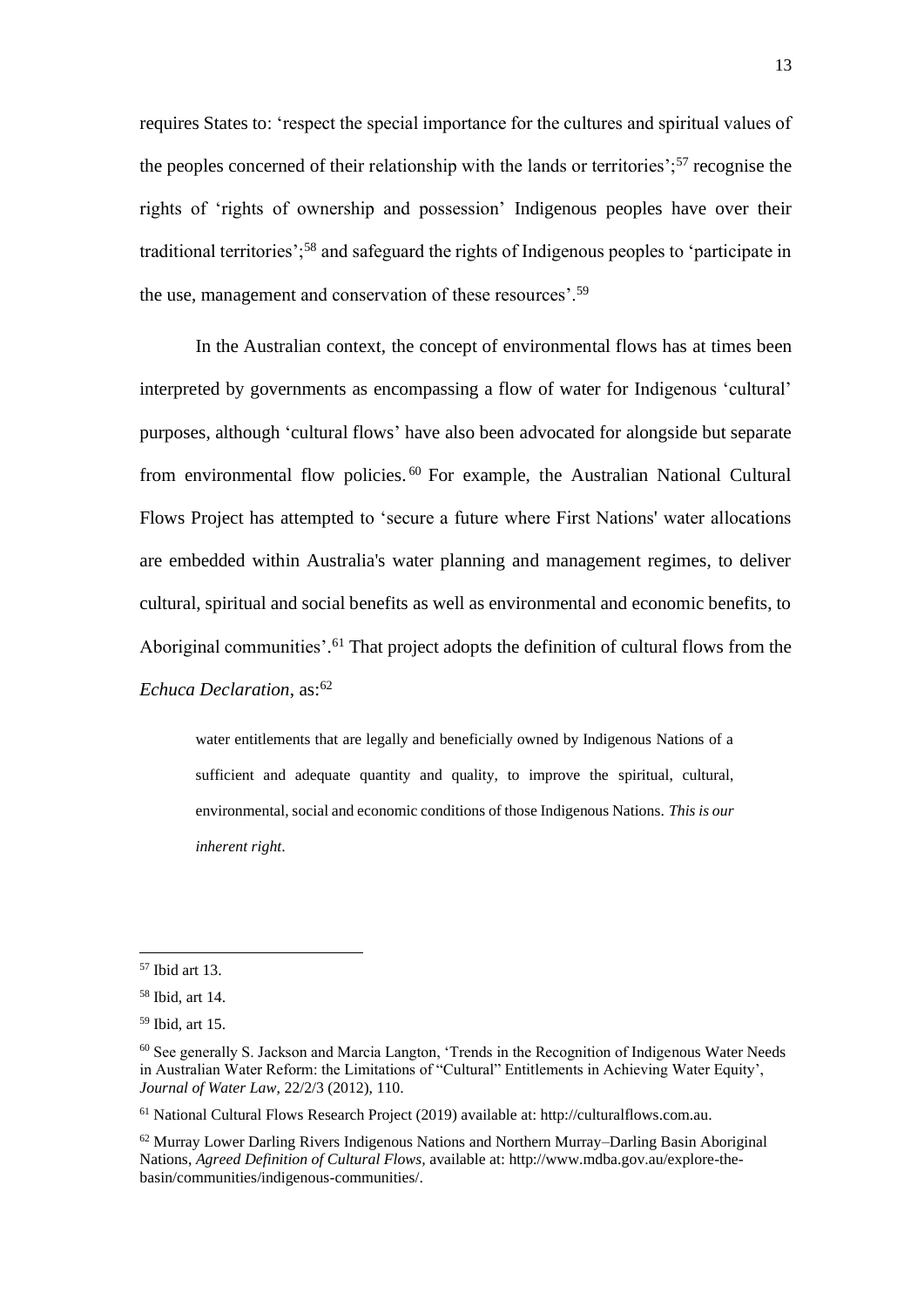The idea of 'cultural flows' has emerged from Australia as an attempt by Indigenous communities to leverage off government support of environmental flows for specific Indigenous interests,  $63$  and ensure that an adequate flow of the river is set aside for Indigenous values or uses in water planning. However, there has also been criticism of the cultural flows policy in Australia, on the basis that the terminology of cultural flows has been seized by Australian governments as a way to subsume Indigenous water interests within existing environmental flow regimes without needing to confront the difficult question of redistribution. <sup>64</sup> Until recently, cultural flows have enjoyed little response from governments, in Australia or elsewhere, in terms of demarcating flows within a river or other waterway for Indigenous use. Those critical of cultural flows prefer to focus on the need for substantive water rights or allocations for Indigenous peoples to use water for any purpose they may wish to, including commercial use. 65

A recent article by Douglas et al helpfully emphasises the diverse uses Indigenous peoples make of rivers and encourages water planning to account for a range of Indigenous water uses and values, including through environmental flow processes. The authors develop a 'hydro-socio-ecological conceptual model' for the impacts of water abstraction in the Australian context, which involves a complex interplay of social, cultural and environmental dimensions. <sup>66</sup> The authors identify a 'need to recognize Indigenous and non-Indigenous governance and management systems at multiple scales

<sup>63</sup> Jackson, n. **Error! Bookmark not defined.** above, at p 181.

<sup>64</sup> Jackson S. & Langton M., 'Trends in the Recognition of Indigenous Water Needs in Australian Water Reform: The Limitations of 'Cultural' Entitlements in Achieving Water Equity' (2012) 22(2/3) *Journal of Water Law*, at p 110. See also Ibid at p 183.

<sup>65</sup> See, eg, E. Macpherson, 'Beyond Recognition: Lessons from Chile for Allocating Indigenous Water Rights in Australia', *University of New South Wales Law Journal*, 40/3 (2017), 1130–69.

<sup>66</sup> Douglas, Jackson, Canham, Laborde, Beesley, Kennard, Pusey, Loomes, and Setterfield, 'Conceptualizing Hydro-socio-ecological Relationships to Enable More Integrated and Inclusive Water Allocation Planning', 363.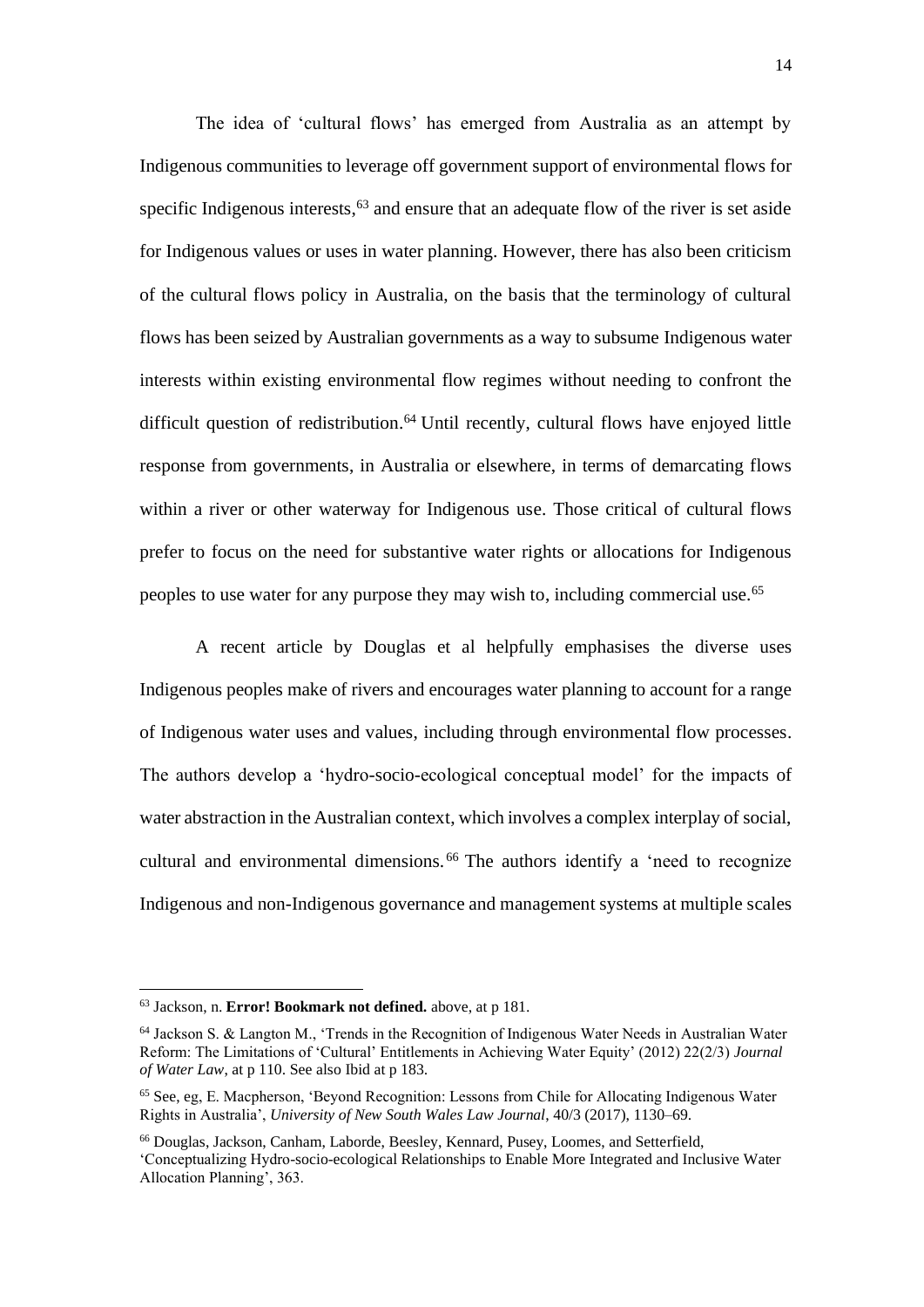to build legitimacy in e-flows and water planning' and 'propose guiding principles for using e-flows to protect aquatic ecosystems and their dependent human cultures and livelihoods'.<sup>67</sup>

For the reasons emphasised by Douglas et al, we consider that it is important that any environmental flow regime contemplate setting aside a flow of a river for Indigenous interests, and meaningfully collaborate with Indigenous communities and institutions in environmental water management. This is especially important in the context of marketbased allocation frameworks and strongly protected private use rights, where (without a specific flow allocation) Indigenous water use and management may be overridden by other users.<sup>68</sup> The idea of involving Indigenous peoples' governance and accounting for their rights in environmental flows is not at the expense of, and should be considered complementary to, the need for consumptive rights for Indigenous peoples to take water for any (including commercial) purposes. As Jackson puts it:<sup>69</sup>

> In the pursuit of opportunities to secure water for indigenous use, instruments that deliver water to the environment could serve as model institutions through which to redress the historical neglect of indigenous water rights and interests and the transparently inequitable distribution of water.

# **3. CHILE: A COUNTRY OF RIVERS**

Chile is a long and narrow country, $70$  and water resources and demand are unequally distributed throughout its 101 water basins. Chile's hydrography presents particular

<sup>67</sup> Ibid 362.

<sup>68</sup> Macpherson E., *Indigenous Rights to Water in Law and Regulation: Lessons from Comparative Experiences* (Cambridge University Press, 2019) at pp 221–40.

<sup>69</sup> Jackson, n. **Error! Bookmark not defined.** above, at p 181.

 $70$  Chile's longitudinal length is 4.329 km. Instituto Nacional de Estadisticas, available at: https://www.ine.cl/bases-de-datos.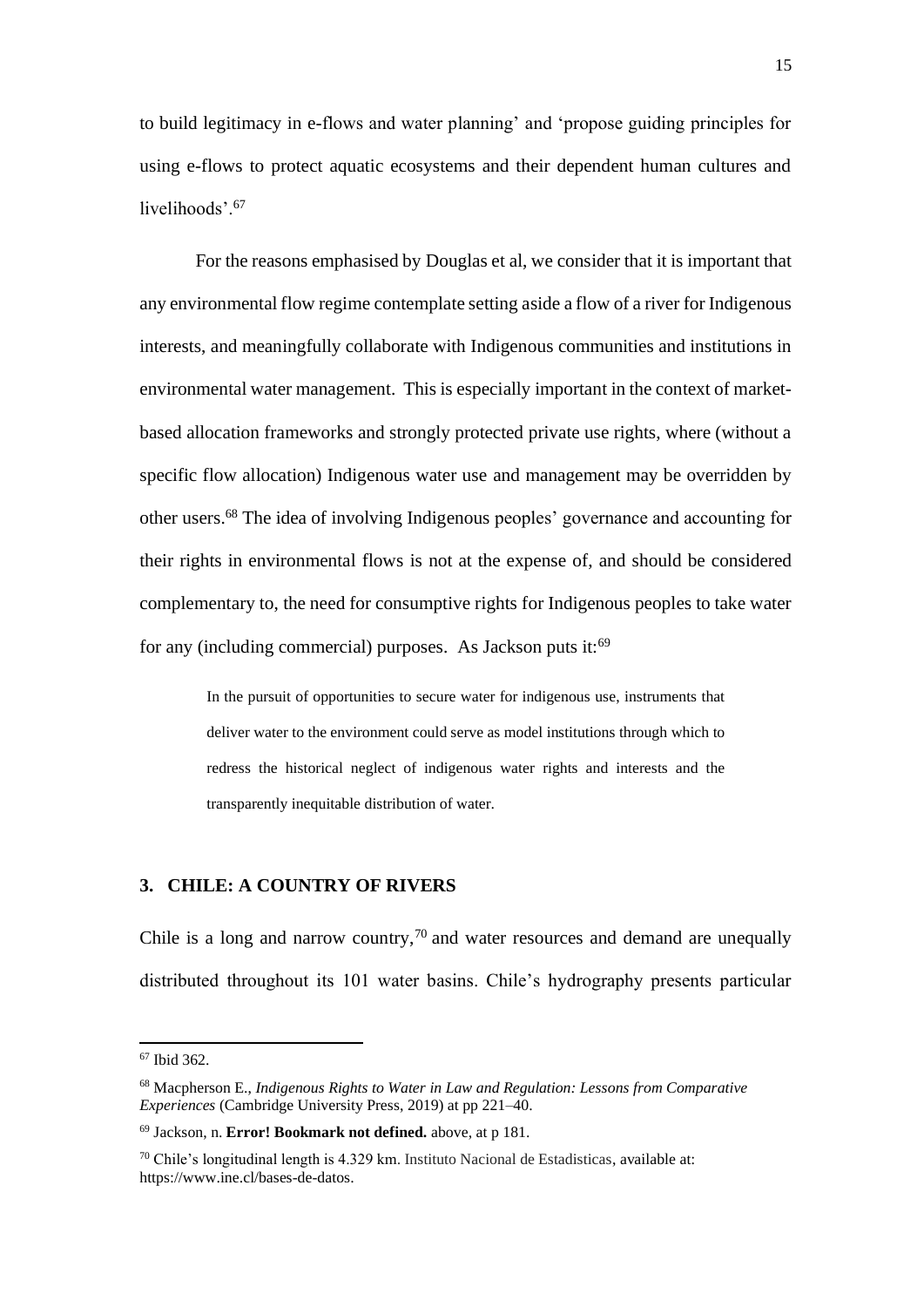challenges for water regulation, with varying climate and geography across the territory influencing different freshwater ecosystems in different ways. Chile's economy depends on a reliable supply of water for water intensive activities like agriculture, agroforestry, fisheries and mining, which (when combined) total almost 70 per cent of the country's exports.<sup>71</sup> These activities present ever-increasing threats to the quality and the availability of water resources for environmental and social uses. 72

In July 2016, the OECD released an Environmental Performance Review for Chile.<sup>73</sup> The report recognises both the significance of many Chilean regions in terms of global biodiversity, and the intense pressure on natural resources in the context of Chile's extractive economy. Specifically, the OECD noted that freshwater ecosystems suffer from poor water quality and a large number of freshwater species are endangered.<sup>74</sup> To compound this, the actual state of many of Chile's rivers is unknown, due to 'partial and unsystematic' information collected and maintained on the condition of aquatic ecosystems.<sup>75</sup>

Alongside the environmental degradation of Chile's water resources, Chile has experienced a growth in water-related social conflict in recent years, between different

<sup>71</sup> World Bank, *Report N PAD1275 International Bank for Reconstruction and Development. Project Appraisal Document on a Proposed Loan in the Amount of USD 40.89 million to the Republic of Chile for the Integrated Water Resources Management and Infrastructure Development Project* (2015), at pp 10-11.

<sup>72</sup> Babidge and Bolados, 'Neoextractivism and Indigenous Water Ritual in Salar de Atacama, Chile'; Bauer, 'Dams and Markets: Rivers and Electrical Power in Chile'.

<sup>73</sup> Organisation for Economic Co-operation and Development and Economic Commission for Latin America and the Caribbean, *Environmental Performance Reviews: Chile 2016 (2016) ('Environmental Performance Reviews').* This report is the second Environmental Performance Review of Chile. It evaluates progress towards sustainable development and green growth, with a focus on climate change and biodiversity conservation and sustainable use.

 $74$  Ibid, at pp 61-2.

<sup>75</sup> Riestra F., 'Environmental Flow Policy' in Donoso G (Ed.) *Water Policy in Chile*, Global Issues in Water Policy (Springer, 2018) at p 113.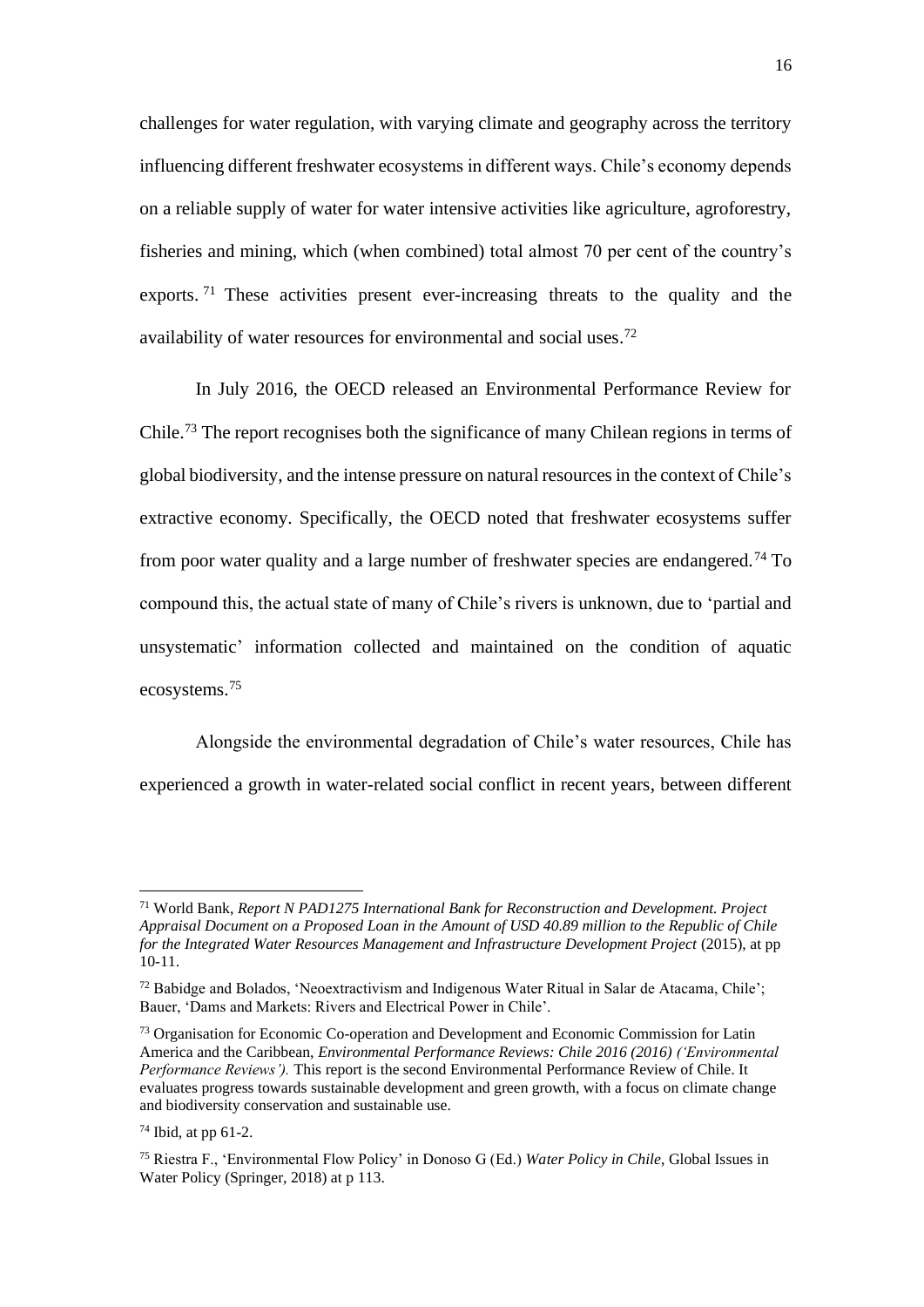user groups with differing water values and competing demands.<sup>76</sup> Bauer has helpfully characterised these conflicts into four basic types (paraphrased below):<sup>77</sup>

- River basin conflicts, particularly in central and southern Chile, involving multiple users of surface water, with hydropower often being the driving factor.
- Conflicts about overexploited groundwater systems, particularly in the north, driven by large-scale mining, agriculture, and urban growth.
- Conflicts about social and environmental issues broader than water use, but in which water issues are central. These conflicts typically involve large mining projects in northern and central Chile, or large hydroelectric projects in the south.
- Conflicts that are not directly about conflicting water uses but more directly political, driven by clashing views about the water law itself and its fundamental rules, principles, and ideology.

A review by the Chilean Human Rights Institute in 2018 established that out of 116 socio-environmental conflicts within the country, 38 per cent relate to the energy productive sector and 28 per cent to mining activities.<sup>78</sup> Specifically in relation to conflicts over water, a 2010 report by environmental NGO Chile Sustentable reported 26 conflicts across the country.<sup>79</sup> According to this data, in the north one out of thirteen conflicts is linked to mining projects, in the central region four out of six conflicts

<sup>76</sup> Marín, 'Constitutional Challenges of the South: Indigenous Water Rights in Chile - Another Step in the "Civilizing Mission?', 97. García A., 'Conflictos por el Agua: el Gran Capital contra las Comunidades Locales. Análisis Comparativo de las Cuencas de los Ríos Huasco (Desierto de Atacama) y Baker (Patagonia Austral) [Conflicts over water in Chile: big capital versus local communities. A comparative analysis of the Huasco (Atacama Dessert) and Baker (Austral Patagonia) River Basins] (2009) 18(4), *En foco: Medio Ambiente, Sociedad y Desarrollo Sustentable,* at p 695.

<sup>77</sup> Bauer, 'Water conflicts and entrenched governance problems in Chile's market model', 154.

<sup>78</sup> Mapa de Conflictos Sociales en Chile [Map of Environmental Conflictss in chile] available at: https://mapaconflictos.indh.cl/#/ .

<sup>79</sup> Larraín S. & Schaeffer C. (Ed.), *Conflicts Over Water in Chile: Between Human Rights and Market Rules* (Chile Sustentable, 2010).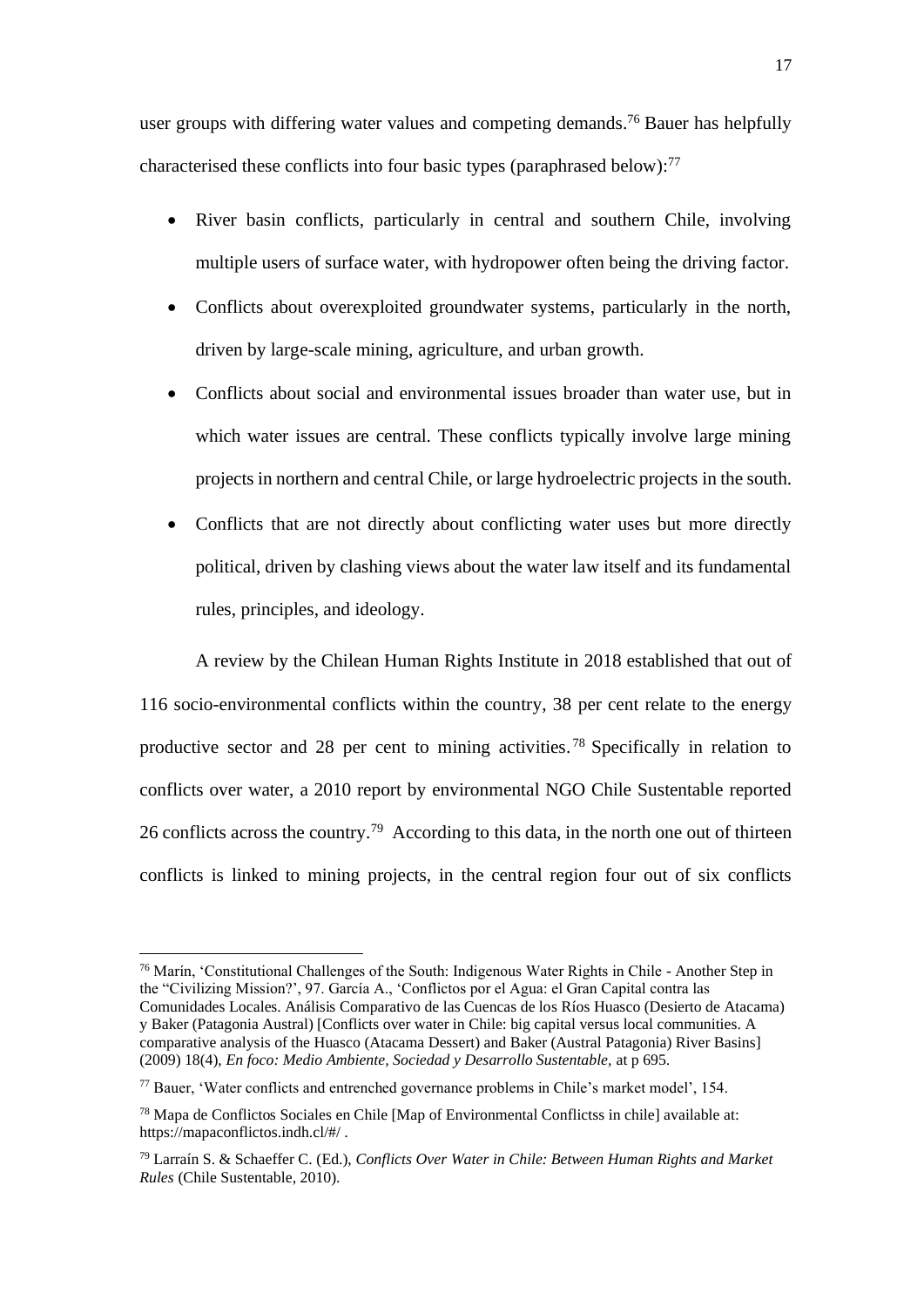concern energy and hydropower developments, and in the southern region six out of seven are due to the construction of hydroelectric power stations.

There are a number of emblematic cases of Chile's water conflicts, which have taken place throughout the length of Chile. One of these is the Loa river basin in the north of Chile where water extractions for mining have had the effect of displacing local Indigenous agriculture.<sup>80</sup> At the beginning of the twentieth century, extraction of copper, lithium and other minerals began in the north of Chile, producing various adverse impacts on freshwater resources and local Indigenous communities.<sup>81</sup> After decades of mining expansion, the condition of rivers in the north of Chile is considered critical, as groundwater resources have reached exhaustion, and some glaciers, high altitude grasslands and wetlands have been irreversibly affected.<sup>82</sup>

Another well-known case is that of Petorca in the central region where agricultural expansion has compounded the effects of drought leading to the area being declared as a 'scarcity zone',  $83$  and water is now regularly trucked in for drinking water. <sup>84</sup> Due to increasing water scarcity in northern and central Chile, private

<sup>80</sup> See Calderón M., Benaviedes C. Carmona J. Halvez D., Maleran N., Rodriguez M. & Sinclaire D., 'Gran Minería y Localidades Agrícolas en el Norte de Chile: Comparación Exploratoria de Tres Casos' [Large Mining and Agricultural Localities in Northern Chile: Exploratory Comparison of Three Cases] (2016) 48(2) *Chungará, Revista de Antropología Chilena,* at pp 298-299.

<sup>81</sup> Including the Aymara, Atacameñas, Collas, Diaguitas y Quechua. See Babidge, 'Contested value and an ethics of resources: Water, mining and indigenous people in the Atacama Desert, Chile'.

<sup>&</sup>lt;sup>82</sup> See generally Babidge and P. Bolados, 'Neoextractivism and Indigenous Water Ritual in Salar de Atacama, Chile', *Latin American Perspectives*, 45/5 (2018), 170–85; F. M. Camacho, 'Competing rationalities in water conflict: Mining and the indigenous community in Chiu Chiu, El Loa Province, northern Chile', *Singapore Journal of Tropical Geography*, 33/1 (2012), 93–107.

<sup>83</sup> As at October 2019 there were 14 'Decretos de escasez hídrica' [water scarcity Decrees] in 126 'comunas' (The smallest territorial unit in the administration of Chile) in the regions of Coquimbo, Valparaíso, Metropolitana, O´Higgins y del Maule in Dirección General de Aguas, Decretos declaración zona de escasez vigentes, available at:

http://www.dga.cl/administracionrecursoshidricos/decretosZonasEscasez/Paginas/default.aspx, last visited 27 November 2019.

<sup>84</sup> Budds J., La Demanda, Evaluación y Asignación del Agua en el Contexto de Escasez: un Análisis del Ciclo Hidrosocial del Valle del Río La Ligua, Chile' [Demand, Evaluation and Managament of Water in the Context of Scarcity: an Analisis of the Hidrosocial Cycle of the Valley of La Ligua River, Chile] (2012) (52) *Revista de Geografía Norte Grande*, at p 173; in Bolados P., Henriquez F., Ceruti C.,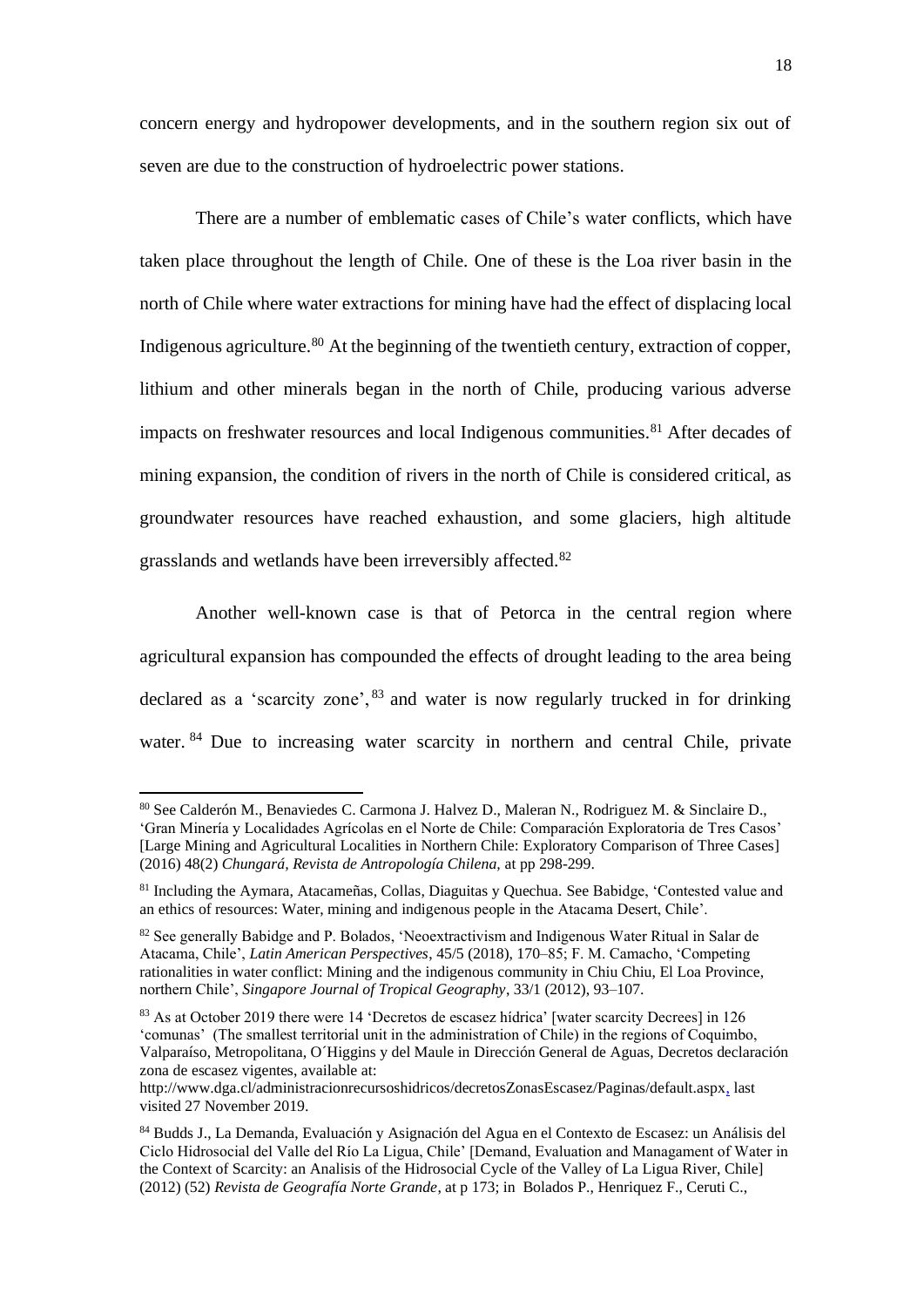companies seek increasingly inventive ways to access water for their commercial activities, including developing major projects for desalinization of seawater. 85

In stark contrast to the dry and over-allocated north, the south of Chile experiences high levels of rainfall enabling a greater surface recharge, as well as having lakes, rivers, snow and glaciers that act as important water reserves, meaning that availability of water is higher than demand.<sup>86</sup> The socio-environmental conflicts in these regions have historically been linked to major hydropower development,<sup>87</sup> and the need to protect freshwater resources maintaining the state of free-flowing rivers.<sup>88</sup> One of the most controversial water conflicts in Chile's south concerned the (now discontinued)<sup>89</sup> Hydroaysen mega-project; <sup>90</sup> a 2.750-megawatt hydroelectric power development project comprising five dams in Patagonia - three on the Pascua river, and two on the

Cuevas A., 'La eco-geo-política del agua: una propuesta desde los territorios en las luchas por la recuperación del agua en la provincial de Petorca (Zona central de Chile) [An Eco-Geo-Politic of Water: A proposal from the Territories in the Struggles for the Reclamation of Water in Petorca Province (Central Zone of Chile) 2018, 8(1) *Revista Rupturas,* at pp 167, 181. See also Bauer, 'Water conflicts and entrenched governance problems in Chile's market model', 158.

<sup>&</sup>lt;sup>85</sup> Servicio de Evaluación Ambiental, Sistema de Evaluación de Impacto Ambiental, available at: http://seia.sea.gob.cl/busqueda/buscarProyectoAction.php?nombre=desalinizadora, last accessed 27 November 2019. Cereceda P., Schemenauer R., & Valencia R., 'Posibilidades de Abastecimiento de Agua de Niebla en la Región de Antofagasta, Chile' [Posibilities of Provisioning of Water from Fog in the Region of Antofagasta, Chile] (1992) 19, *Revista de Geografía Norte Grande*, at p 3.

<sup>86</sup> Valdés-Pineda, Pizarro, García-Chevesich, Valdés, Olivares, Vera, Balocchi, Pérez, Vallejos, Fuentes, Abarza, and Helwig, 'Water governance in Chile: Availability, management and climate change'.

<sup>&</sup>lt;sup>87</sup> For an analysis of the interaction of water and energy law frameworks in Chile see Bauer, 'Dams and Markets: Rivers and Electrical Power in Chile'.

<sup>88</sup> See Bauer, 'Water conflicts and entrenched governance problems in Chile's market model', 159; D. Tecklin, C. Bauer, and M. Prieto, 'Making environmental law for the market: the emergence, character, and implications of Chile's environmental regime', *Environmental Politics*, 20-File Attachments| (2011), 879–98.

<sup>89</sup> Annual Report Enel Chile 2017, available at: https://www.enel.cl/content/dam/enelcl/en/investors/enel-chile/reports/annual-reports/2017/Annual-Report\_Enel-Chile\_2017.pdf.

<sup>90</sup> See generally A. Berrizbeitia and T. Folch, 'Colonizar las últimas fronteras: el potencial de los paisajes de energía en la Patagonia chilena', *ARQ (Santiago)*, (2015), 22–29. The Second Environmental Tribunal upheld the decision of the Environmental Impact Assessment Service not to approve the environmental impact evaluation. See *Daniel Fernández Koprich on behalf of Centrales Hidroeléctricas de Aysén S.A. v Director Ejecutivo del Servicio de Evaluación Ambiental* Second Environmental Tribunal, 31 October 2017, R-40-2014).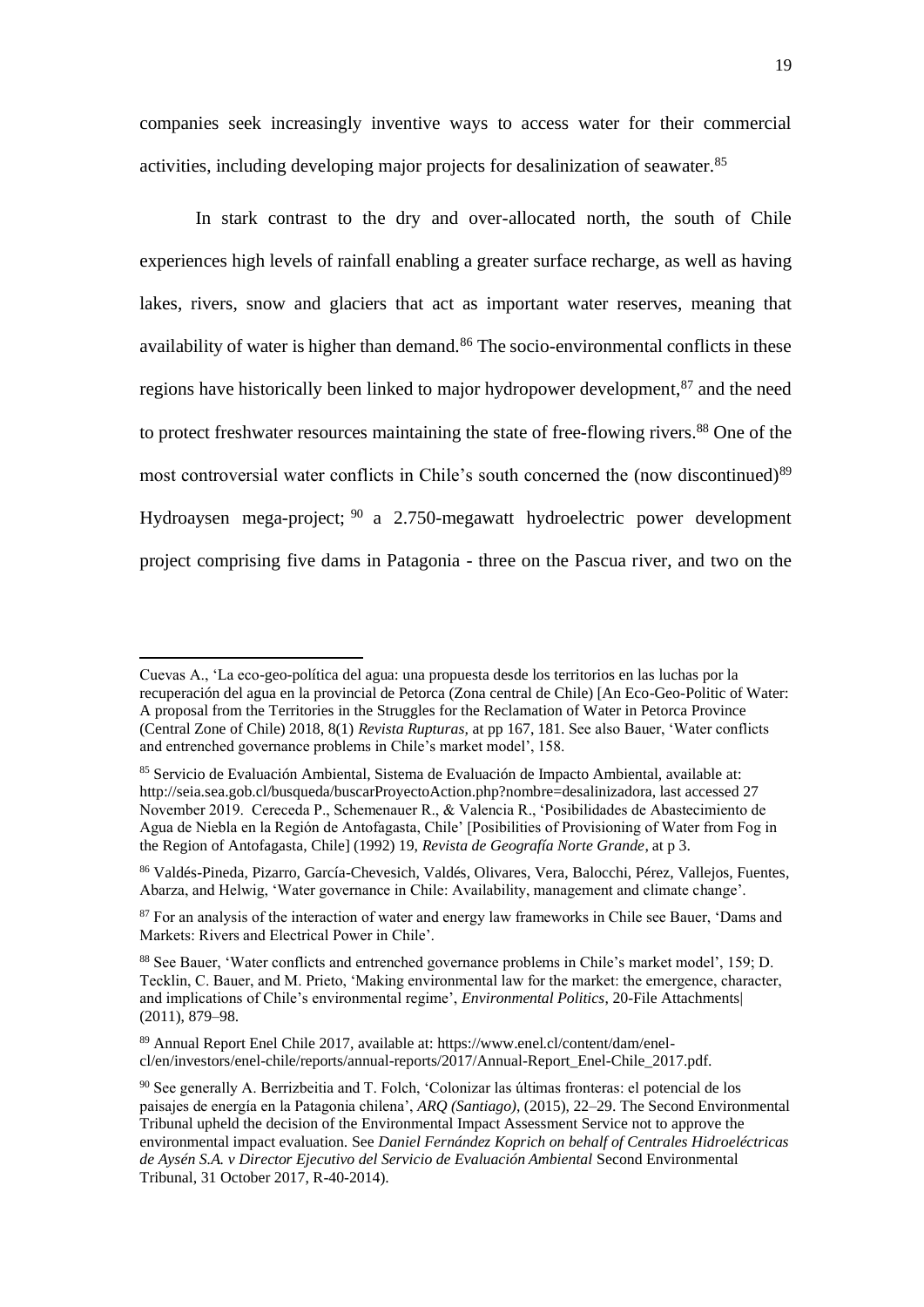Baker river.<sup>91</sup> Conflict between developers and the Government on one side and local communities and environmental activists on the other divided the country between those who believed that Hydroaysen was necessary for Chile's energy security and those who saw freshwater resources as Chile's most important asset to be protected for present and future generations.

Throughout Chile, concern about the adequate protection and fair distribution of water continues, in the context of increasing pressure on water from industry (typically mining and hydroelectric development), irrigated agriculture and urbanisation. Concerns about the state of Chile's water resources and the impact of development have also been voiced by Indigenous communities, including through resistance to water bottling operations and mining megaprojects in the north, and hydroelectricity developments in the south.<sup>92</sup> Examples of this are the Pehuenche-Mapuche Indigenous opposition to the Ralco dam development in the South of Chile,<sup>93</sup> and resistance to the Pascua Lama gold mining project by the Diaguita Huascoaltino Indigenous communities of northern Chile.<sup>94</sup>

<span id="page-19-0"></span><sup>&</sup>lt;sup>91</sup> Chile's largest river by volume of water. Instituto Nacional de Estadisticas, available at: https://www.ine.cl/bases-de-datos.

 $92$  See Lovera D., 'Indigenous Peoples and the Sale of Water Rights: The Case of Chile' in Malcolm Langford and Anna FS Russell (eds), *The Human Right to Water: Theory Practice, and Prospects* (Cambridge University Press, 2017), at pp 84–112.

<sup>&</sup>lt;sup>93</sup> See Lila Barrera-Hernández, 'Indigenous Peoples, Human Rights and Natural Resource Development: Chile's Mapuche Peoples and the Right to Water' (2005) 11(1) *Annual Survey of International & Comparative Law.* See also Davis, 'Indigenous Rights and Modern Water Management in Chile', 8.

<sup>94</sup> See Aguilar G., 'Pascua Lama, Human Rights and Indigenous Peoples: A Chilean Case Through the Lens of International Law' (2013) 5 *Gottingen Journal of International Law* at pp 215, 245–246 Fuentes R., *'No Se Toman En Cuenta Los Actos Positivos de La Empresa: La Defensa de Pascua Lama Para Evitar Su Cierre',* Radio Universidad de Chile (24 July 2019), available at:

https://radio.uchile.cl/2019/07/24/no-se-toman-en-cuenta-los-actos-positivos-de-la-empresa-la-defensade-pascua-lama-para-evitar-su-cierre/>. See generally Haslam P. A., 'The Two Sides of Pascua Lama', 2018 (106) *European Review of Latin American and Carribean Studies* at p 157. The Environmental Authority (Superintendency of Environment) ordered the permanent closure of the Project Pascua Lama, from the Mining Company Barrick Gold, based on an analysis of 33 claims, which included impacts on protected flora and fauna, incomplete monitoring of glaciers and discharge of 'acidic fluids' into a river, causing permanent environmental damage.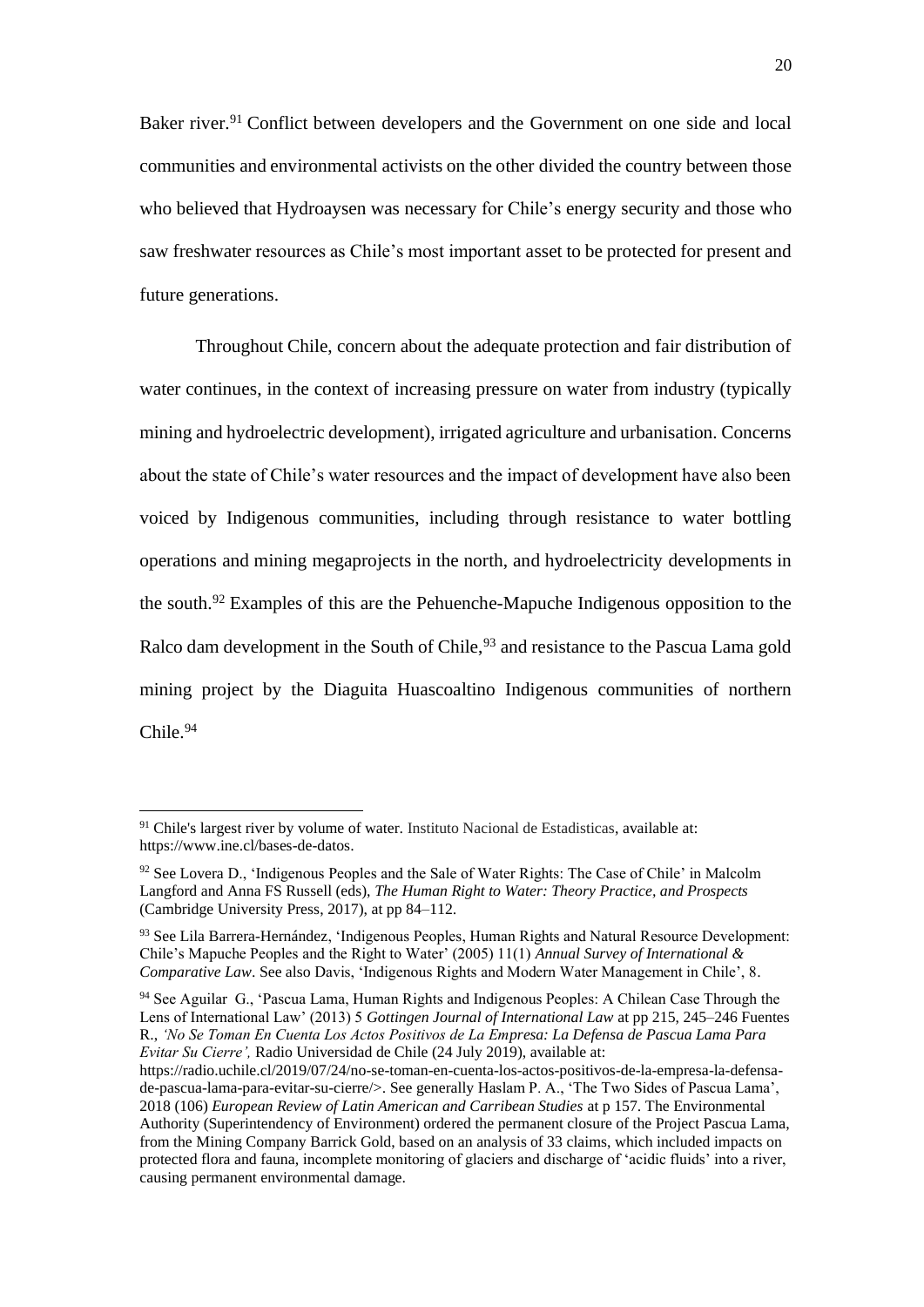Looking to the future, Chile is highly vulnerable to the impacts of climate change, and it has been acknowledged that Chile's main challenge in terms of climate change mitigation, adaptation and resilience concerns the use and management of freshwater resources.<sup>95</sup> The latest data, from the World Resources Institute, places Chile 18<sup>th</sup> amongst the World's countries under water stress, with a 'high baseline of water stress';<sup>96</sup> a situation exacerbated by the effects of climate change.

Water in Chile, as in many other countries, is subject to increasing conflict, as the status of water rights as private 'property' (discussed below), and the lack of institutional capacity or willingness to regulate, undermine the potential for transformative change needed to secure the protection of freshwater resources for present and future generations. In this context, and in the context of increasing concern about additional pressures to be placed on Chile's water resources through climate change, there is a need for robust and comprehensive water planning to protect environmental and cultural interests.

# **4. ENVIRONMENTAL FLOWS IN CHILE: THE LEGAL FRAMEWORKTHE**

**LEGAL FRAMEWORK FOR WATER**Since the time of Spanish colonisation, Chile's political and social history has been characterised by ideological extremes and constitutional contrasts, including socialist governments focused on progressive social reform from the late 1960s and a conservative (and later neoliberal) military

<sup>95</sup> Santibáñez F., *El cambio climático y los recursos hídricos de Chile: La Transición hacia la Gestión del agua en los nuevo escenarios climático de Chile* [Climate Change and Freshwater Resources of Chile: the transition to water management in the new climatic scenarios of Chile] (Ministerio de Agricultura, 2016) at p 52.

<sup>&</sup>lt;sup>96</sup> Willem R., Reig P. & Schleifer L., 17 Countries, Home to One-Quarter of the World's Population, Face Extremely High Water Stress, World Resources Institute (6 August 2019) https://www.wri.org/blog/2019/08/17-countries-home-one-quarter-world-population-face-extremelyhigh-water-stress.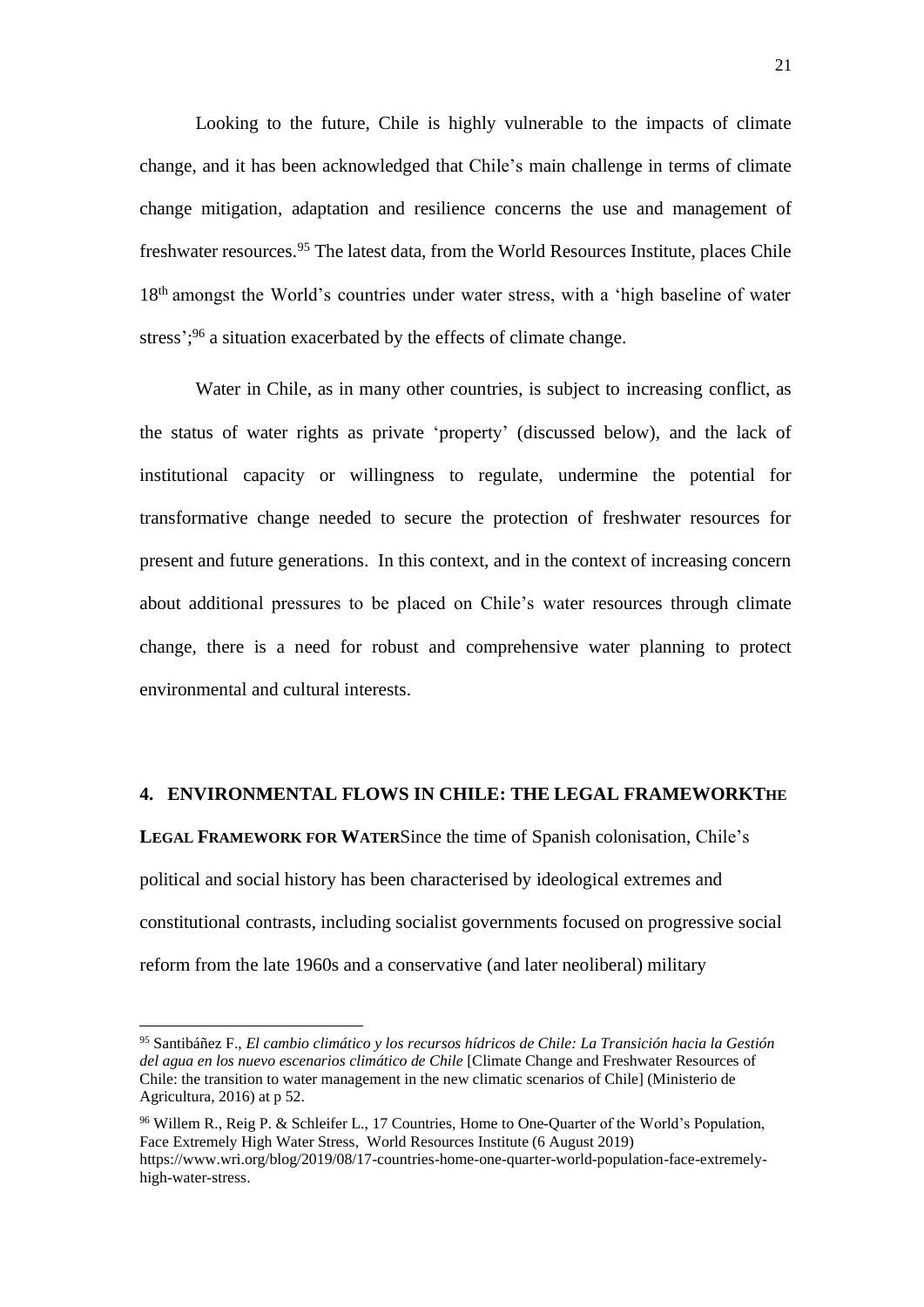dictatorship from 1973 until 1990. Throughout Chile's history, the allocation and exercise of rights to use water and the power of governments to regulate that use have been contentious constitutional matters; symptomatic of broader societal divisions about the role of the market and the public interest.  $97$ 

Chilean water law frameworks were overhauled during the dictatorship, as part of a wider project of neoliberal reform implemented by the military regime across a range of sectors,<sup>98</sup> and accompanied by rapid growth in water related development such as mining and hydroelectricity.<sup>99</sup> The new approach to water regulation, enshrined in a new *Water Code* of 1981, combined centralised water regulation with trade in water rights (called '*derechos de aprovechamiento'*), which could be transfered independent of land ownership in water markets.

Under the *Water Code,* and in Chile's established constitutional framework, waters are *'bienes nacionales de uso publico'* (national property for public use). <sup>100</sup> However, the same declaration of water as public property allows the government to grant rights to use water, which amount to (constitutionally protected) private

<sup>&</sup>lt;sup>97</sup> For a full discussion of the legal, political and social historical context to Chilean water law see the seminal work of C. J. Bauer, *Siren Song: Chilean Water Law as a Model for International Reform*, (Resources for the Future, 2004). For a discussion of the colonial origins of Chilean water law see A. Vergara Blanco, 'Contribución a la Historia del Derecho de Aguas: Fuentes y Principios del Derecho de Aguas Chileno Contemporáneo (1818 – 1981)' [Contribution to the History of Water Law: Sources and Principles of Contemporary Chilean Water Law (1818 - 1981)]', *Revista de Derecho de Minas y Aguas*, 1 (1989), 118.

<sup>98</sup> Marín, 'Constitutional Challenges of the South: Indigenous Water Rights in Chile - Another Step in the "Civilizing Mission?', 88.

<sup>99</sup> See generally Bauer C., *Siren Song: Chilean Water Law as a Model for International Reform* (Resources for the Future, 2004) at p 4; C. J. Bauer, *Against the Current: Privatization, Water Markets, and the State in Chile*, (Springer, 1998).

<sup>100</sup>*Codigo de Aguas [Water Code]* 1981 ('*Water Code')* art 5.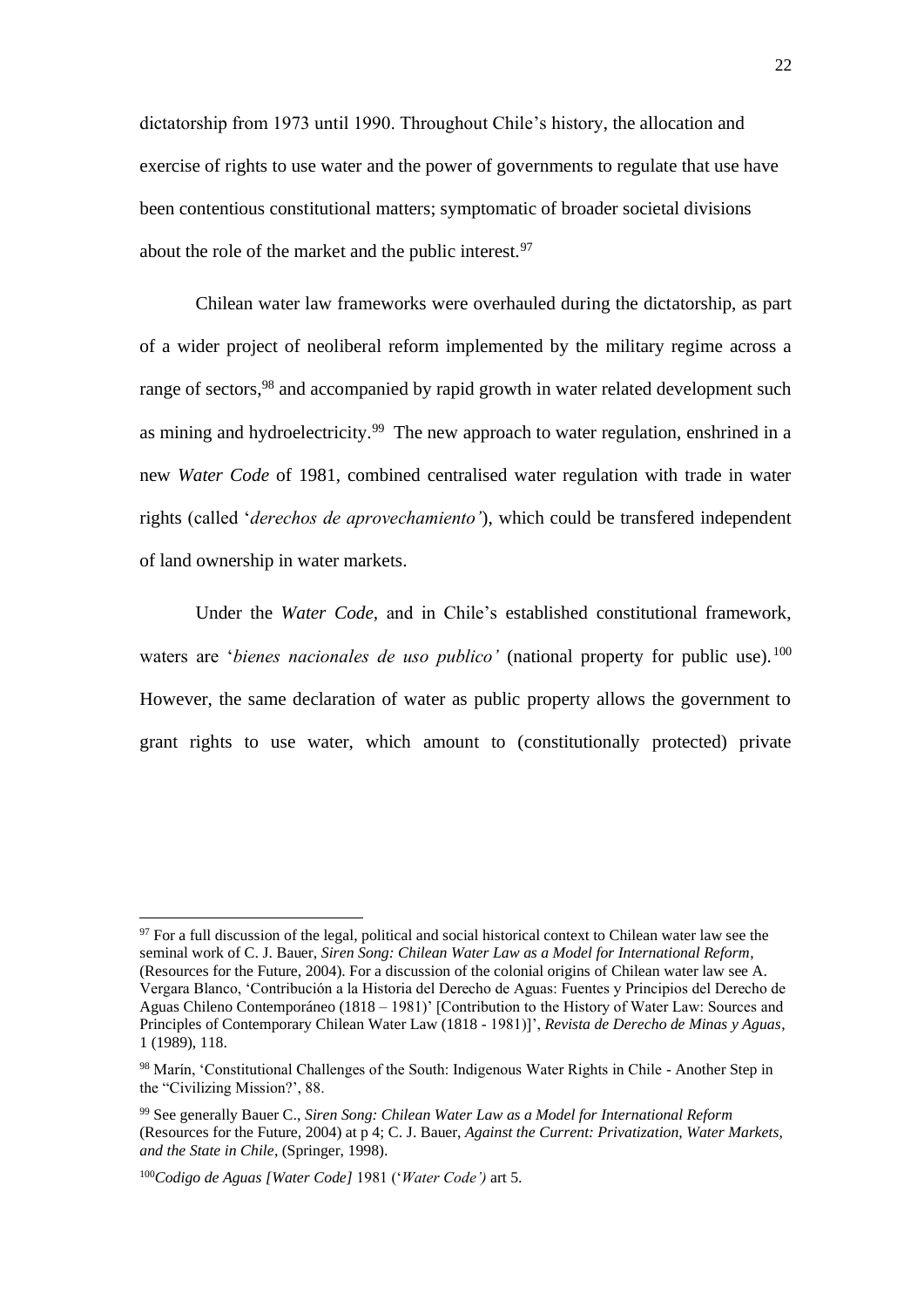property,<sup>101</sup> equivalent to rights of absolute ownership.<sup>102</sup> In fact, water rights enjoy the strongest form of property right available under Chilean law,<sup>103</sup> described as an absolute, exclusive, and perpetual right to use, enjoy and dispose of a thing.<sup>104</sup> The status of water rights differs greatly from rights to other resources in comparative Chilean concessional regimes, <sup>105</sup> as water rights are granted in perpetuity, without cost.

Constitutionally protected water rights may either be 'created' or 'recognized' by law. Water rights are 'created' where new rights are allocated to users by the General Water Directorate under the *Water Code* by way of an administrative concession, provided the applicant satisfies a number of formal and substantive requirements*,* 106 including proving the 'availability of the resource'.<sup>107</sup> They may also be 'recognized', either based on historical titles or via the judicial process of regularization, requiring applicants to prove uninterrupted productive use<sup>108</sup> of the water since five years before the commencement of the *Water Code* (i.e. 1976), 'without force or illegality', and 'without recognising the rights of others',<sup>109</sup> in a process reminiscent of the doctrine of adverse possession at common law. <sup>110</sup> The regularization process was originally

<sup>101</sup>*Constitución Política de La República de Chile [Political Constitution of the Republic of Chile] 1980* ('*Constitution*') art 19(24).

<sup>102</sup>See *Código Civil de La República de Chile [Civil Code of the Republic of Chile] 1855* ('*Civil Code*') (Chile), at art 589(2) for the incidents of ownership or '*propiedad*' in Chilean civil law.

<sup>103</sup> Ibid art 577.

<sup>104</sup> Ibid art 582.

<sup>&</sup>lt;sup>105</sup> For example, aquaculture, maritime, public works and sanitary concessions only apply for a limited period, usually involve a fee, and are subject to more regulatory control.

<sup>106</sup> *Water Code* art 20. See generally, Vergara A., *Derecho de Aguas [Water Law]* (Editorial Jurídica de Chile, 1998) Vol II, at p 321.

<sup>107</sup> *Water Code* art 141.

<sup>108</sup> *Decree Law 2.603 1979.*

<sup>109</sup>*Water Code* trans art 2.

<sup>110</sup> The Chilean Courts have applied the process of regularisation in conjunction with article 7 of *Decree Law 2.603 1979,* which deemed the person making *'uso efectivo*', or 'productive use', of a water right to be its owner. See, eg, *Comunidad Atacamena Toconce con Essan SA* [2004] Corte Suprema [Supreme Court] No. 4064-2004 (Chile), at p 6 ('*Toconce*').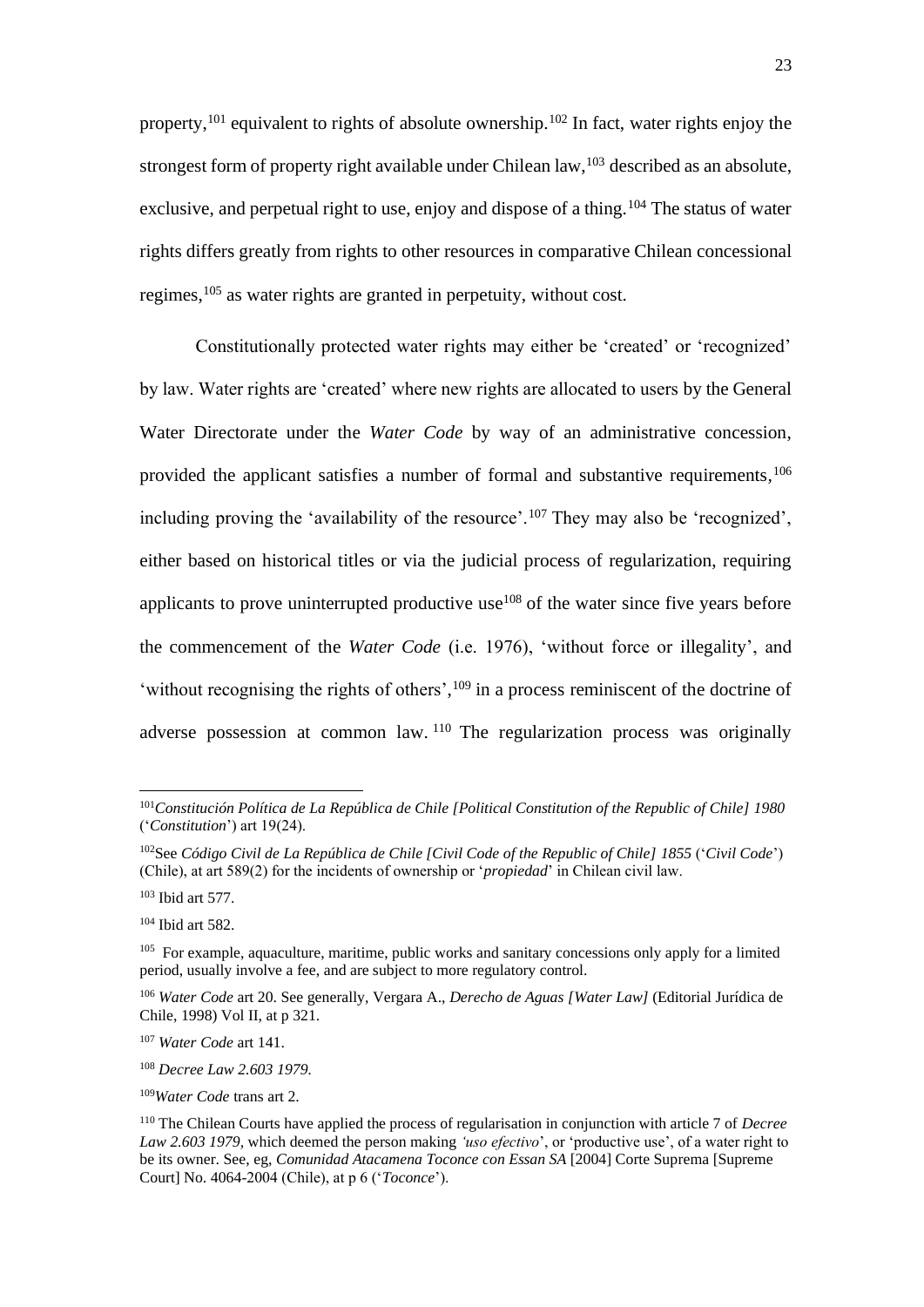intended to be a transitional measure to encourage a complete water register necessary to encourage water markets after the enactment of the 1981 *Water Code*, however regularization cases have continued. The regularization process has in parts of Chile been used to recognise the customary water rights of Indigenous communities as well as ongoing use by other historical users and register their water rights, <sup>111</sup> discussed below, which presents particular challenges for forward water planning. Finally, already allocated water rights may be purchased from other users by private bargaining in water markets.

Water use rights are merely classified as 'consumptive' or 'non-consumptive', <sup>112</sup> with no priorities for various uses, such as human consumption, environmental interests or cultural uses. Until 2005, applicants for new water rights were not required to specify their intended use of water. Since an amendment in 2005, there has been a requirement in articles 131-2 of the *Water Code* to explain proposed use for applications above a certain flow, although the proposed use is not binding. In any event, in order to facilitate water markets, water users may change their use of water at any time, say from smallscale agriculture to mining or eco-tourism to hydro generation, although such changes in use are understood to be rare in practice as are market transfers. 113

The status of freshwater resources as 'national goods for public use' has typically been construed as meaning that, rather than being directly owned, they are allocated by

<sup>111</sup> See generally Macpherson, n. **Error! Bookmark not defined.** above, at pp 176–200. See also Agüero F, Costa E. & Garcia V., 'Diagnóstico de dificultades legal y reglamentarias relativas al catastro público de aguas' [Diagnosis of the legal and regulatory challenges related to the Public Water Cadastre] (Report N° 28, Centro de Regulación y Competencia, Universidad de Chile, 29 July 2013), at p 44.

<sup>&</sup>lt;sup>112</sup> Ibid art 12, 13. A 'consumptive' water allows its holder to totally consume the waters in any activity'.

<sup>113</sup> See C. J. Bauer, 'Bringing Water Markets Down to Earth: The Political Economy of Water Rights in Chile, 1976-95', *Journal of World Development*, 25-File Attachments|/5 (1997), 639–56, 652. Although with the incomplete record keeping with respect to water rights in Chile these may be under-reported.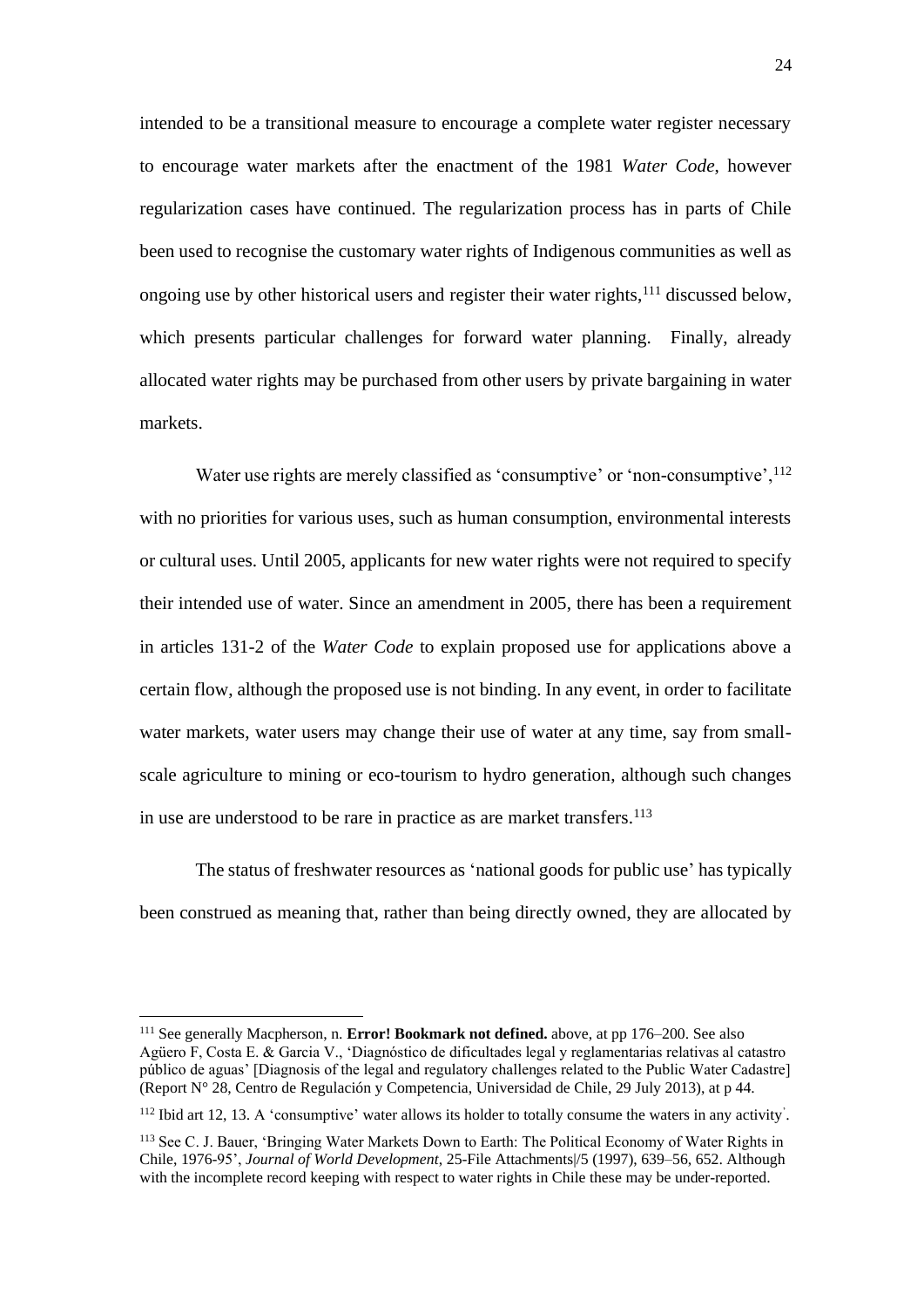the government pursuant to a concessional regime for their use and management.<sup>114</sup> However, the General Water Directorate has few regulatory powers for water, which it exercises sparingly.<sup>115</sup> The model empowers private water user associations to 'manage and distribute' the various water rights in natural rivers at basin or semi-basin level in corporate organisations known as *Juntas de Vigilancia* (Water Monitoring Boards).<sup>116</sup> The Boards have 'wide powers under the *Water Code* to monitor and manage the rivers within their control, including ensuring efficient water rights distribution, and protective and remedial measures to protect river health'.<sup>117</sup> According to Rojas Calderón, these private Boards have the 'public' function of managing river distribution and health across the whole catchment, <sup>118</sup> and Vergara argues that they have general powers for the governance and conservation of rivers,  $119$  although as corporate entities accountable to private users as shareholders, it is doubtful that this public interest overrides any private benefit.<sup>120</sup>

According to Bauer, weak capacity for water governance under the Chilean model has been 'built into the institutional framework, which had been built primarily to protect private property rights and to allow free market transactions without

<sup>114</sup> Vergara & Rivera, n. **Error! Bookmark not defined.** above, at 111, 118.

<sup>115</sup> Bauer, *Siren Song: Chilean Water Law as a Model for International Reform*.

<sup>116</sup> *Water Code,* art 268. There are also 'canal user associations' for canalized rivers.

<sup>117</sup> See E. O'Donnell and E. Macpherson, 'Voice, power and legitimacy: the role of the legal person in river management in New Zealand, Chile and Australia', *Australasian Journal of Water Resources*, (2018), 1–10, 5 for further discussion on the Boards and environmental water management.

<sup>118</sup> Christian Rojas Calderón, 'Autogestión y Autorregulación Regulada de Las Aguas: Organizaciones de Usuario de Aguas (OUA) y Juntas de Vigilancia de Ríos' (2014) 20(1) *Ius et Praxis* 123.

<sup>119</sup> A. Vergara Blanco, 'Autogobierno en la gestión de las aguas en Chile', *crisis del agua en el perú*, (2014), 195.

 $120$  M. Prieto and C. Bauer, 'Hydroelectric power generation in Chile: an institutional critique of the neutrality of market mechanisms', *Water International*, 37/2 (2012), 131–46; O'Donnell and Macpherson, 'Voice, power and legitimacy: the role of the legal person in river management in New Zealand, Chile and Australia', 6.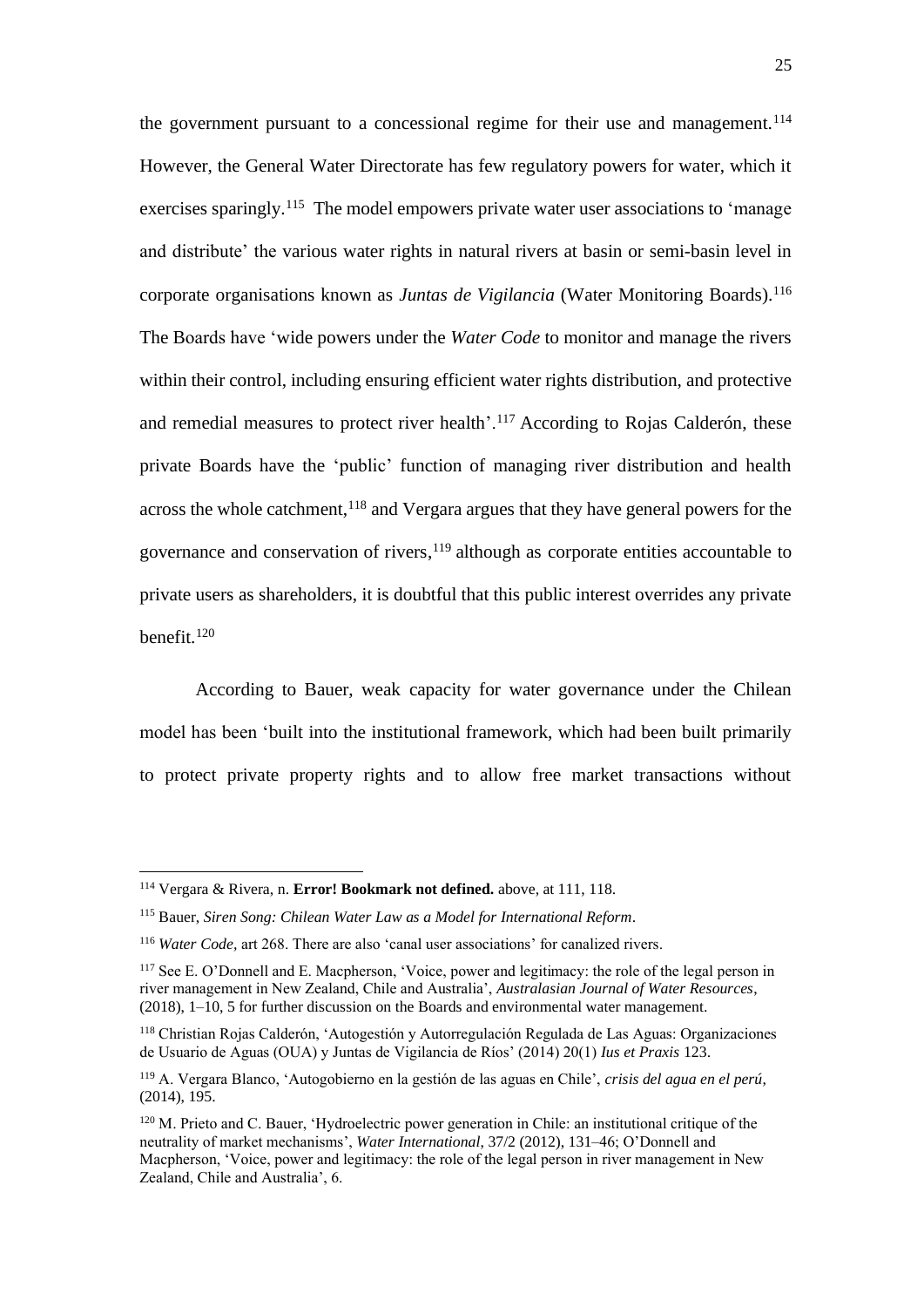government interference'. <sup>121</sup> There is also a particular productivist logic to the government's limited approach to regulation, which emphasises economic efficiency at the expense of environmental, social or cultural outcomes. Nahuelhual et al explain that the predominant view within Chile's 'weak' institutional framework for water is that 'water is a natural resource disconnected from other components of the socio-ecological system'.<sup>122</sup> The administrative focus is on access to water and its most efficient use, while 'no formal rules regard the protection of forests or watershed heads as key ecosystems to maintain water provision and regulation'.<sup>123</sup>

## **4.2 MINIMUM FLOWS UNDER THE WATER CODE AND ENVIRONMENTAL LAW**

The 1981 *Water Code* did not contemplate the environmental implications of the management of water and the protection of freshwater ecosystems. When the system of water regulation established under the *Water Code* was established there was no specific allocation of water to the environment and no reference to environmental flows.<sup>124</sup> This was despite the fact that Chile's Constitution protects:<sup>125</sup>

<sup>&</sup>lt;sup>121</sup> Bauer, 'Water conflicts and entrenched governance problems in Chile's market model', 149. But see Prieto and Prieto, 'Bringing water markets down to Chile's Atacama Desert'. Prieto argues, based on extensive field work in Chile's Atacama region that the Government, rather than the market has been instrumental in water rights transfers in that region.

<sup>122</sup> Nahuelhual, Saavedra, Henríquez, Benra, Vergara, Perugache, and Hasen, 'Opportunities and limits to ecosystem services governance in developing countries and indigenous territories: The case of water supply in Southern Chile', 16.

<sup>123</sup> Nahuelhual, Saavedra, Henríquez, Benra, Vergara, Perugache, and Hasen, 'Opportunities and limits to ecosystem services governance in developing countries and indigenous territories: The case of water supply in Southern Chile', 16.

<sup>&</sup>lt;sup>124</sup> Environmental concerns were only introduced into Chile's water law frameworks indirectly, with the passage of the *Ley Sobre Bases Generales de Medio Ambiente 1994 (N° 19.300) (Environmental Law),*  discussed below, which created a legal framework to support the Constitutional right to a clean and healthy environment, and introduced the first legal mechanisms intended to protect the country's natural resources.

<sup>125</sup> *Constitución Política de la República de Chile [Political Constitution of the Republic of Chile]*, (1980) art 19(8).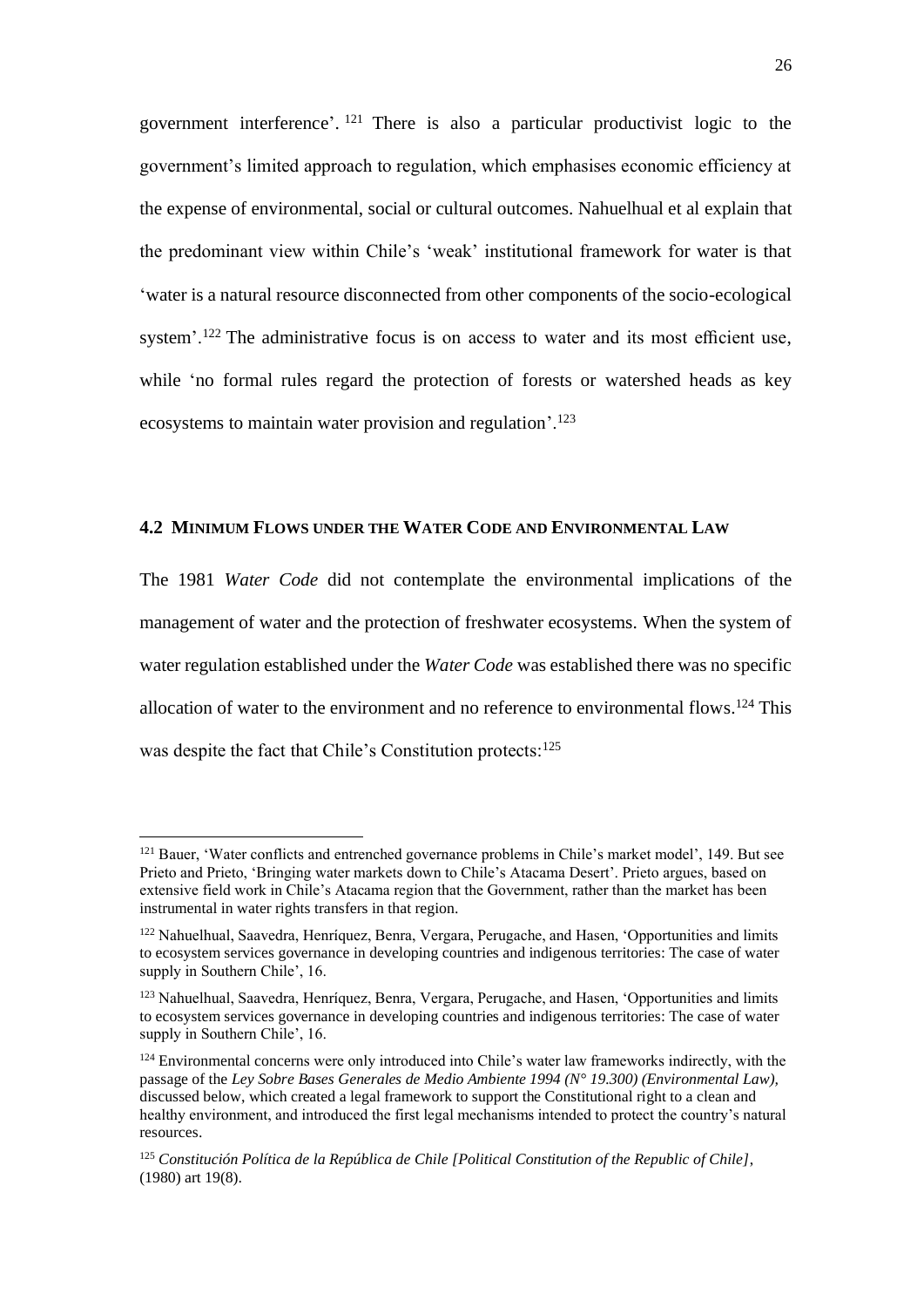The right to like in an environment free of contamination. It is the obligation of the State to ensure that this right is not affected and to uphold the preservation of nature.

The law may establish specific restrictions on certain rights or freedoms in order to Project the environment.

The constitutional protection of environmental rights has been interpreted in the Chilen scholarship as requiring the State to react appropriately to activities that undermine the preservation of nature,  $126$  and take action before any infringement, enshrining a 'precautionary approach' in Chilean environmental law.<sup>127</sup>

<span id="page-26-0"></span>The lack of an express legislative requirement for minimum ecological flows did not preclude their establishment, and the General Water Directorate began creating them for specific projects or activities as early as  $1982$ , <sup>128</sup> with different criteria applied depending on the area to be protected or the characteristics of the case.<sup>129</sup> Until 1993, there were up to ten projects involving environmental flow rates established each year in the central and southern regions of Chile, which specified an amount of water that must not be extracted from the river by the holder of the water right. However the practice of applying minimum ecological flows operated in a discretionary and unsystematic way.<sup>130</sup>

In the absence of an express provision, the General Water Directorate relied on a number of regulatory powers with respect to water as implied authority to establish the

<sup>126</sup> Lorna Püschel, *Deberes Constitucionales Estatales en Materia Ambiental* [State Constitutional Duties in Environmental Matters] (LegalPublishing, Santiago, 2010) at p 137.

<sup>127</sup> Galdamez L., 'Medio Ambiente, Constitución y Tratados en Chile' [Environment, Constitution and Treaties in Chile] (2017) 148, *Boletín Mexicano de Derecho Comparado* at pp 113, 124.

<sup>128</sup> Riestra F., 'Environmental Flow Policy' in Donoso G (Ed.) *Water Policy in Chile*, Global Issues in Water Policy (Springer, 2018) at p 106.

<sup>&</sup>lt;sup>129</sup> For example General Water Directorate Resolution  $N^{\circ}$  63, established a minimum ecological flow of 1,4 m3 p/s in order to avoid the disappearance of the waterfall 'Salto del Itata', the alteration of the ecological conditions of the place and to preserve the tourism potential.

<sup>130</sup> Riestra, n[. 128](#page-26-0) above, at pp 103, 107.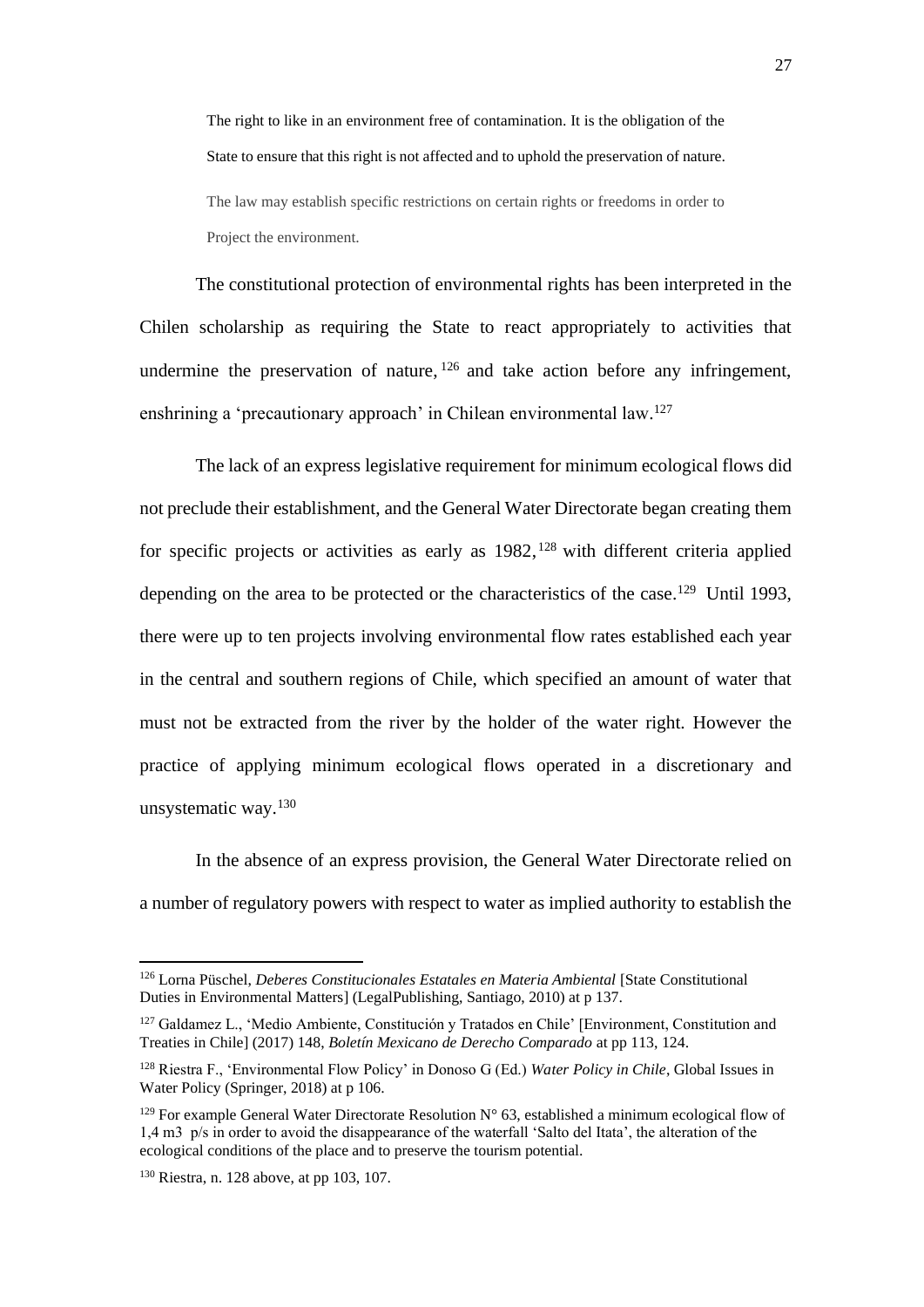first minimum flows. These included, foremost, the constitutional right to a clean and healthy environment, discussed above. The Directorate also took authority from the public interest in water management, given the status of waters as *bienes nacionales de uso público* (national property of public use) under the *Water Code* and *Civil Code.*<sup>131</sup> The General Water Directorate has taken further mandate from its powers under articles 299(a) and 300(a) of the *Water Code* (to plan the development of freshwater resources; implement necessary measures to prevent and avoid the exhaustion of aquifers; and regulate to ensure the correct application of the law) to authorize a general regulatory role for environmental water. However, again, the environmental flows have been applied in a discretionary and *ad hoc* manner.

The Directorate ordered the first Chilean study on environmental flows in 1993, <sup>132</sup> which provided some information about the ecological state of rivers in certain regions. The study proposed 'reasonable limits' on the extraction of freshwater resources in those rivers, applying various legislative requirements and methodologies, however, reached no accepted methodology on how to determine minimum environmental flows, and states that the choice of specific method and technology will depend on the circumstances of the case.<sup>133</sup>

The power of the Directorate to establish minimum ecological flows has been variously challenged in the courts, on the basis that no express positive law provides for it. Two well-known cases involve the Maipo river basin in Chile's central region, where

<sup>131</sup> See generally Vergara A. y Rivera D., 'Legal Institutional Frameworks of Water Resources' in Donoso G. (Ed.) *Water Policy in Chile*, Global Issues in Water Policy 21 (2018) at p 111.

<sup>132</sup> R&Q Ingeniería, 'Caudales ecológicos en regiones IV, V y Metropolitana. Encomendado por: Departamento de Conservación y Protección de Recursos Hídricos. Dirección General de Aguas.' [Environmental Flows in the IV, V, and Metropolitan Region. Study ordered by the Department of Conservation and Protection of Freshwater Resources. General Water Directorate] 1993.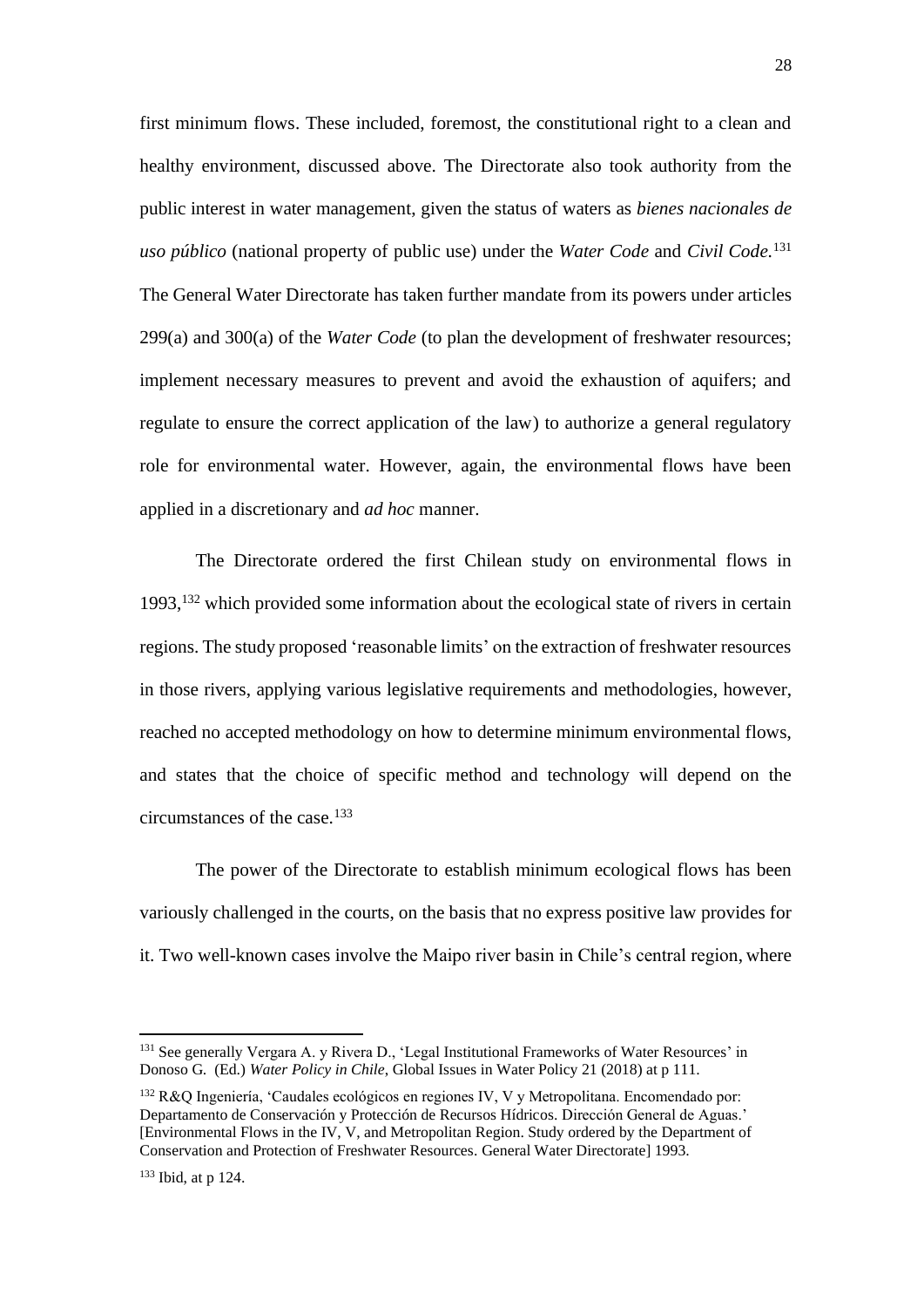a technical report commissioned by the Directorate in May 2003 concluded that now new water rights should be created in the three sections of the Maipo river and recommended the establishment of minimum ecological flows.<sup>134</sup>

The first of these cases was the 2005 Supreme Court *casación en el fondo* (similar to judicial review in the common law sense) of *Aguas Chacabuco v Dirección General de Aguas*. <sup>135</sup> The case concerned an application by a private company (Aguas Chacabuco S.A.) for consumptive water rights to take and use water from a wetland near Santiago. The Directorate had denied the request on the basis that the May 2003 study confirmed that there was insufficient water in the Maipo basin for the grant of new water rights. The company argued that the Directorate had no power to refuse the application, as the applicant had satisfied all requirements of the *Water Code*, and in particular that the Directorate had no power take into account minimum ecological flows when determining whether there was 'availability of the resource' as required by article 141 of the *Water Code*. The Supreme Court confirmed the Directorate's power to refuse the application for a water right, as there was insufficient water available for the right to be granted. <sup>136</sup> In doing so, the Court emphasised the right to a clean and healthy environment in article 19(8) of the Constitution,<sup>137</sup> and pointed to the requirement for public authorities to protect conservation and biodiversity in articles 41 and 42 of the

<sup>134</sup> Dirección General de Aguas, 'Evaluacion de los Recursos Hídricos Superficiales en la Cuenca del Rio Maipo. Informe Tecnico realizado por: Departamento de Administracion de Recursos Hidricos' [Evaluation of Superficial Freswater Resources in the Waterbasin of Maipo River. Report Developed by the Departament of Managament of Freswater Resources] Report S.D.T N° 145 (May 2003).

<sup>135</sup> *Aguas Chacabuco v Dirección General de Aguas*, Supreme Court, Rol: 4224-2004 (31 October 2005) (Chile).

<sup>136</sup> *Aguas Chacabuco v Dirección General de Aguas* [4], referring to the requirement in art 141 of the *Water Code* that there exist sufficient availability of the resource for the grant of new water rights.

<sup>137</sup> *Aguas Chacabuco v Dirección General de Aguas* [6].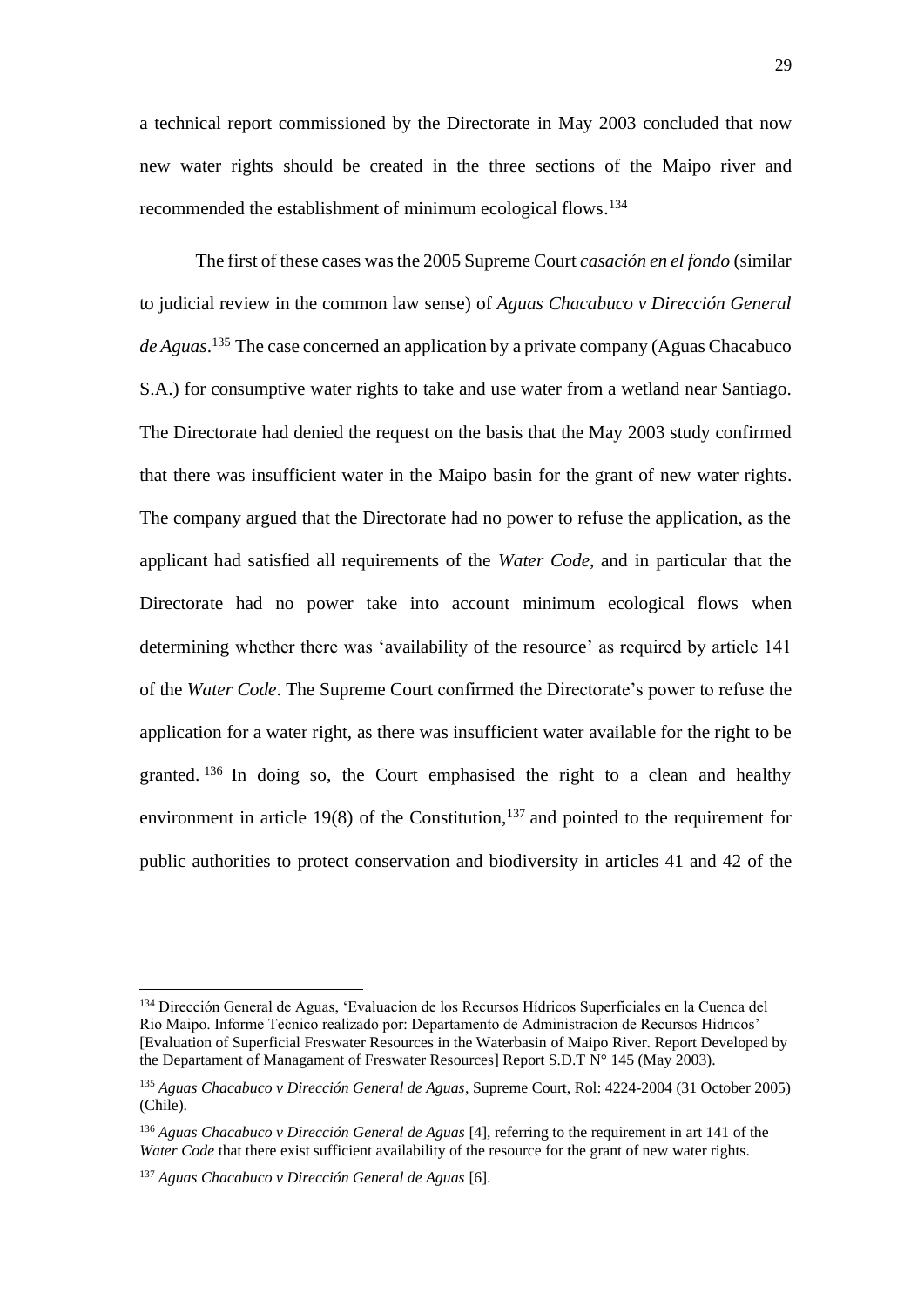*Environmental Law* (referred to below)*,* as well as a general and inherent power for the Directorate to set aside minimum flows under the *Water Code.* 138

The second case was the 2006 Supreme Court decision *Olga Prieto Poklepovic v Dirección General de Aguas*, <sup>139</sup> concerning an application for a right to take and use water from the Mapocho River, a tributary of the Maipo. Based on the May 2003 technical report, the Directorate had denied the application on the basis of insufficient water being available. The Court, for the same reasons given in the *Chacabuco* case, affirmed the Directorate's power to deny the application and maintain minimum ecological flows, explaining:<sup>140</sup>

> …in determining whether or not there is availability of a water resource, the General Water Directorate is not only empowered to consider the existence of ecological flows at the moment of establishing whether or not there is availability of the resource, rather it is obligated to do so, given that it must respect what is established by the Environmental Law, which accords with article 22 of the Water Code…. All of the above follows from the quality of waters as national property of public use, according to article 5 of the Water Code together with articles 589 and 595 of the Civil Code, which means that their ownership and use belongs to all the nation. The State, being responsible for their administration, must ensure that [water] is permanently destined for the common use.

Minimum flows have also been established under the *Environmental Law,* passed in 1994 (here referred to as 'environmental flows' to distinguish them from minimum ecological flows set by the Directorate). <sup>141</sup> Article 41 of the *Environmental Law*

<sup>138</sup> *Aguas Chacabuco v Dirección General de Aguas* [8].

<sup>139</sup> *Olga Prieto Poklepovic v Dirección General de Aguas*, Supreme Court, Rol: 4370-0425 (25July 2006) (Chile).

<sup>140</sup> *Olga Prieto Poklepovic v Dirección General de Aguas* [12].

<sup>141</sup> Ley 19.300 Sobre Bases Generales del Medio Ambiente 1994 [Law 19.300 on General Environmental Standards 1994] (Chile) (*Environmental Law*).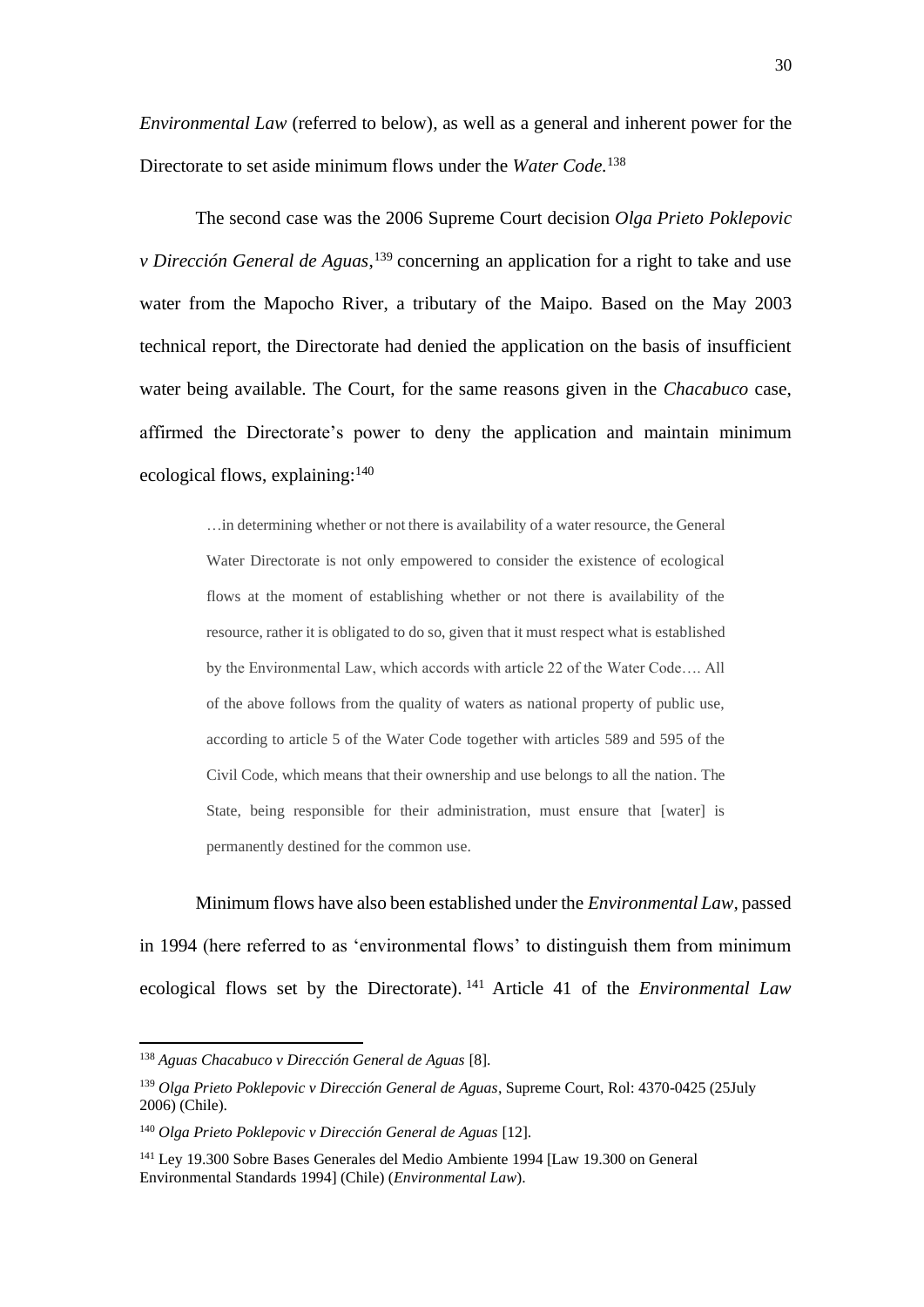established that natural renewable resources (which, for the purposes of the Law, includes water) must 'be used in a way that ensures their potential to regenerate and their associated biological diversity'. <sup>142</sup> Article 42 goes on to require the Ministry for the Environment and all public organisms involved in the regulation of natural resource use to secure their conservation, referring specifically to the maintenance of water flows and the conservation of their beds. The *Environmental Law* also introduced the main regulatory instruments now available for water quality management, which include: environmental water quality standards; emission standards; decontamination plans and strategies; and environmental impact assessments for new projects or activities.<sup>143</sup>

Under the *Environmental Law,* environmental flows have at times been set on a case by case basis as part of the environmental impact assessment process for major projects established under the Law. The *Sistema de Evaluación de Impacto Ambiental* [Environmental Impact Assessment System] is a procedure designed to assess the environmental impact of development projects or activities that need a permit to operate (called an environmental qualification resolution or 'RCA'). <sup>144</sup> If the project or activity includes one or more of the activities set out in article 10 of the *Environmental Law,* an *Estudio de Impacto Ambiental* [Environmental Impact Assessments] is required.

If the project will produce one or more of the impacts set out in article 11 of the *Environmental Law* and, specifically, could impact on freshwater resources, the Environmental Impact Assessment Service is authorised to set minimum environmental flows, as mitigation measures. <sup>145</sup> For example, in the hydroelectric Project

<sup>142</sup> *Environmental Law* art 41.

<sup>143</sup> Ibid art 10, 11.

<sup>144</sup> Ibid art 10.

<sup>&</sup>lt;sup>145</sup> The project developer may also undertake to establish minimum environmental flows as a voluntary commitment.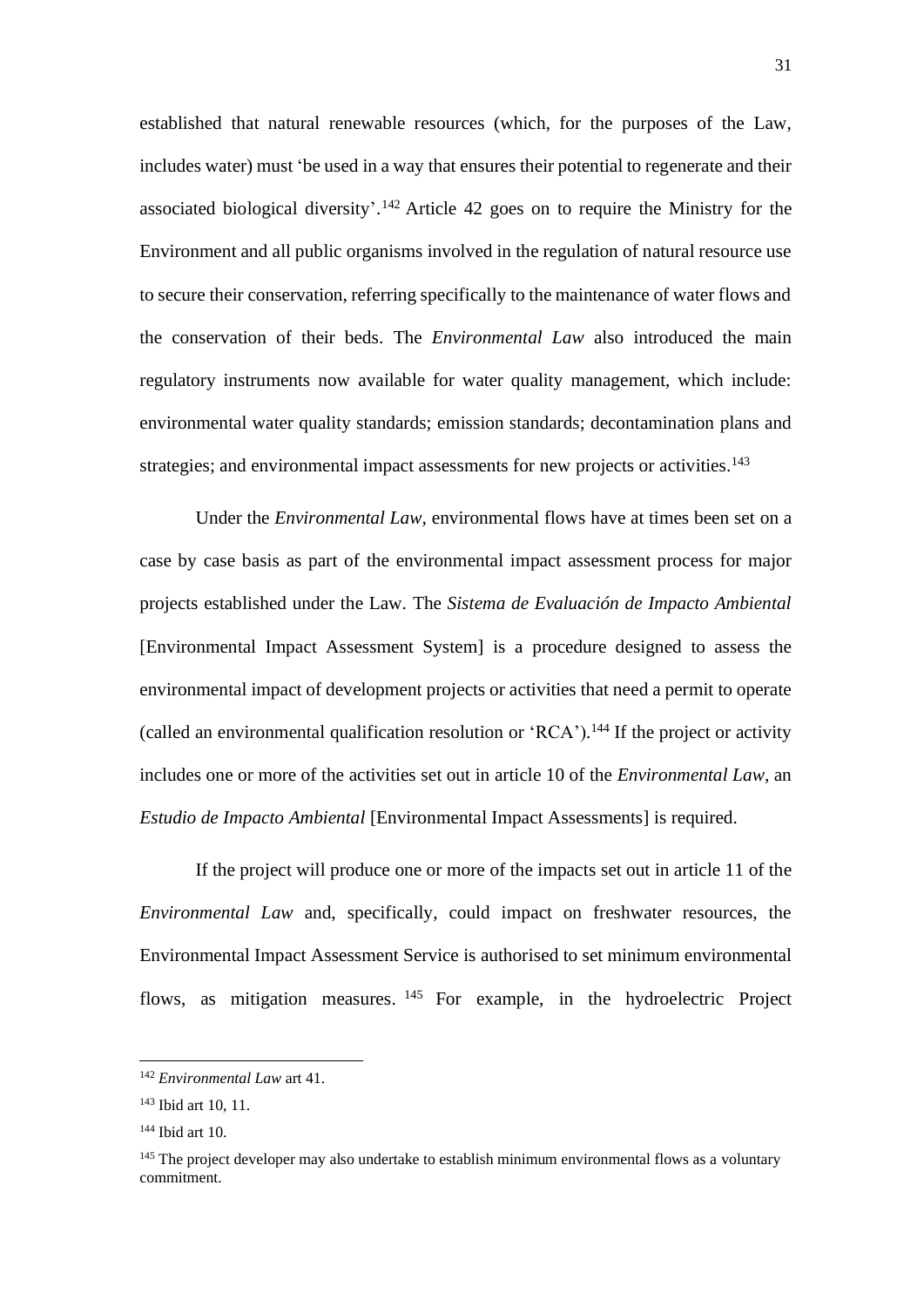Perquilauquén, in the Biobío region, the Service established minimum environmental flows and additional water rights (0,109 m3/s) that the company will have to leave instream for other downstream users (called a '*caudal pasante*'). <sup>146</sup> Since 2016, the Service has operated under a specific guideline for setting environmental flows for hydroelectric projects, <sup>147</sup> which adopts the 2007 Brisbane Declaration definition of environmental flows and incorporates an 'integral vision of the water system' incorporating human uses of the system, in distinction from the minimum ecological flows set by the DGA, which are based only on hydrological criteria.<sup>148</sup>

The Service's power to institute minimum environmental flows has been criticised, on the basis that it duplicates the functions of two separate government institutions and creates ambiguity around the nature and scope of environmental flows.<sup>149</sup> In practice, however, the Service has rarely departed from the approach for setting proposed minimum ecological flows recommended by the General Water Directorate,.<sup>150</sup> At the same time, the Service is not legally bound by the current limits

<sup>146</sup> República de Chile, Servicio de Evaluación Ambiental, Califica Ambientalmente el proyecto "Proyecto Central Hidroeléctrica de Pasada Perquilauquén" [Environmental Assessment for the Perquilauquén Pass Hydroelectric Centre Project] (0851/2014, Santiago, 26 September 2014) [https://infofirma.sea.gob.cl/DocumentosSEA/MostrarDocumento?docId=f9/84/d9c54c9f3f06ad7fd6634f](https://infofirma.sea.gob.cl/DocumentosSEA/MostrarDocumento?docId=f9/84/d9c54c9f3f06ad7fd6634fa9e2f2bfb355ec) [a9e2f2bfb355ec.](https://infofirma.sea.gob.cl/DocumentosSEA/MostrarDocumento?docId=f9/84/d9c54c9f3f06ad7fd6634fa9e2f2bfb355ec)

<sup>147</sup> Servicio de Evaluación Ambiental "Guía Metodológica Para Determinar El Caudal Ambiental Para Centrales Hidroeléctricas en el SEIA" [Methodological Guide for Determining Environmental Flows for Hydroelectric Centres] 2016.

<sup>&</sup>lt;sup>148</sup> Ibid [1.3]. For further explanation of the approach taken by the Service see [2.1.1].

<sup>149</sup> Jaeger P., 'Caudales ecológicos mínimos y proyectos hidroeléctricos' [Minimum Ecological Flows and Hydroelectric Proyects], in Derecho Ambiental en Tiempos de Reforma. Acta de las V Jornadas de Derecho Ambiental (Universidad de Chile, 2010) at p 21.

<sup>150</sup> See, eg, Project Reservoir Illapel 1999; Project Reservoir Corrales 1998; Project Convento Viejo Etapa II 2004: Project Hydroelectric Power Station Higuera 2004; Project Hyroelectric Power Station Quilleco 1998, Project Hydroelectric Power Station Lago Atravesado 1998 in Endesa Chile, Introducción al Cálculo de Caudales Ecológicos. Un análisis de las tendencias actuales [Introduction to the calculation of Ecological Flows. An analysis of current trends], 2011 available at: http://observatoriaigua.uib.es/repositori/gf\_caudales\_calculo.pdf.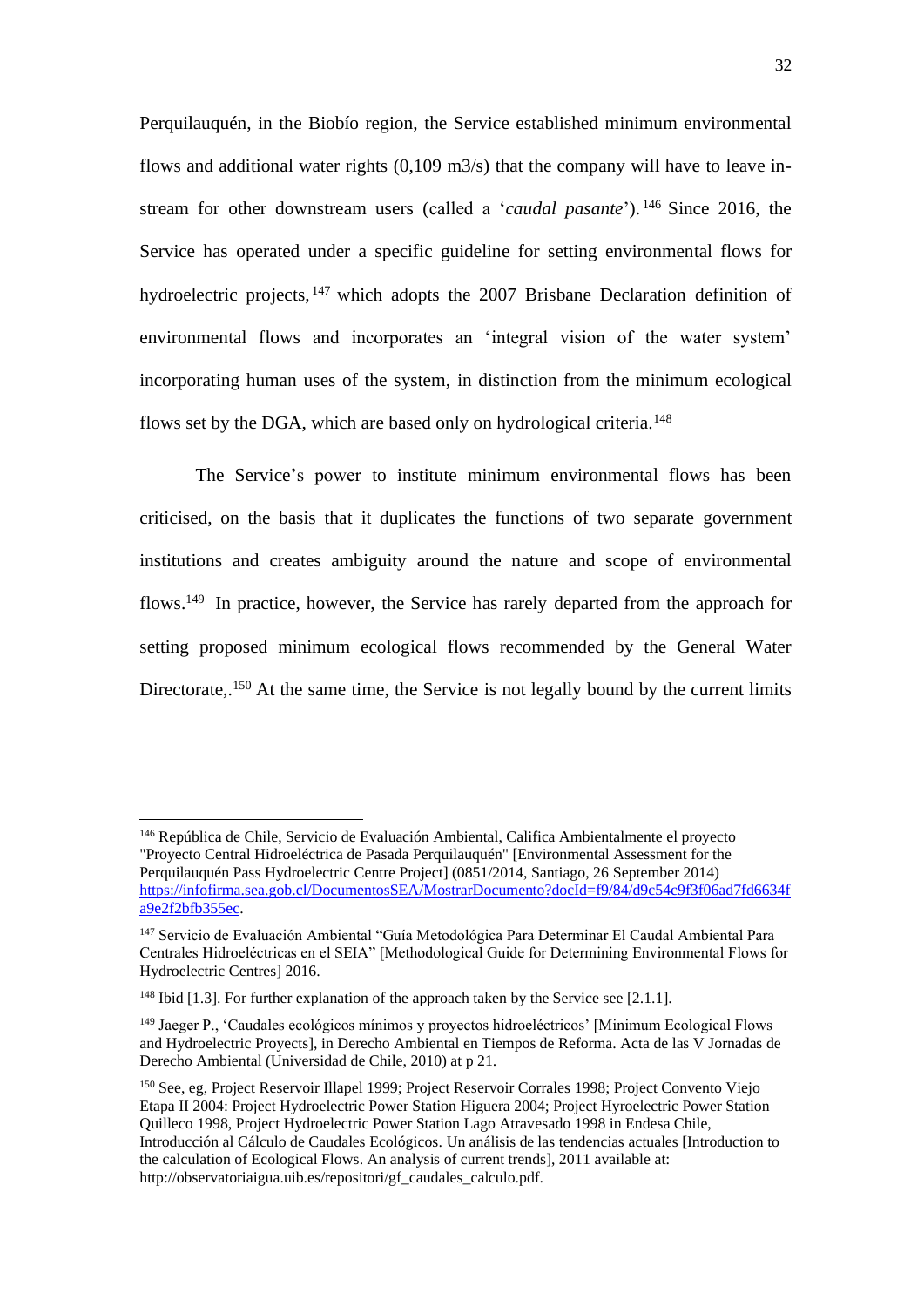imposed by the Directorate for minimum ecological flows, <sup>151</sup> and the Service could in fact enhance the protection of freshwater resources, by taking into account other elements that might not be considered as part of the Directorate's methodology in determining minimum environmental flows.

Since 1994, the General Water Directorate has systematically applied minimum ecological flows when granting new water rights. Its approach has been to set a minimum environmental reserve for surface watercourses, and only grant future applications for water rights for flows above this level.<sup>152</sup> In 2002, the Directorate passed a regulation entitled the 'Manual of Regulation and Procedures for the Management of Freshwater Resources' to provide detailed guidelines around the setting of environmental flows, including a hydrological method for determining minimum ecological flows. <sup>153</sup> The method typically requires a minimum ecological flow of ten per cent of the annual average flow and 50 per cent of the minimum dry season flow across the 95th percentile of years (Q 95 per cent). 154

In 2005, after thirteen years of debate before the Parliament, a reform to the *Water Code* was finally passed (*Law N° 20.017*).<sup>155</sup> The amendment was hard-won, with pro-market right-wing interests in fierce opposition to left-wing proponents of more interventionist reforms.<sup>156</sup> Without altering the neoliberal ideology behind the *Water* 

<sup>&</sup>lt;sup>151</sup> Which (discussed below) is typically 20 per cent of the average annual flow rate in the corresponding watercourse.

<sup>152</sup> Riestra, n[. 128](#page-26-0) above, at pp 103, 108.

<sup>153</sup> General Water Directorate (DGA) *Resolución Exenta DGA N° 1503*, 31 May 2002. The Resolution aproves the 'Manual for the Norms and Procedures for the Administration of Water Resources'.

<sup>154</sup> See generally Boettigger, n. **Error! Bookmark not defined.** above for further explanation of the methods for setting flows.

<sup>155</sup> There had been a minor amendment to the *Water Code* in 1992, discussed below.

<sup>156</sup> See generally C. J. Bauer, 'In the Image of the Market: the Chilean model of water resource management', *International Journal of Water*, 2 (2005), 146–65.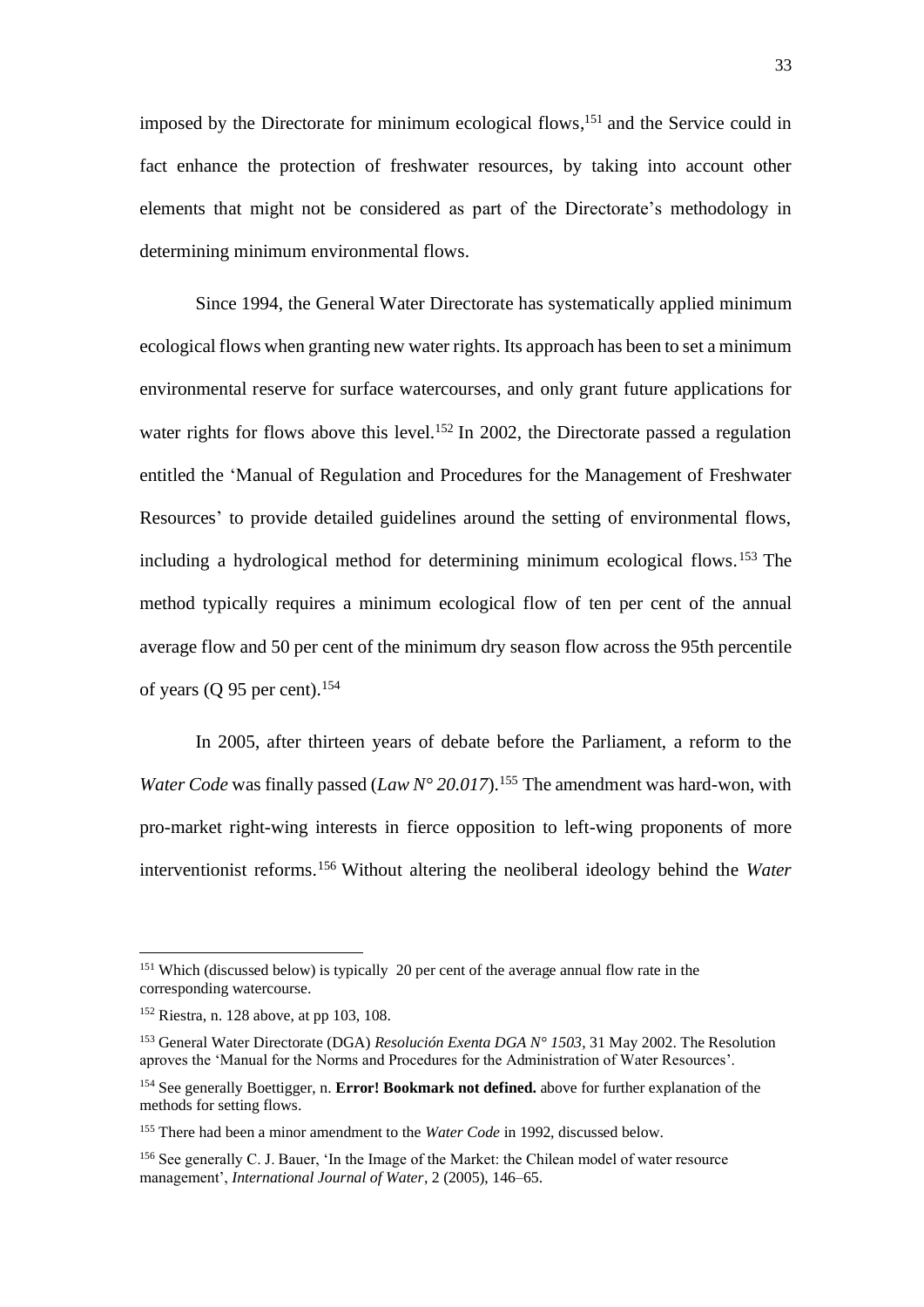*Code*, the 2005 amendment formally introduced a requirement to set minimum ecological flows in the process of granting new water rights, confirming the loose practice that the Directorate had followed since 1982. New article 129 bis 1 of the *Water Code*, provided that:

> in granting water rights, the General Water Directorate should ensure nature's preservation and environmental protection, establishing to that end a minimum ecological flow, that will only affect newly granted water rights, and should also consider the relevant natural conditions for each surface source.

The amendment did not provide a definition of 'minimum ecological flow', but provided that they may not amount to more than 20 per cent of the average annual flow rate in the corresponding watercourse.<sup>157</sup> The amendment also provided an exception allowing the President of the Republic, following a favourable report of Ministry of Environment, to issue a Decree specifying a different minimum ecological flow, which could be higher than the legal limit of 20 per cent, but less than 40 per cent of the average annual flow rate in the corresponding watercourse. 158

The legislation did not provide a methodology or procedure for calculating minimum ecological flows, and therefore did not provide any reason to depart from the criteria previously used by the Directorate (in the 2002 Manual). However, in 2008 the Directorate approved a new Manual for Management of Freshwater Resources, which introduced a new rule that changing the point of capture of water under an existing water right would be treated as establishing a new water right, allowing the Directorate to apply a minimum ecological flow. The Directorate did so by applying a broad interpretation of article 163 of the *Water Code*, which provides that approval is required to change the

<sup>157</sup> *Water Code* art 129 bis 1 para 2.

<sup>158</sup> *Water Code* art 129 bis 1, final para.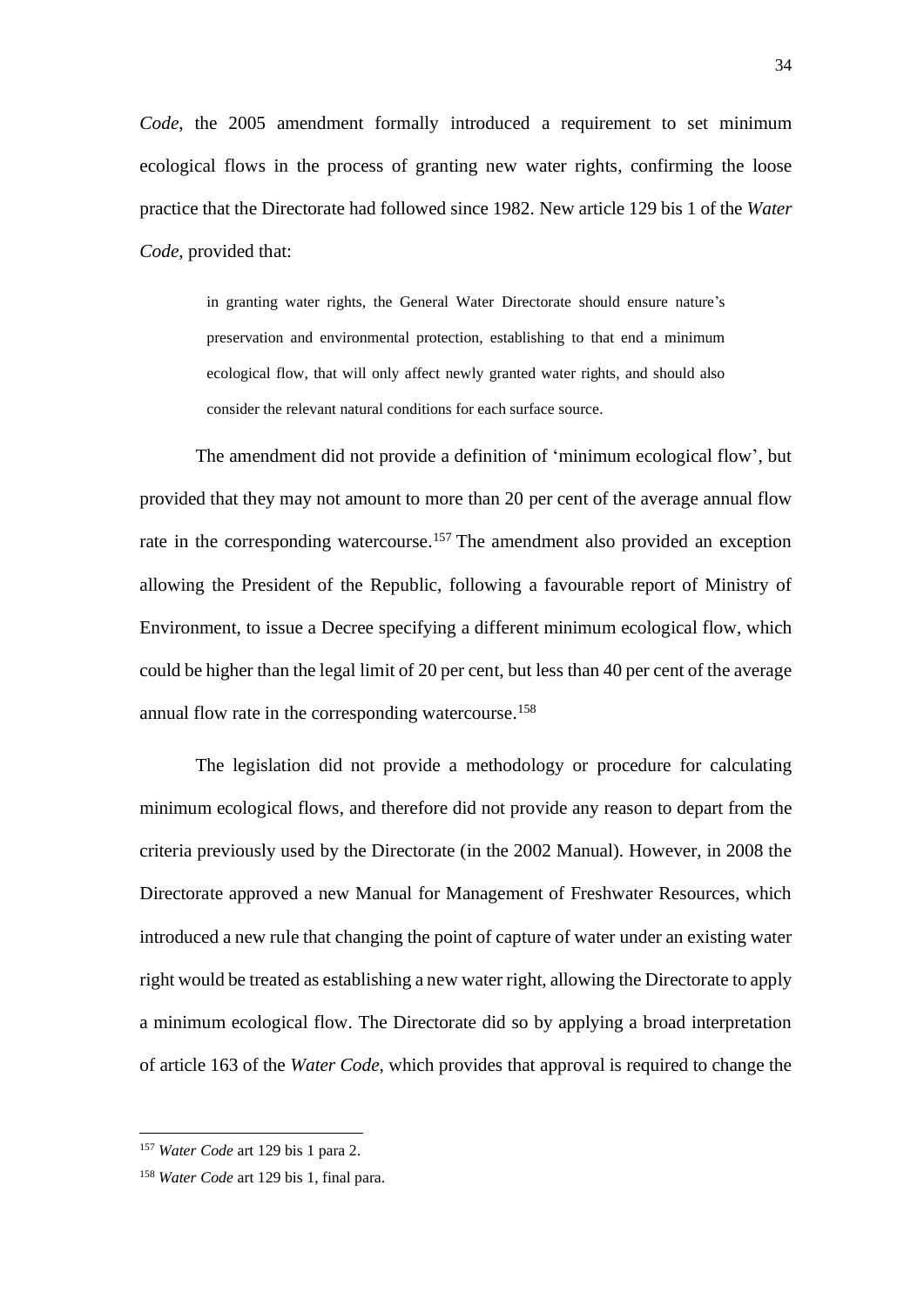location of a water collection or extraction point. This interpretation was controversial and has been challenged more than once in court. <sup>159</sup> However, the Supreme Court in the 2012 case of *Sergio Menichetti Cuevas v Dirección General de Aguas* agreed with the approach taken by the General Water Directorate in setting minimum ecological flows in relation to a request for a change of capture point, and emphasised the important role the Directorate should play in protecting freshwater resources, as follows:<sup>160</sup>

This is a restriction that, moreover, is the obligation of the authority, in order to give effect to article 41 of the Environmental Law, which provides that the use and enjoyment of renewable natural resources must be carried out in a way that ensures their capacity for regeneration and the biological diversity associated with them. This is particularly important in the case of species that are at risk of extinction, vulnerable, rare or insufficiently understood, and is required to be followed by all public services concerned with the maintenance of environmental flows and the conservation of their beds.

Despite the developing regulatory framework in Chile to protect environmental flows, there is still strong resistance from industry and commercial sectors to the application of minimum flows to pre-existing water rights, as well as inadequate exercise of regulatory power by the Directorate.<sup>161</sup> The opponents of environmental flows fiercely defend their constitutionally protected private property rights to water, in direct opposition to the constitutionally mandated responsibility and power of the State to protect freshwater ecosystems.<sup>162</sup> Given that most river basins in the North and Central

<sup>159</sup> See generally Boettiger C., 'Caudal Ecológico o mínimo: regulación, críticas y desafíos' [Ecological or minimal flow, regulation, critics and challengues] (2013) 3 *Actas de Derecho de Aguas*Boettiger, n. **Error! Bookmark not defined.** above; Vergara A., 'Estatuto Jurídico de la Fijación de Caudales Mínimos o Ecológico' [Legal regime to determine the minimum or ecological flows] 1999 1 (1) *Revista de Derecho Administrativo Económico,* at p 127.

<sup>160</sup> *Sergio Menichetti Cuevas v Dirección General de Aguas*, Supreme Court, Rol: 9.654-2009 (24 May 2012) [11].

<sup>161</sup> See generally Bauer, 'Water conflicts and entrenched governance problems in Chile's market model'.

<sup>&</sup>lt;sup>162</sup> For evidence of this in Parliamentary debates see, eg, Project to reform the Water Code, Bulletin N° 7543-13, available at https://www.senado.cl/appsenado/templates/tramitacion/index.php?#.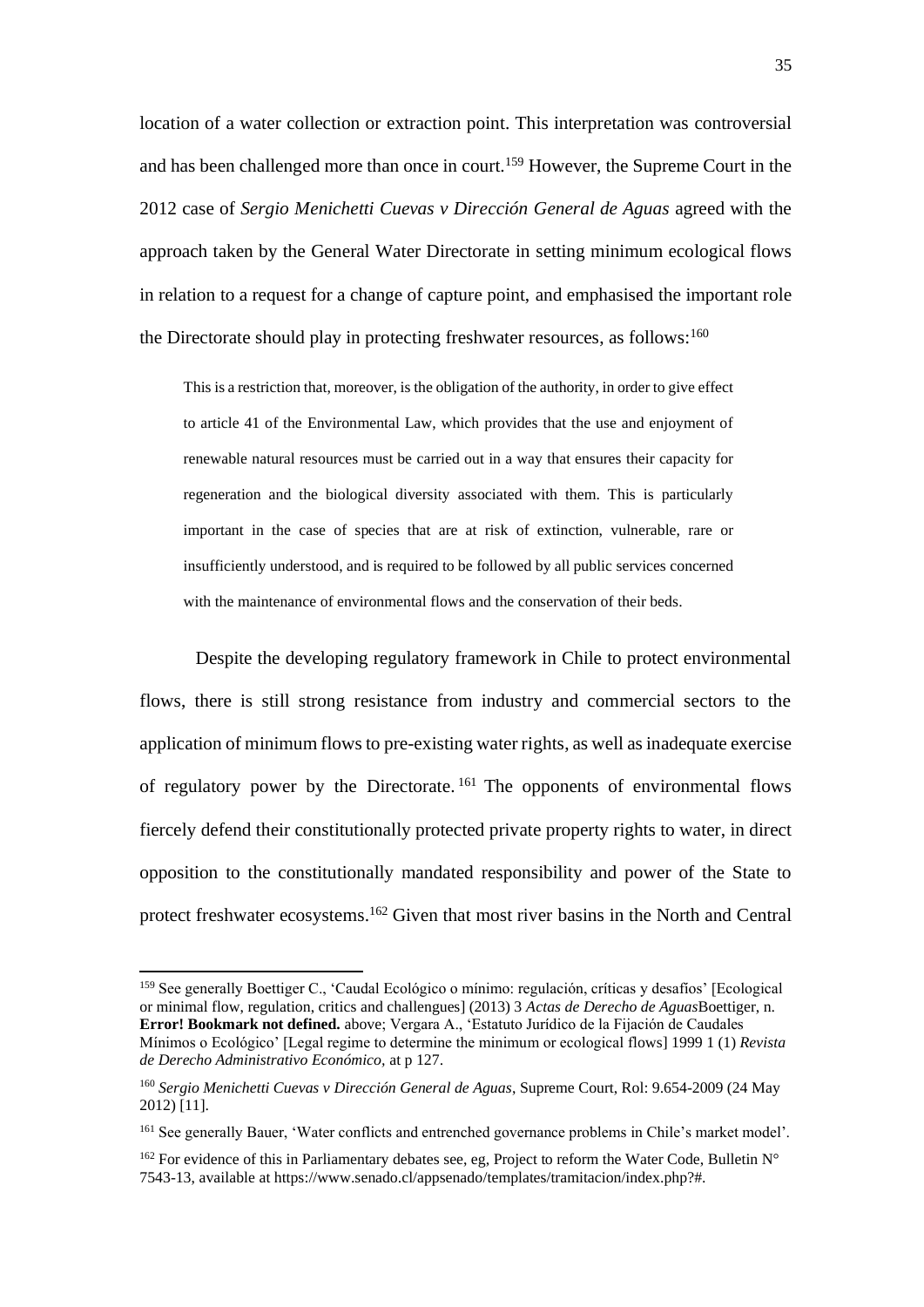parts of Chile were fully allocated, and in some cases overallocated, <sup>163</sup> since before the 2005 reform and in some cases since before the commencement of the *Water Code*, the potential reach of minimum ecological flows for the grant of new water rights is significantly limited.<sup>164</sup>

Another amendment introduced by the 2005 water reforms had the perverse outcome of disincentivizing the protection of environmental water in-stream. This was the introduction of annual taxes for instances of non-use of water rights, <sup>165</sup> designed to protect against water speculation and ensure parties who hold the rights to make use of them for their stated purpose. <sup>166</sup> 'Non-use' is assumed where there are no water capture works,<sup>167</sup> such as canals or irrigation systems, and a number of provisions in the *Water Code* set out the process for charging the taxes. For non-consumptive water rights, the *Water Code* provides an exception for small, localized volumes of less than 100 litres per second in the drier regions in northern Chile and the Metropolitan Region or 500 litres per second in regions south of Santiago.<sup>168</sup> However, as a general matter if someone wanted to 'not use' their water rights for productive purposes and instead leave them in-stream for conservation purposes, and therefore could not point to the necessary water infrastructure, they would be required to pay fines under the legislation. 'Fees for non use' have also been challenged in the courts, generally by those seeking exceptions,

<sup>166</sup> See Biblioteca del Congreso Nacional 'Historia de la Ley  $N^{\circ}$  20.017 Modifica el Codigo de Aguas' [History of Law 20.017 to Amend the Water Code] (16 June 2005) available at: https://www.bcn.cl/historiadelaley/nc/historia-de-la-ley/5838/ , including the original reform proposal and parliamentary debates discussing the intent of the taxes.

<sup>&</sup>lt;sup>163</sup> Budds J. `Power, nature and neoliberalism: The political ecology of water in Chile' (2004) 25(3) *Singapore Journal of Tropical Geography* 322, at 42. Budds J. states that surface water rights in Chile reached 'exhaustion' in the mid-1990s.

<sup>164</sup> See also Riestra, n. [128](#page-26-0) above, at p 103.

<sup>165</sup> *Water Code* art 129 bis 4.

<sup>167</sup> *Water Code* art 129 bis 9.

<sup>168</sup> *Water Code* art 129 bis 4.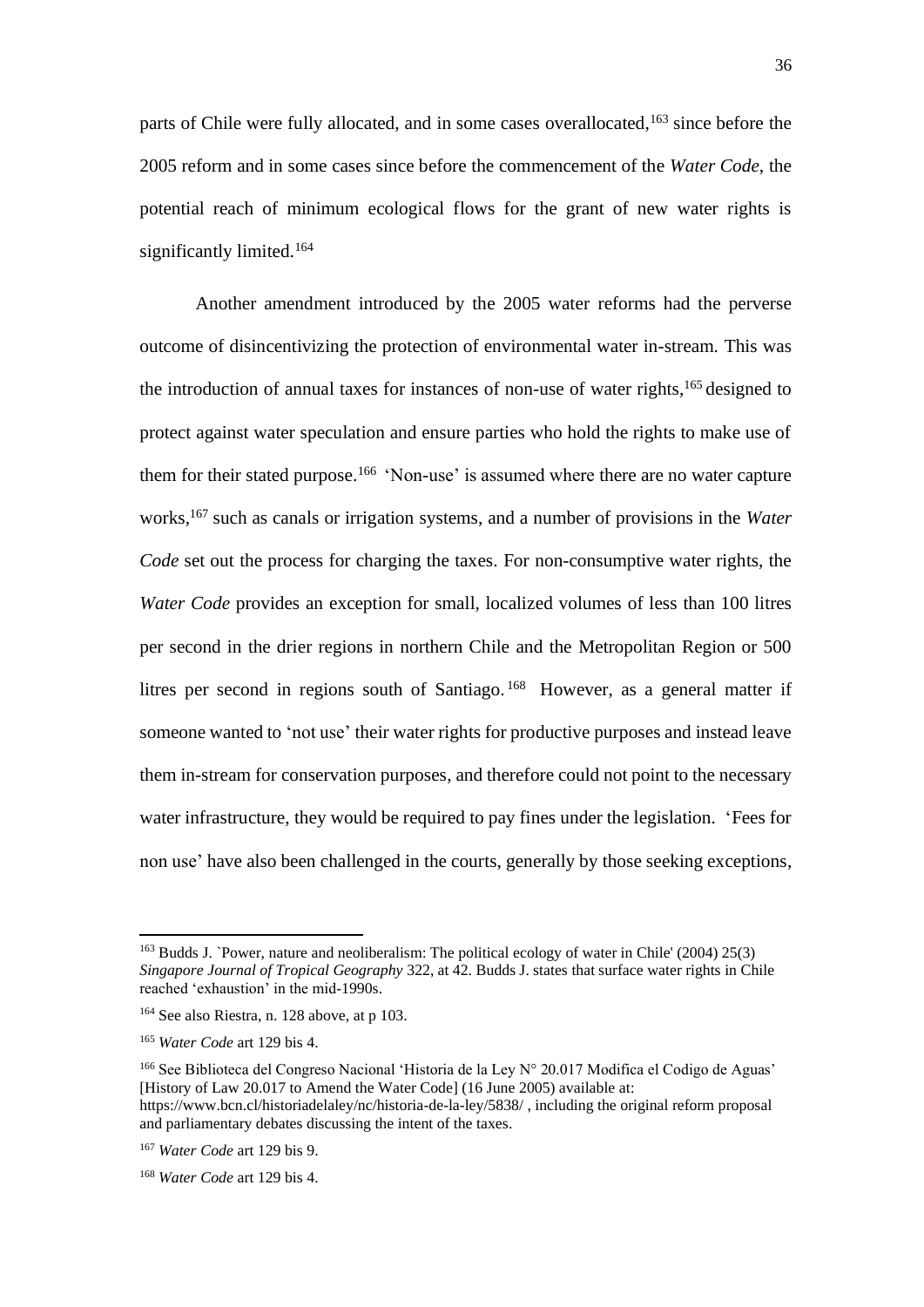or the expansion of existing exception categories, <sup>169</sup> including in the case of Indigenous communities under the *Indigenous Law*, discussed below.

Where minimum flows can be established, there are a number of other matters that significantly undermine their potential to protect or restore aquatic ecosystems. The first of these is a lack of adequate information about the state of particular waterways, and their various uses (discussed above), making it very difficult for the Directorate or Service to accurately set or maintain appropriate levels for minimum flows. In order to manage and protect freshwater resources, regulatory institutions must have accurate information about the state of water resources and an understanding of the number of right holders, the nature of their rights, and the number of users extracting water from a river without any permit (or at least a mechanism to penalise unlawful use). However, the General Water Directorate has incomplete data on the actual state of waterways or their users in Chile for a number of reasons. These include because, as mentioned above, water rights can come into being not only via administrative grant, but also where recognised by the courts in the process of regularization, which may retrospectively recognise 'historical' water users as legitimate rightholders, without any prior accounting. Further, many historical water users resist regularizing their water rights with the Directorate's Public Cadastre of Water to avoid being levied fees for non-use, despite campaigns by the Directorate to encourage regularizations, meaning that 'illegal' water use is widespread.<sup>170</sup> Water rights are also transferable within water markets, and

<sup>169</sup> See generally Rivera D. & Vergara A., 'Derechos de Aguas, Comentario de la Jurisprudencia de la Corte Suprema 2011-2014, Patente por non uso de aguas. Aplicación práctica y conflictos interpretativos.' [Water Rights, Commentary of Supreme Court Jurisprudence 2011-2014, Non-use Tarrifs. Practical application and interpretation conflicts] Facultad de Derecho Pontificia Universidad Católica de Chile. Available at http://derechoygestionaguas.uc.cl/images/PDF/Patente-por-no-uso-deaguas.pdf.

<sup>170</sup> A. Vergara Blanco, 'Comentario: regularización de derechos de aguas y publicidad en el uso de las mismas [Commentary : regularisation of water rights and publicity of their use]', *Revista de Derecho de Aguas*, VII (1996), 254.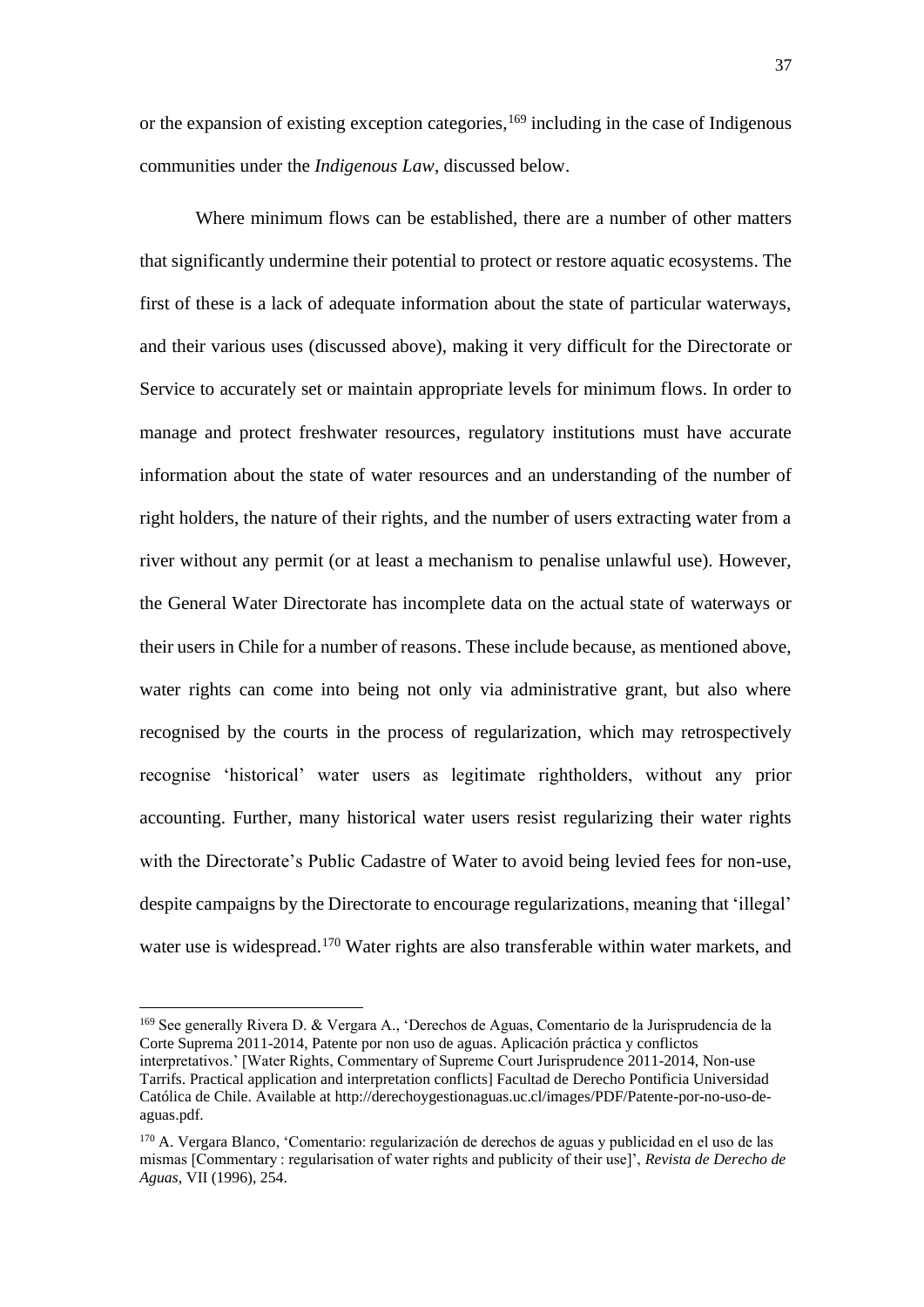there is no enforceable mechanism to register water rights and transferences, making it extremely difficult for the water authority keep track of many of them.<sup>171</sup>

Second, under the current regime, new water users bear the burden of ensuring minimum flow rates in order to protect freshwater ecosystems. Established water right holders continue using water resources without any limitation, despite never having paid for their rights. This situation raises concerns about equity in water regulation, 172 especially when combined with the impacts drought and climate change present, diminishing considerably the amount of water available in the riverbed. Politicians, industry and productive sectors continue to resist any sort of redistribution or abrogation of water rights, pointing to constitutionally protected right to property. In debates surrounding the 2005 reforms, these sectors expressed fear that the obligation to establish a minimum ecological flow for pre-existing water rights would amount to a retroactive application of the law, which was, in effect, an expropriation of private property rights.<sup>173</sup>

Chilean environmental institutions have also conceived of and developed environmental flow methodologies and policies in a particularly limited way. The Brisbane Declaration defines environmental flows as not only 'the quantity, timing and quality of freshwater flows and level necessary to sustain aquatic ecosystems', but as supporting other uses, including cultural uses and well-being.<sup>174</sup> However, the Chilean minimum flows framework has much more limited objectives geared towards the 'preservation of nature' and 'to establish the natural conditions relevant to each

171

<sup>174</sup> Ibid.

<sup>172</sup> Boettiger, n. **Error! Bookmark not defined.** above, at p 9.

<sup>173</sup> Celume, n. **Error! Bookmark not defined.** above, at p 318.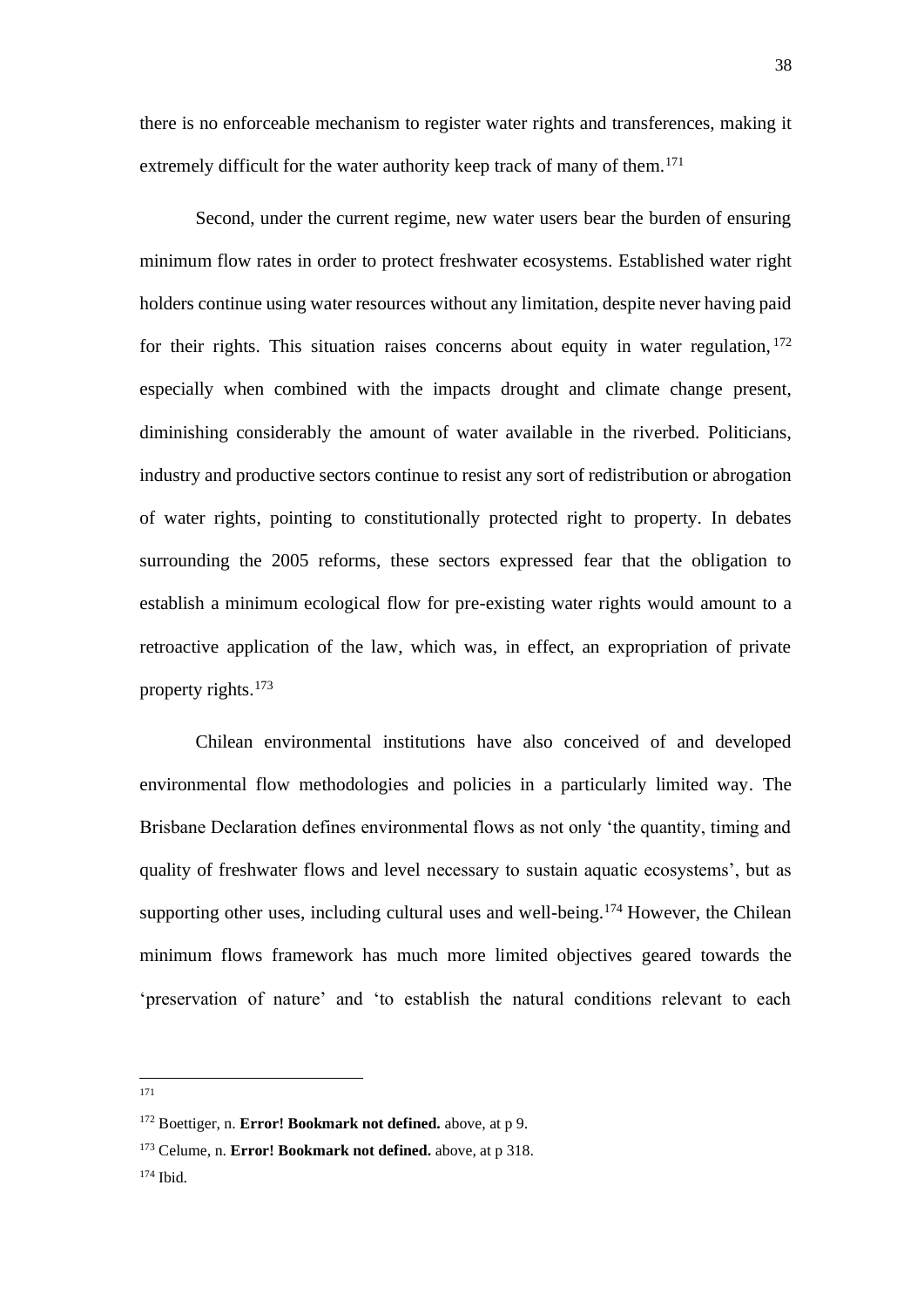superficial flow'.<sup>175</sup> The focus in Chile has been only on the minimum amount of water 'needed' in the river, with no reference to quality, and excluding other factors that could influence that ecological value, like landscape, tourism, social or cultural uses, <sup>176</sup> relevant to enhance the river's value more broadly. Nor does the hydrological method used by the General Water Directorate account for the interaction of surface water resources with groundwater, necessary for an accurate understanding of complete aquatic ecosystems.

Finally, instead of establishing a minimum percentage of water to be kept in stream as an ecological flow and placing a cap on extractions, the Chilean legislation sets a maximum limit for the minimum ecological flow, which may not be greater than 20 per cent of the average annual flow rate in the corresponding watercourses or 40 per cent in exceptional cases. These rules transform the minimum ecological flow into a negative restriction on the amount of water that can be protected within the river, inconsistent with the original purpose of environmental flows as a protective target. The legal limits on flows established do not appear to be based on any defensible methodology,  $177$  and more water, above the 40 per cent average annual flow rate, may in fact be necessary or desirable to restore and ensure a healthy river ecosystems and uses of the water flowing through it.

# **4.3 INDIGENOUS WATER RIGHTS AND IMPLICATIONS FOR ENVIRONMENTAL FLOWS**

As well as concerns about the environmental state of Chile's rivers, there is growing concern voiced by Indigenous communities about the unfair distribution and poor

<sup>175</sup> *Water Code* art 129 bis 1.

<sup>176</sup> Celume, n. **Error! Bookmark not defined.** above, at 313.

<sup>177</sup> Ibid.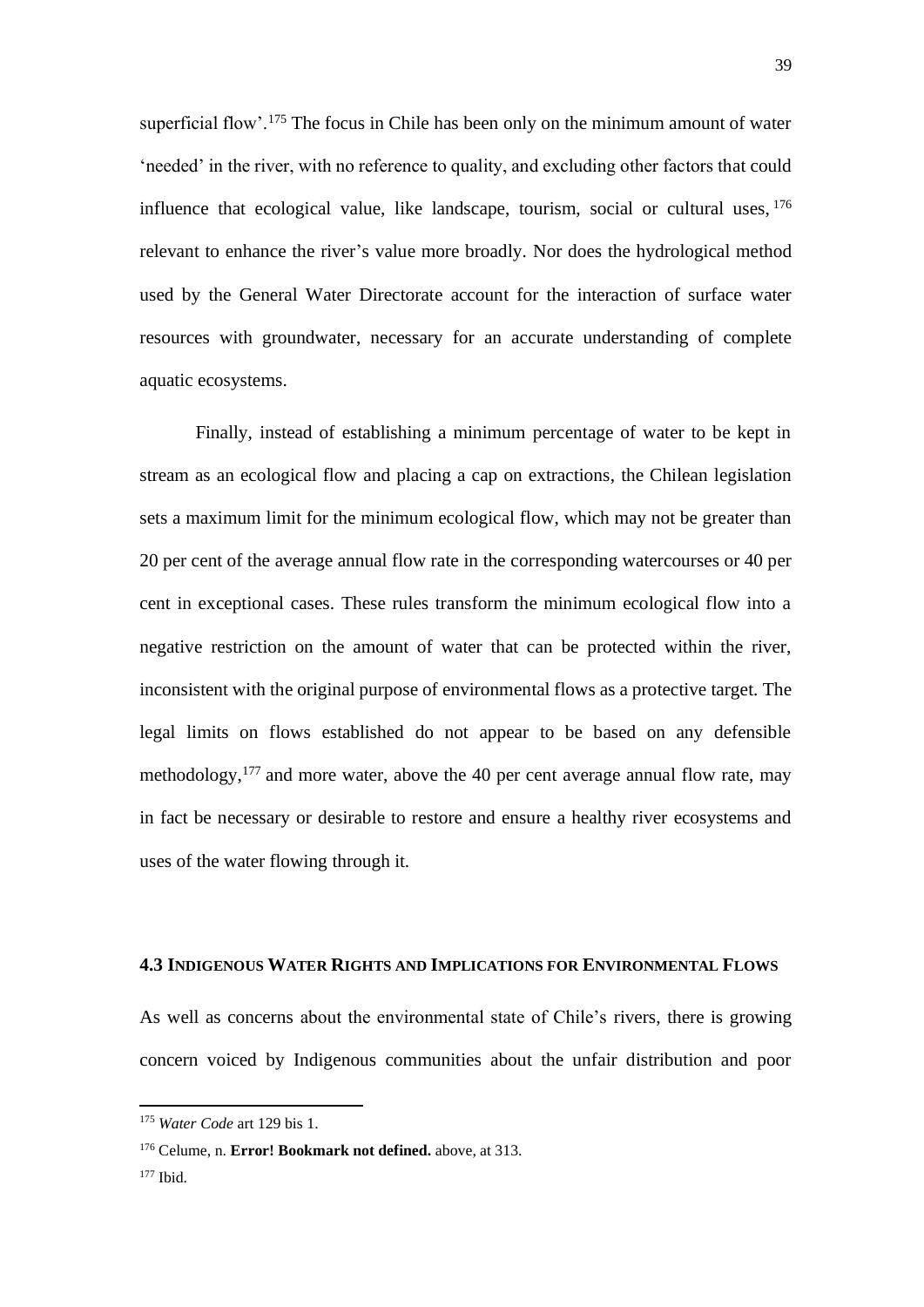management of Chile's water resources.<sup>178</sup> The Chilean Indigenous population makes up approximately 12.8 per cent of the total population, within nine Indigenous ethnicities recognised by the *Indigenous Law, <sup>179</sup>* all of which are culturally and linguistically distinct.<sup>180</sup> The Indigenous peoples living within the territory now known as Chile have been subject to widespread historical injustice and dispossession of their traditional lands and resources. <sup>181</sup> Their territorial rights are now recognised, to a limited extent, in domestic and international law, including *ILO Convention 169,* which Chile has ratified.<sup>182</sup>

Indigenous relationships and interests with water resources in Chile are both distinctive and variegated, although there is a clear emphasis on spiritual as well as economic water values and a territorial approach to land and water connectivity.<sup>183</sup>

<sup>178</sup> See Lovera Parmo, above n [92.](#page-19-0)

<sup>179</sup> *Ley No 19.253 (Establece Normas Sobre Protección, Fomento y Desarrollo de Los Indígenas, y Crea La Corporación Nacional de Desarrollo Indígena) [Law No 19.253 (Establish Norms for the Protection, Creation and Development of the Indigenous, and to Create the National Corporation of Indigenous Development)] 1993* ('*Indigenous Law*').

<sup>&</sup>lt;sup>180</sup> 'Instituto Nacional de Estadísticas Chile, 'Síntesis de Resultados Censo 2017' [Synthesis of Census Results 2017] at 16. Available at http://www.censo2017.cl/descargas/home/sintesis-de-resultadoscenso2017.pdf. See Macpherson, n. **Error! Bookmark not defined.** above, at p 163. The 2,185,792 people that self-identify as indigenous are the Mapuche, Aymara, Rapa Nui, Likan Antai (otherwise known as Atacameño), Quechua, Colla, Diaguita, Kawesqar, Yagan or Yamana. See generally Marín, 'Constitutional Challenges of the South: Indigenous Water Rights in Chile - Another Step in the "Civilizing Mission?', 107–9.

<sup>181</sup> J. Aylwin, *Pueblos Indigenas de Chile: Antecedentes Historicos y Situacion Actual [Indigenous Comunities of Chile: History and Current Situation]*, (Instituto de Estudios Indigenas Universidad de la Frontera, 1994), vol. i; R. J. Miller, 'The International Law of Discovery, Indigenous Peoples, and Chile', *Nebraska Law Review*, 89 (2010), 819.

<sup>&</sup>lt;sup>182</sup> Although Chile is also often criticised for poor implementation of the Convention. See, eg, Aguas J. & Nahuelpan H., 'Los Límites Del Reconocimiento Indígena En Chile Neoliberal. La Implementación Del Convenio 169 de La OIT Desde La Perspectiva de Dirigentes Mapuche Williche' [The Limits of Indigenous Recognition in Neoliberal Chile: The Implementation of ILO Convention 169 from the Perspective of Mapuche Williche Leaders] (2018) *Cultura-hombre-sociedad* 0; Fuentes C. & Cea M, 'Reconocimiento Débil: Derechos de Pueblos Indígenas En Chile [Weak Recognition: Indigenous People's Rights in Chile]' (2017) 25 *Perfiles Latinoamericanos,* at 55.

<sup>&</sup>lt;sup>183</sup> See E. Getman, 'Defining the "value" of water : an ideological clash between Chile's indigenous peoples and corporate powers', 2009. Barrera-Hernández L., 'Indigenous Peoples, Human Rights and Natural Resource Development: Chile's Mapuche Peoples and the Right to Water' (2005) 11(1) *Annual Survey of International & Comparative Law*. See Prieto and Prieto, 'Bringing water markets down to Chile's Atacama Desert', 192. Manuel Prieto, 'Privatizing Water and Articulating Indigeneity: The Chilean Water Reforms and the Atacameño People (Likan Antai)', The University of Arizona 2014;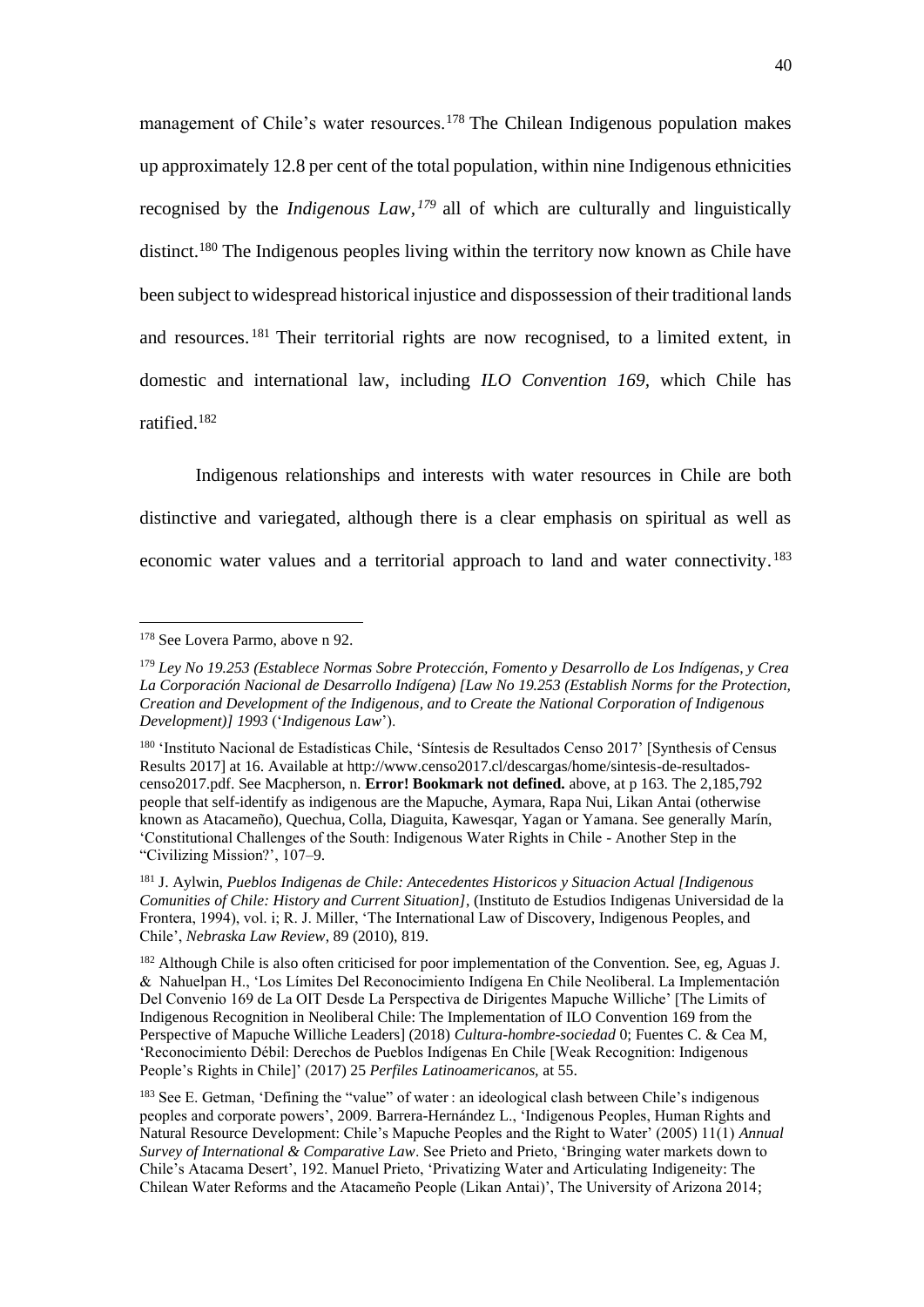According to Babidge, who has conducted recent anthropological research on Indigenous communities' water use and interactions with mining companies and government in northern Chile, Indigenous water interests are characterised by 'complex waterscapes, where neither 'rights' nor 'values' capture the totality of Indigenous interests and processes', which include social, cultural, spiritual, economic and environmental dimensions. 184

The term 'cultural flow' (or '*caudal cultural*' in Spanish) is not used in Chilean law or commentary, although there is some acknowledgment of the social or cultural dimensions of the environment in in the Chilean legal framework. The *Environmental*  Law, for example, defines the 'environment' as:<sup>185</sup>

The global system comprised of natural and artificial elements of a physical, chemical or biological nature, sociocultural elements and their interactions, in permanent modification by human or natural activities, and which regulate and affect the existence and development of life in its multiple manifestations.

However, Indigenous peoples' water use enjoys no mention in the Chilean legislative provisions or policy frameworks for environmental flows, neither for productive nor environmental uses. This is despite the fact that Chile does have a comparatively strong legislative basis for allocating water use rights for Indigenous peoples' use for a range of purposes, under the *Indigenous Law 1993*. 186

Castro M., Bahamondes M., Albornoz P., Basaure M. F., Cayo S. B, Larama S., Hidalgo R., *El Derecho Consuetudinario En La Gestión Del Riego En Chiapa. Las Aguas Del 'Tata Jachura' [Customary Rights in Irrigation Management in Chiapa. The Waters of 'Tata Jachura']* (Konrad Adenauer Stiftung, 2017).

<sup>&</sup>lt;sup>184</sup> Babidge, 'Contested value and an ethics of resources: Water, mining and indigenous people in the Atacama Desert, Chile', 85.

<sup>185</sup> *Environmental Law* art 2 (ll).

<sup>186</sup> See generally Macpherson, n. **Error! Bookmark not defined.** above, at pp 161-213.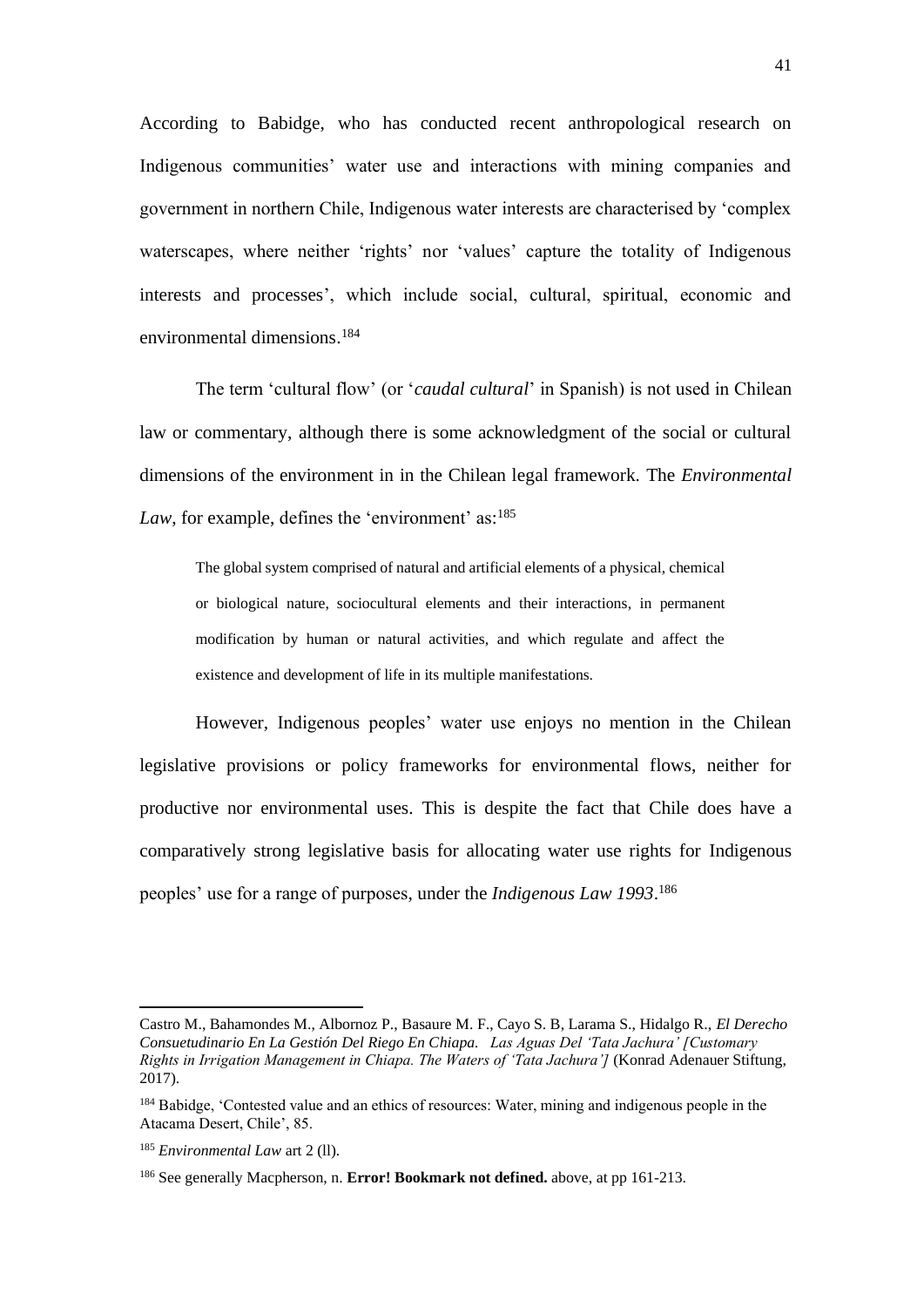Article 64 of the *Indigenous Law* protects the rights of Aymara and Atacameña Indigenous communities from northern Chile to waters in their traditional lands, providing:

The waters of the Aymara and Atacameña communities must be especially protected. Waters, including rivers, canals, streams and springs, found on the lands of the Indigenous communities established by this law will be considered property of ownership and use of the Indigenous communities, without prejudice to the rights that other right holders have registered in accordance with the Water Code.

New water rights must not be granted over lakes, ponds, springs, rivers and other aquifers that supply waters owned by the various Indigenous communities established by this law without first guaranteeing normal water supply to the affected communities.

The protection of Indigenous water rights in article 64 was introduced for a number of reasons, including in recognition of distinctively cultural indigenous water interests as territorial rights connected to land, and as an attempt to halt or reverse the obstruction of indigenous water access by other interests.<sup>187</sup>

These are referred to as 'ancestral' water rights and are equivalent to rights of ownership in the common law sense and protected as property by the Constitution. 188 Consistent with typical conceptions of Indigenous resource rights in international debates, the rights recognised by article 64 are communal in nature, which in Prieto's words, 'completely changed the institutional framework through which water could be managed in the Atacameño area, departing from the 1981 Water Code's logic and

<sup>187</sup> Macpherson, *Indigenous Rights to Water in Law and Regulation: Lessons from Comparative Experiences*, 178–84.

<sup>188</sup> The status of ancestral water rights as 'propiedad' was affirmed in *Alejandro Papic Dominguez con Comunidad Indigena Aymara Chusmiza y Usmagama* [2009] Corte Suprema [Supreme Court] No. 2840-2008 (Chile) ('*Chusmiza Supreme Court Decision*') at [7] and *Comunidad Atacamena Toconce con Essan SA* [2004] Corte Suprema [Supreme Court] No. 4064-2004 (Chile), at p 6 ('*Toconce*').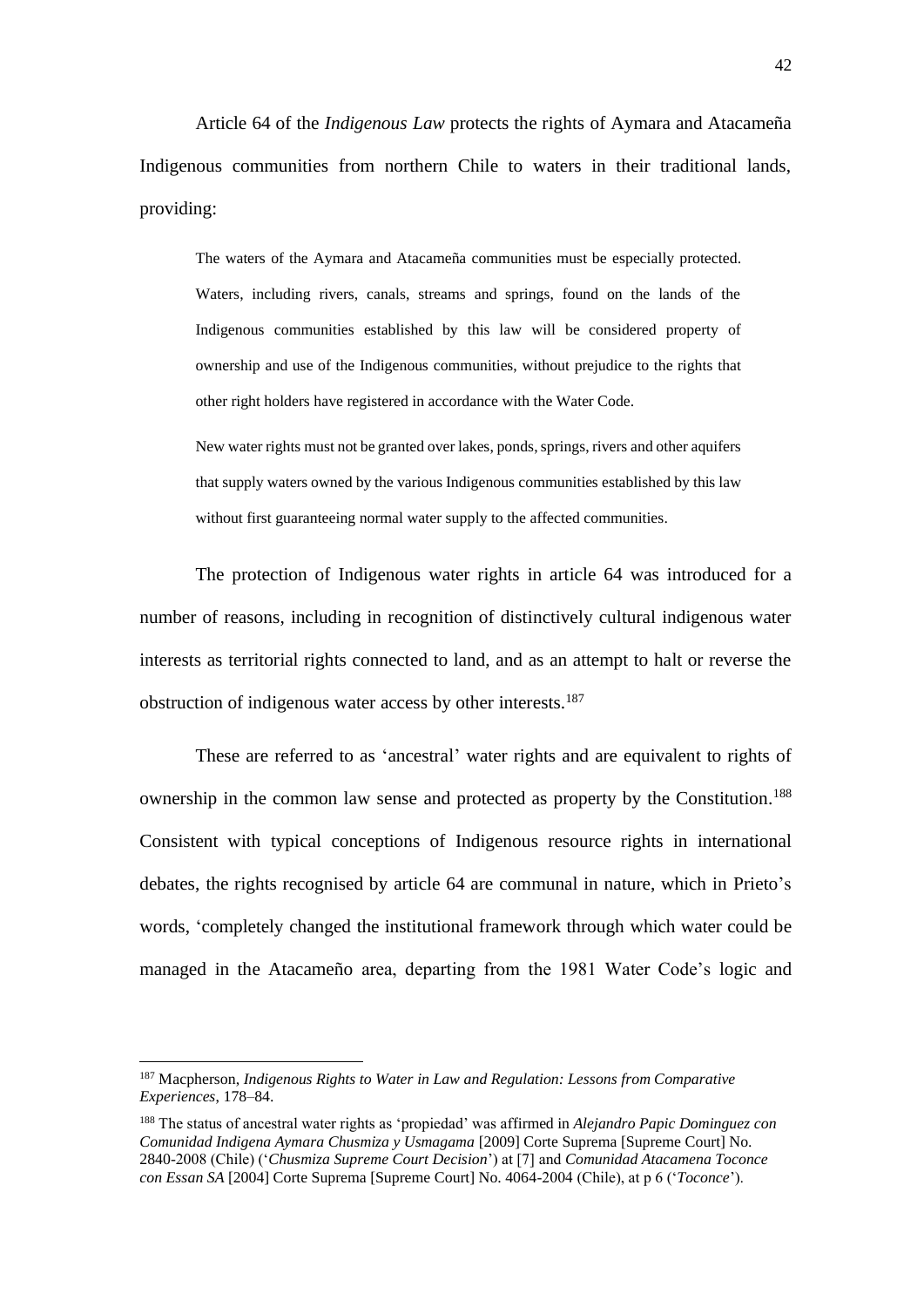opening the possibility of collectivization'.<sup>189</sup> Although article 64 refers specifically to the Aymara and Atacameña communities, it has been relied on to protect or recognise the rights of other Indigenous communities in Chile to access and use water.<sup>190</sup>

In order to obtain recognition of such ancestral rights, an Indigenous community may apply to the court for the regularization of their historical water use as a water right pursuant to both article 64 of the *Indigenous Law 1993* and transitional article 2 of the *Water Code*.<sup>191</sup> To do so, the community must satisfy the requirements of article 64 as well as the additional requirements to prove historical use since 1976 in the regularization process, discussed above.<sup>192</sup> The evidence put forward to accredit such use typically refers to the existence of ancient water infrastructure for irrigated agriculture, like canals or terraces.<sup>193</sup> As a consequence, ancestral water rights have typically been recognised in reliance on article 64 for the consumptive use of surface waters only, due to the difficulty of proving productive use that is non-consumptive or involves groundwater in the absence of water infrastructure.<sup>194</sup> Indigenous communities would be unlikely to be successful in an application for regularization of historical water use for environmental or conservation purposes where the objective is to leave the water in-stream.<sup>195</sup>

<sup>189</sup> Manuel Prieto, 'Privatizing Water and Articulating Indigeneity: The Chilean Water Reforms and the Atacameño People (Likan Antai)', The University of Arizona 2014, 231.

<sup>190</sup> Macpherson, n. **Error! Bookmark not defined.** above, at p 177.

<sup>&</sup>lt;sup>191</sup> Research by Manuel Prieto also reveals that regularizations of the water rights of northern Indigenous communities also occurred prior to the *Indigenous Law* using the regularization process, as earlya s 1983. These communities may not, at the time, have identified as Indigenous. See Manuel Prieto, 'Privatizing Water and Articulating Indigeneity: The Chilean Water Reforms and the Atacameño People (Likan Antai)'.

<sup>192</sup> The Chilean Courts have applied the process of regularisation in *Water Code* trans art 2 in conjunction with article 7 of *Decree Law 2.603 1979,* which deemed the person making *'uso efectivo*', or 'productive use', of a water right to be its owner.

<sup>193</sup> See, eg, *Toconce,* at 2; *Chusmiza Supreme Court Decision* [10]*.* 

<sup>194</sup> Macpherson, n. **Error! Bookmark not defined.** above at pp 195-6.

 $195$  Ibid.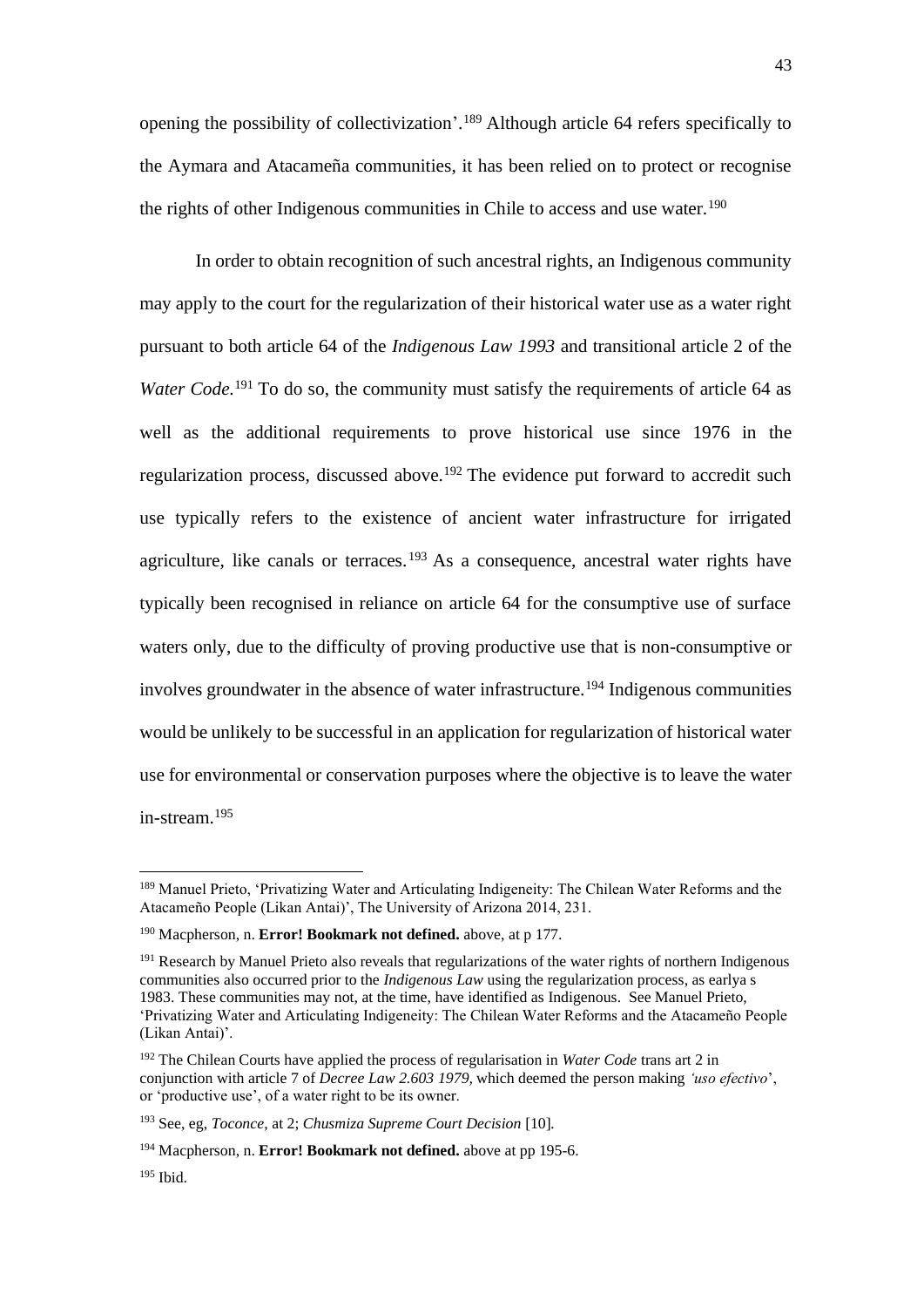Because much of the surface flows of Chilean rivers had already been fully allocated by the time the *Indigenous Law* was enacted, the Law also set up a redistributive measure; a Fund to finance the acquisition of water rights for Indigenous communities (the Indigenous Land and Water Fund). <sup>196</sup> This includes funding regularization cases, and the necessary production of expert evidence and legal and court fees, but the Fund has been also used to finance the constitution and purchase of water rights for Indigenous groups throughout Chile. Like ancestral water rights protected by article 64, water rights acquired with the support of the Fund are the same as the consumptive water rights held by any other user (constitutionally protected property rights), subject to the proviso that they cannot be transferred separately from the land to any non-Indigenous user for 25 years unless the fund is repaid.<sup>197</sup>

However, as is the case with ancestral water rights protected by article 64 of the *Indigenous Law,* Indigenous communities have only benefitted from the Fund where they can prove historical use and ongoing intent to use water for productive, usually agricultural, purposes. The government's intention has always been that the Fund will support the economic development of Indigenous lands, $198$  and regulations prescribing the factors the government must consider before granting subsidies for water rights acquisition specifically refer to the agricultural benefits from irrigation for the lands affected.<sup>199</sup> Again, it is unlikely that an Indigenous community could access water rights with the support of the Fund for instream environmental or conservation purposes.

<sup>196</sup> *Indigenous Law* art 20(c).

<sup>197</sup> The National Indigenous Development Corporation can authorise the alienation of *derechos de aprovechamiento* if the value of the subsidy provided by the Fund is repaid. See *Indigenous Law* art  $22(2)$ .

<sup>198</sup> Macpherson, n. **Error! Bookmark not defined.** above, at pp 204-5.

<sup>199</sup>*Decreto 395 Que Aprueba El Reglamento Sobre El Fondo de Tierras y Aguas 1994 [Decree 395 Approving the Land and Water Fund Regulations 1994]* (Chile), at p 8.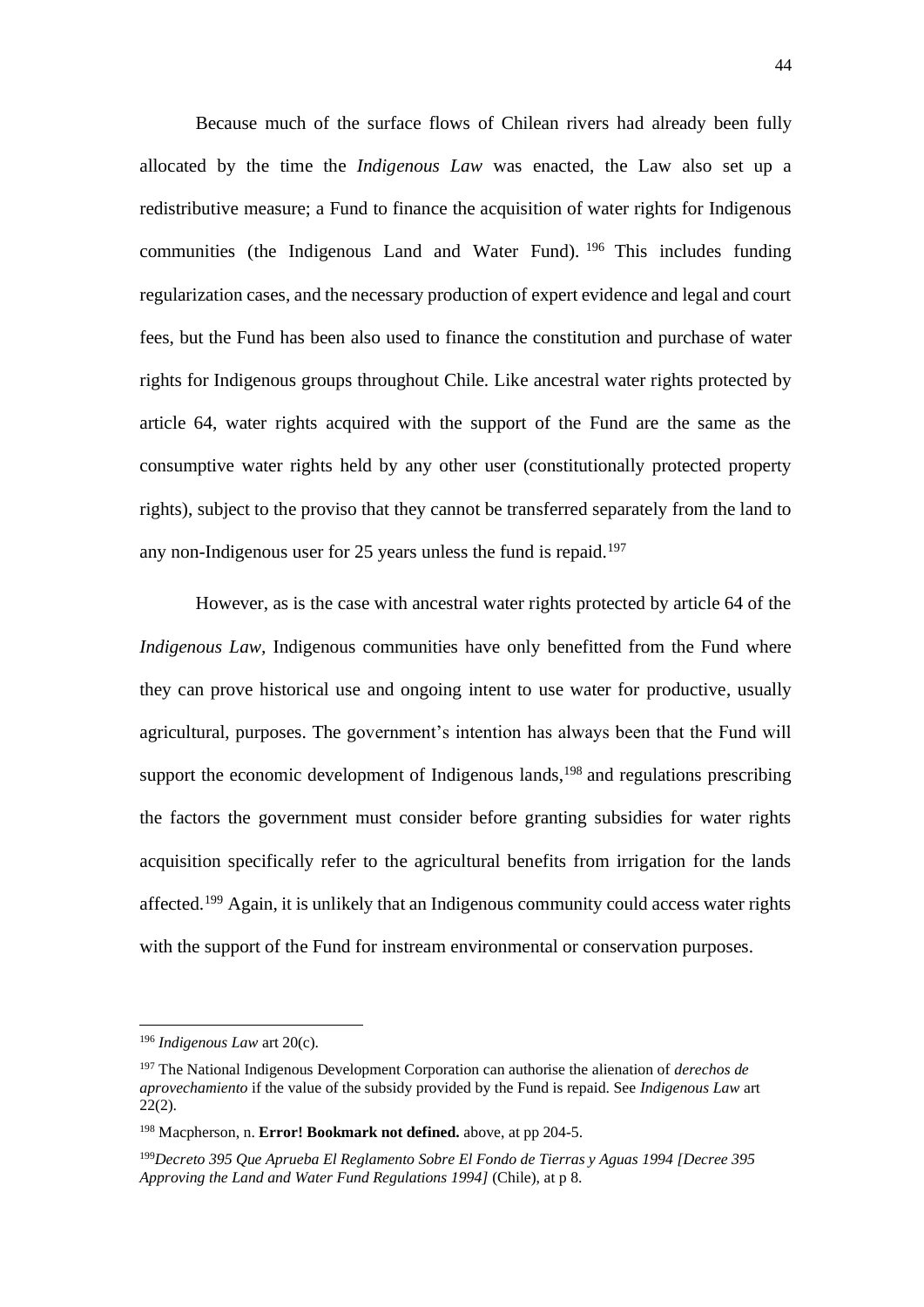Aside from these two main water provisions, two provisions were added to the *Indigenous Law* as part of a minor amendment to the *Water Code* in 1992, in response to concerns about the over extraction of aquifers by mining interests in Chile's north.<sup>200</sup> These prohibit (without express permission) explorations and extractions of groundwater from aquifers that supply certain wetlands of particular significance to Indigenous communities in the north of Chile,<sup>201</sup> indirectly protecting the flow of these areas of importance to the Indigenous peoples. However, Yañez and Molina suggest that these protections may have come too late for some northern wetlands, which had already been over-extracted by mining interests by 1992.<sup>202</sup>

A major limitation of the legal regime for recognition and allocation of Indigenous water rights in Chile is the failure of the Government to prospectively plan for and comprehensively provide for Indigenous water use. Regularization cases are *ad hoc* and depend on government funding and support, and depend the varied reasoning and approach of judges,  $203$  producing a 'patchwork'  $204$  of Indigenous water rights throughout the country. Where water rights are already allocated to other users, a lack of prospective planning now leaves little potential to set aside a flow for Indigenous use without some form of redistribution. As mentioned, the processes for allocating water rights to Indigenous groups also favours productive water uses, and there is little to no

<sup>200</sup>*Ley 19.145 Modifica Articulos 58 and 63 Codigo de Aguas [Law 19.145 to Modify Articles 58 and 63 of the Water Code] 1992* (Chile), arts 1, 2.

<sup>201</sup> *Water Code* arts 58(5), 63(3) respectively.

<sup>202</sup> N. Yañez and R. Molina, *Las Aguas Indigenas en Chile [Indigenous Waters in Chile]*, (LOM Ediciones, 2011) Chapter 2, 106.

<sup>203</sup> See Bauer, *Siren Song: Chilean Water Law as a Model for International Reform*; Macpherson, *Indigenous Rights to Water in Law and Regulation: Lessons from Comparative Experiences*.

<sup>&</sup>lt;sup>204</sup> For a discussion of the problem of a 'patchwork' of Indigenous water rights in the in the US context, see Womble P., Perrone D., Jasenchko S., Nelson R., Szeptycki L, Anderson R. & Gorelick S., 'Indigenous Communities, Groundwater Opportunities' (2018) 361(6401) *Science, at* p 453.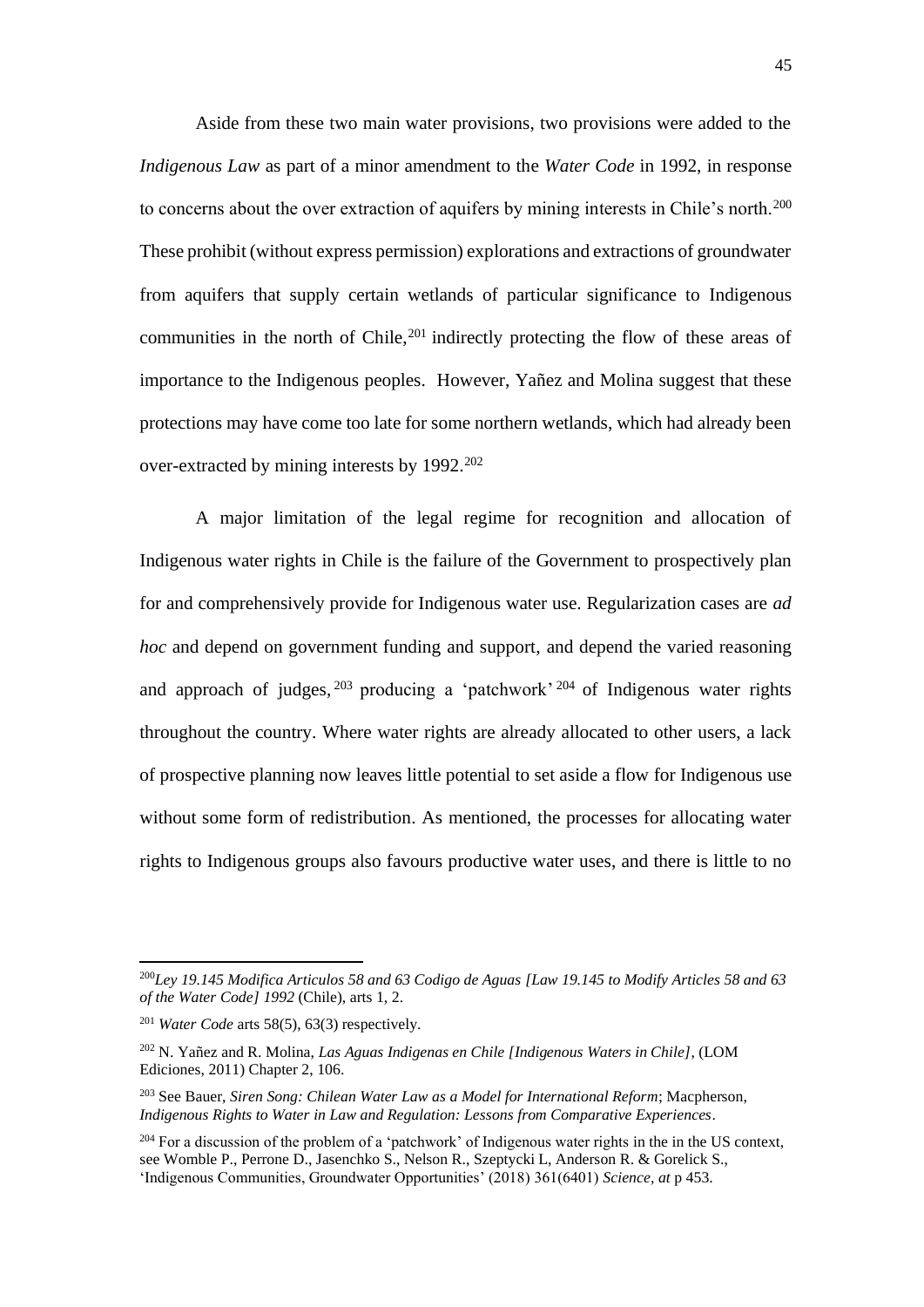incidence of Indigenous communities being allocated a share of water for cultural or conservation interests alone.

From 2005 until 2014 Indigenous communities who did not use their water rights for productive purposes could also be charged the tax for 'non-use' referred to above if they could not show the necessary water capture infrastructure, further disincentivizing environmental or conservation water protection. In 2014 the Supreme Court held that, in certain circumstances, Indigenous communities can acquire water rights over in-stream flows and retain them without having to extract freshwater resources, nor pay a fine for non-use of the resource.<sup>205</sup> The Court's legal reasoning was that fees for non-use could not be levied against Indigenous communities holding water rights acquired with finance from the Indigenous Land and Water Fund because to do so would constitute an 'alienation' of such rights, in contravention of section 22 of the *Indigenous Law.*  However, the judgment does not engage with the broader context, or consider the implications and broader recognition of Indigenous water values and interests, environmental or conservation aspirations, or the ecological benefits of leaving water instream. The Court's decision was followed by a proposal for a regulatory exemption to the taxes for non-use for small agricultural and peasant communities and Indigenous peoples, although the proposed amendment was not approved and has since been archived, leaving ongoing uncertainly for Indigenous water users.<sup>206</sup>

Despite the limitations of the Chilean Indigenous water provisions, Indigenous peoples do have constitutionally protected water rights in Chile, and at a minimum these

<sup>205</sup> *Corporacion Movimiento Unitario Campesino y Etnias de Chile con Direccion General de Aguas* [2014] Corte Suprema [Supreme Court] No. 7899-2013 (Chile).

<sup>206</sup> 'Reforma El Código de Aguas, Examinando el Pago de Patente a Pequeños Productores Agrícolas y Campesinos, a Comunidades Agrícolas y a Indígenas y Comunidades Indígenas que se Señalan' [Reform of the Water Code, Examining the Payment of Tax by Small Agricultural Producers, to Agricultural and Indigenous Communities Included] (Boletin No 8315-01), available at: https://www.camara.cl/pley/pley\_detalle.aspx?prmID=8712&prmBoletin=8315-01.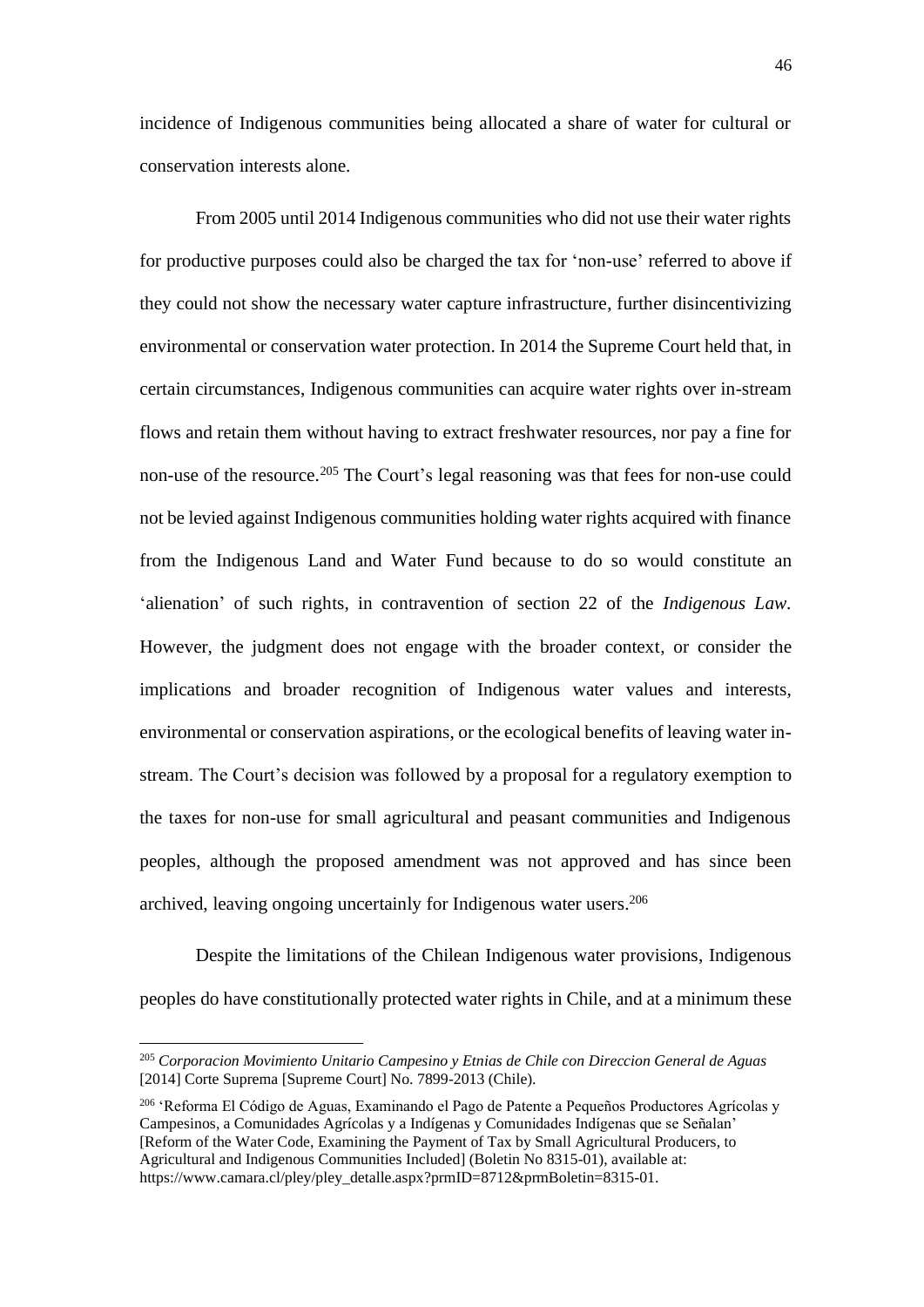should be taken into account when planning and implementing environmental water management approaches, including environmental flows. In these circumstances there is a clear need for meaningful engagement with Indigenous communities in Chile around their water rights, needs and aspirations. All institutions involved in environmental water regulation need to 'understand Indigenous water values, connections, and relationships at the appropriate scales', and design approaches that 'better accommodate multiple and often conflicting ways of interacting with, valuing, and relating to rivers'. <sup>207</sup> Chilean Indigenous scholar, Marín, has emphasised this challenge not only in terms of inclusive water governance and planning, but as a constitutional challenge, requiring the redistribution of resources rights and decision-making power: 208

Under the neo-liberal frame, the constitutional debate over Atacameños or Aymara water rights Needs more than the mere acceptance of pluralism; recognition in the new Constitution needs to pursue the redistribution of power and resources between the Chilean state and Indigenous People through constitutional law.

# **4.4 WATER REFORM AND THE CONSTITUTIONAL CRISIS**

Chilean governments have now revisited the *Water Code* several times, and numerous draft reform proposals have been developed, and shelved.<sup>209</sup> The most recent substantial reform proposal was introduced in 2011 by a group of Parliamentarians, drawing together a number of reforms proposed between 1992 and 2011. <sup>210</sup> In 2014, the Government amended this project and presented a new consolidated water reform

<sup>207</sup> Douglas et al, n. **Error! Bookmark not defined.**, at p 362.

<sup>208</sup> Marín, 'Constitutional Challenges of the South: Indigenous Water Rights in Chile - Another Step in the "Civilizing Mission?', 91.

<sup>209</sup> Examples include Bulletins N° 652-07; 1779-07; 6124-09; 6208-09; 6268-07; 6141-09); N°6816-07.

<sup>210</sup> Camara de Diputados de Chile. Proyectos de Ley, Parliamentary motions available at https://www.camara.cl/pley/pley\_detalle.aspx?prmID=7936&prmBoletin=, at pp 7543-12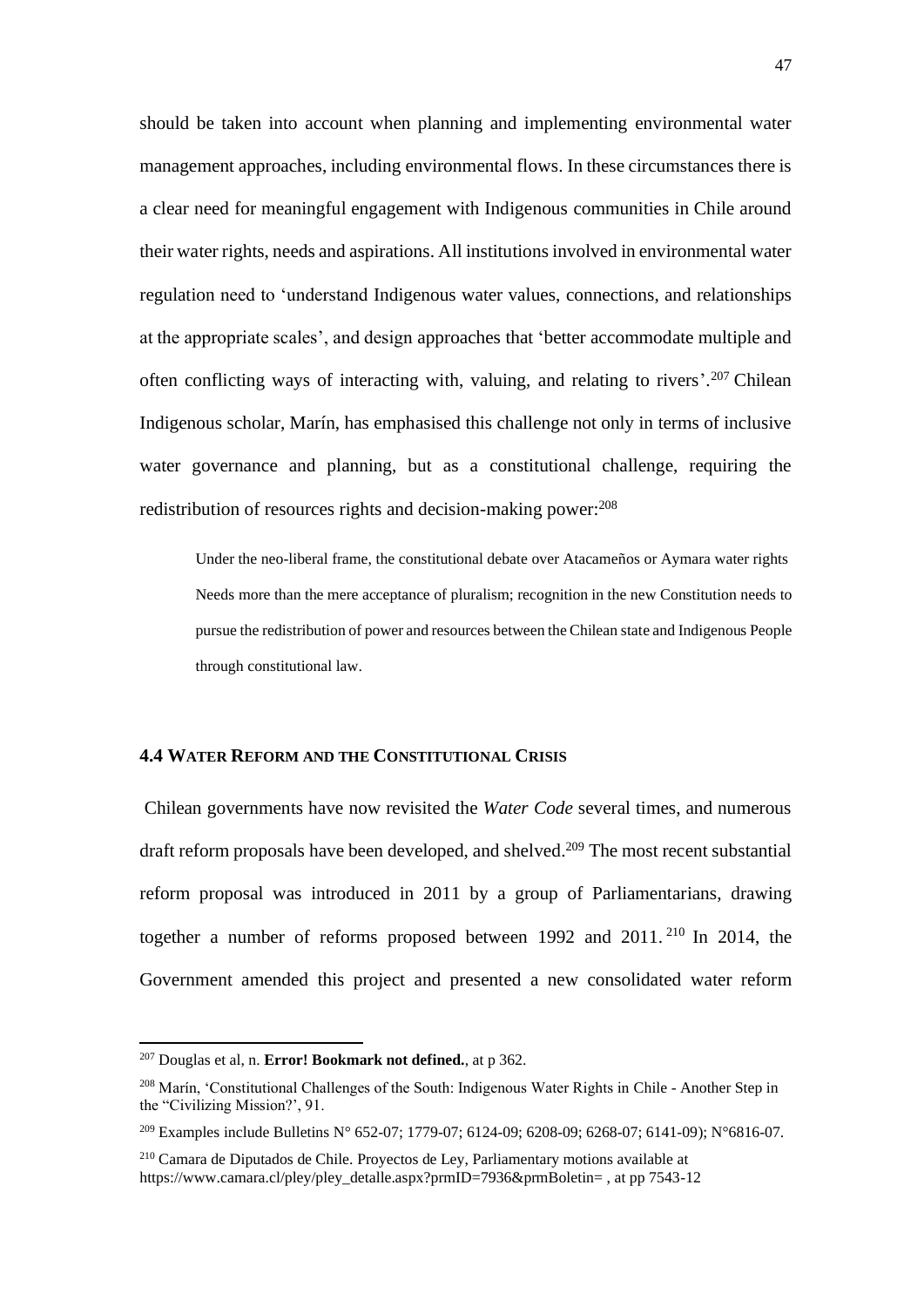project, which is still before Parliament. <sup>211</sup> Amongst other objectives, the reform proposal sought to strengthen the Government's oversight role with respect to water, and incentivise more equitable distribution of water rights. The Government presented the reform proposal with the message: $212$ 

> Our legislation, from early on, has maintained that 'waters are goods of public use'. However, it is unconceivable that this statement becomes a dead letter: it is necessary to provide it with substance.

The main reforms proposed by the Government included a changed status for new water rights, from perpetual to temporary (30 years, extendable) and the expiration of water rights for non-use (4-8 years depending if they are consumptive or nonconsumptive). The reforms would also: allow the Government to limit the exercise of water rights in the public interest, reducing them temporarily or redistributing water rights; introduce a priority for the use of water for human consumption and sanitation; prohibit the constitution of new water rights in National Parks and Virgin Region Reserves; limit the grant of water rights in other protected areas; and strengthen certain regulatory powers of the General Water Directorate.

The Government continued to work on and make changes to the project, $2^{13}$  but the proposal was significantly expanded after Michelle Bachelet and her centre-left coalition took office for the second time in 2014, via the legislative process. 214

<sup>&</sup>lt;sup>211</sup> Presidencia de la República, Oficio No 459-362, 8 October 2014 (Chile) refering the Project of Law Boletín at pp 7543-12. See Bauer, 'Water conflicts and entrenched governance problems in Chile's market model', 159–67 for a summary of the post 2005 reforms up until 2015.

<sup>212</sup> Presidencia de la República, Oficio No 459-362, 8 October 2014 (Chile) refering the Project of Law Boletín at pp 7543-12.

<sup>213</sup> The Government amendments include: Presidencia de la República, Oficio N° 1097-362, 6 January 2015, refering the admendment of Water Code. Boletín  $N^{\circ}$  7.532-12; Presidencia de la República, Oficio Nº 613-363, 6 July 2015, Boletín N°7.543-12; and Presidencia de la República, Oficio N° 926- 363, Boletín N°7.543-12.

<sup>&</sup>lt;sup>214</sup> For a thorough assessment of the ongoing water reforms and legislative minutes, see 'Ojo con el Parlamento', an initiative of the NGO Chile Sustentable available at: http://www.ojoconelparlamento.cl/.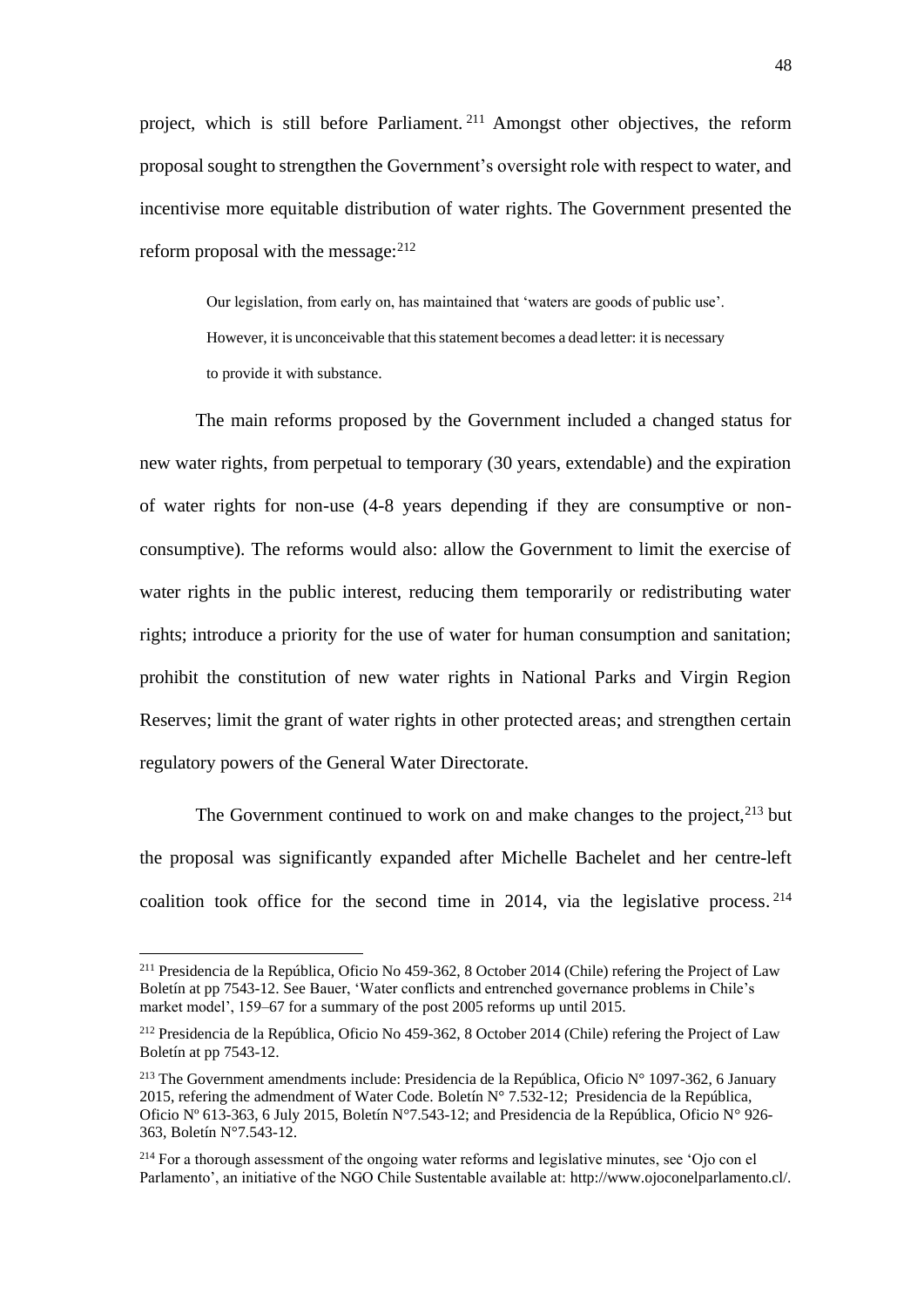Responding to ongoing water related protest and conflict in Chile, Bachelet had made an election promise to reform the Constitution and the *Water Code* as part of a broader project of social policy reform. 215

By 2016 the Lower House had added a recognition of the human right to water and sanitation to the reform proposal and introduced priority uses for water (Human consumption and sustainability of freshwater resources), allowing the Government to create 'water reserves' to ensure those priority uses.<sup>216</sup> In terms of environmental flows, the Lower House inserted a provision that would extend the application of article 129 bis 1 of the *Water Code*, requiring environmental flows to be set for all future water concessions, and allowed the Directorate to establish minimum ecological flows on water rights already allocated in those areas that the Ministry of Environment considered to be threatened, degraded or prioritized ecosystems or within 'protected areas'.<sup>217</sup> In addition, the Lower House added a provision to affirm the Directorate's practice of applying minimum ecological flows where the holder proposes to change the point of water capture.

The proposed reforms, as elaborated by Parliament, included new 'use it or lose it' rules, whereby water rights would become extinguishable after a period of non-use, extending and attempting to improve the system of taxes for non-use.<sup>218</sup> This included extending the categories of exceptions to cases where right holders are Indigenous people or communities (recognizing recent jurisprudence from the Courts discussed

<sup>215</sup> Bauer, 'Water conflicts and entrenched governance problems in Chile's market model', 162.

<sup>216</sup> President of Senate, Proyecto de Reforma Al Código de Aguas [Water Code Amendment Bill] Oficio Nº 12.995 (22 Noviembre 2016), ('*Water Code Amendment Bill*') art 129 bis 1.

<sup>217</sup> This would not affect water rights allocated to small farmers according to article 13 of *Law N° 18.910*.

<sup>218</sup> *Water Code Amendment Bill* art 129 bis 1.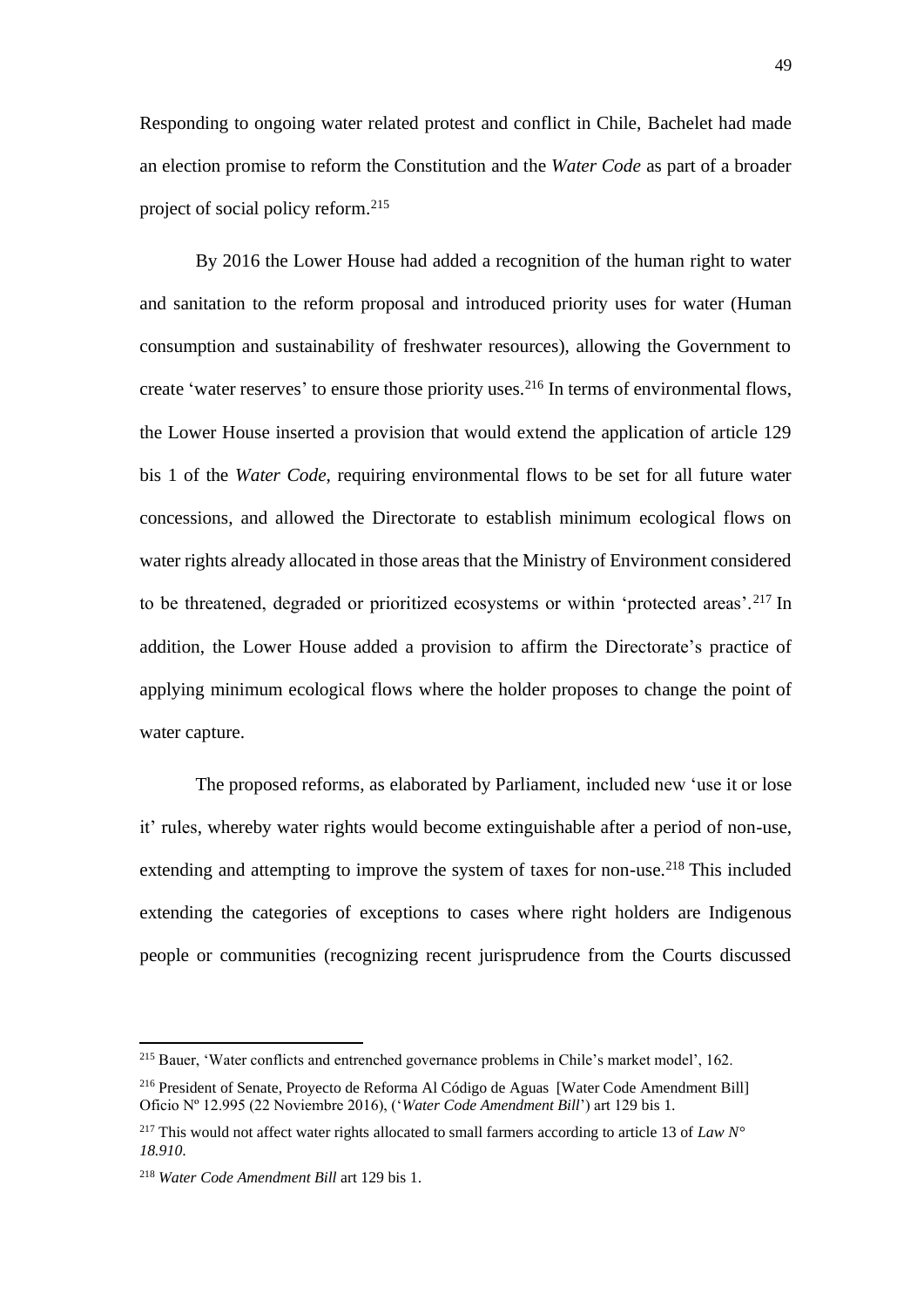above);<sup>219</sup> water rights that are 'not used' by rightholders to maintain ecological function in protected areas declared by the Ministry of Environment; and water rights used for recreational, tourism or other projects that don't require water to be used or extracted from its source.

The reform proposal also included further substantive provisions protecting Indigenous rights to water. At clause 5 the proposal provided: 220

In the case of indigenous territories, the State will ensure the integrity between land and water, and protect waters for the benefit of indigenous communities, in accordance with laws and international treaties ratified by Chile that are currently in force.

This proposed amendment attempted to reverse the separation of water and land rights in Chilean water law frameworks,<sup>221</sup> and adopt the logic of ILO *Convention 169* in relation to the integrity of Indigenous territory.<sup>222</sup> Clause 5 left the door open to further interpretation in line with developing international commitments around environmental law and Indigenous rights, given its explicit reference to international law.<sup>223</sup>

The reform proposal also included a prioritization of water use for human consumption and sanitation,  $224$  in line with a shift back towards emphasising water as a *bien nacional de uso publico* (national property for public use) and reflecting ongoing concerns about priority of use and unfair distribution of water. However, there was little clarity in the proposal as to how the priority mechanism would work in practice. The

<sup>219</sup> Those referred to in article 5 (of the reform approved by the Lower House) and articles 2 and 9 of *Law N° 19.253*.

<sup>220</sup> *Water Code Amendment Bill* art 5 bis.

<sup>&</sup>lt;sup>221</sup> Indigenous resistence to separation of land and water, in line with international and regional law and jurisprudence, has been emphasised since the development of the *Indigenous Law*. See Macpherson, n. **Error! Bookmark not defined.** above, at pp 161–210.

<sup>222</sup> *ILO Convention 169* arts 6, 7.

<sup>223</sup> *Water Code Amendment Bill* art 5.

 $224$  Ibid.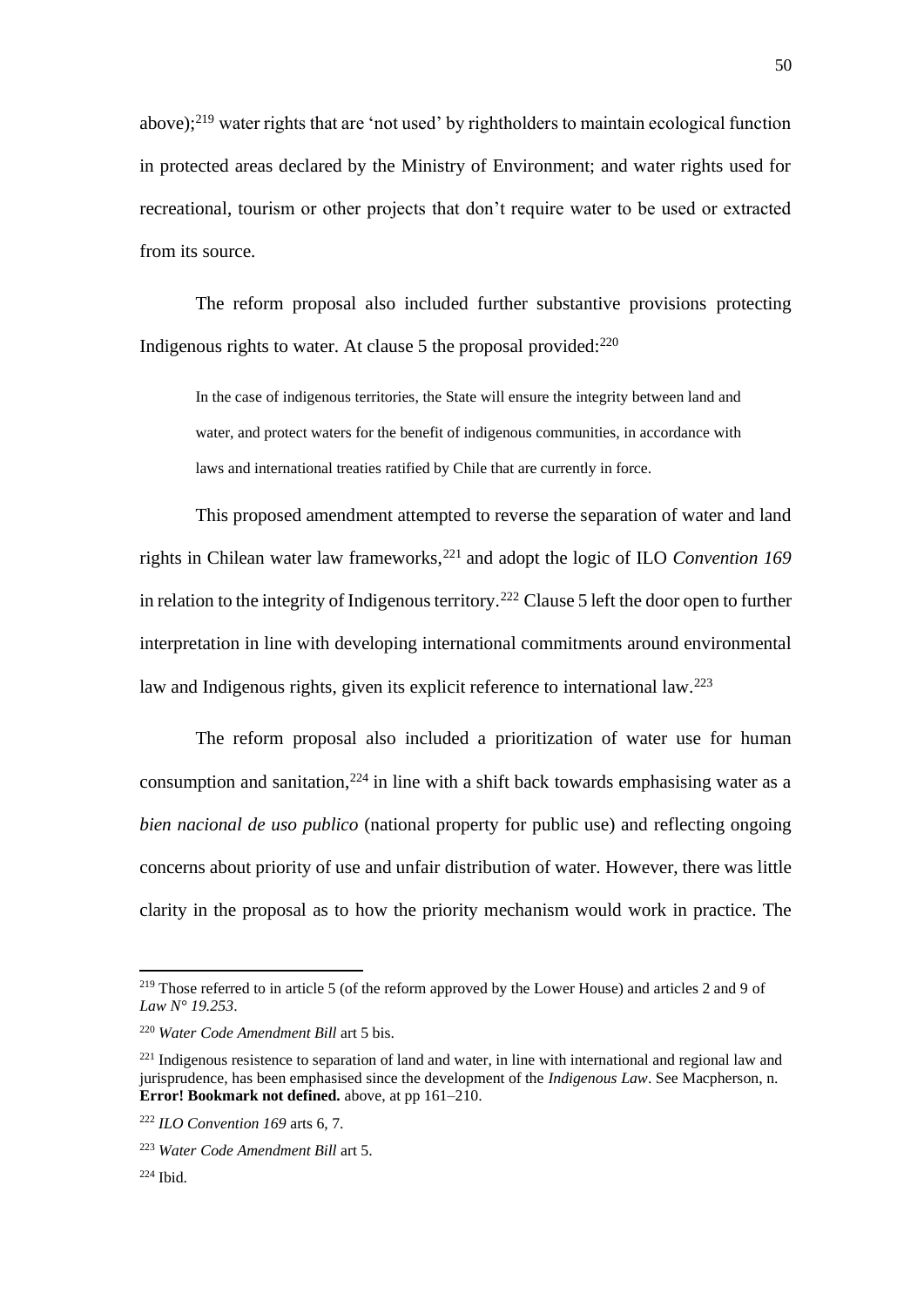proposal included a number of further exceptions to general principles for Indigenous communities, aside from fees for non-use, including exemptions from the five year limit on regularisations of water use rights, <sup>225</sup> and exemptions from restrictions on exercising their water rights once a basin has been declared 'exhausted'.<sup>226</sup>

Although these Indigenous-specific protections looked promising, controversy surrounded the reform process and the Chilean Government was accused of failing to properly consult with Indigenous peoples. According to the then Director of the Chilean Water Directorate, the Parliamentary committees charged with developing the law reform proposal decided to leave the Indigenous protections out of early development of the reform project in order to avoid consulting with Indigenous peoples and consequent cost and delay.<sup>227</sup> This suggests a clear disregard, not only for the legally protected rights Indigenous peoples have to water, but for the Indigenous right to consultation underscored in Chile's commitment to *ILO Convention 169*, <sup>228</sup> as well as domestic legislation around consultation with Indigenous peoples.<sup>229</sup>

In any event, the Bachelet administration was unable to pass the reforms prior to a change of government in 2017, and as at 2020 it languishes before the Senate. The incumbent right-wing Piñera Government (returned for the second time in 2017) has, until recently, had little appetite for reforming water law away from a market-based logic. After taking office, President Piñera announced his opposition to the water reform project, arguing that it presents uncertainty and probable loss for the Chilean agricultural

<sup>225</sup> Ibid, trans art 2.

<sup>226</sup> Ibid, trans art 5.

<sup>227</sup> Macpherson, n. **Error! Bookmark not defined.** above, at p 209.

<sup>228</sup> *ILO Convention 169* arts 6, 7. For more analysis of the application of ILO 169 in Chile's regional context see Marín, 'Constitutional Challenges of the South: Indigenous Water Rights in Chile - Another Step in the "Civilizing Mission?', 99–105.

<sup>229</sup> *Indigenous Law* art 34.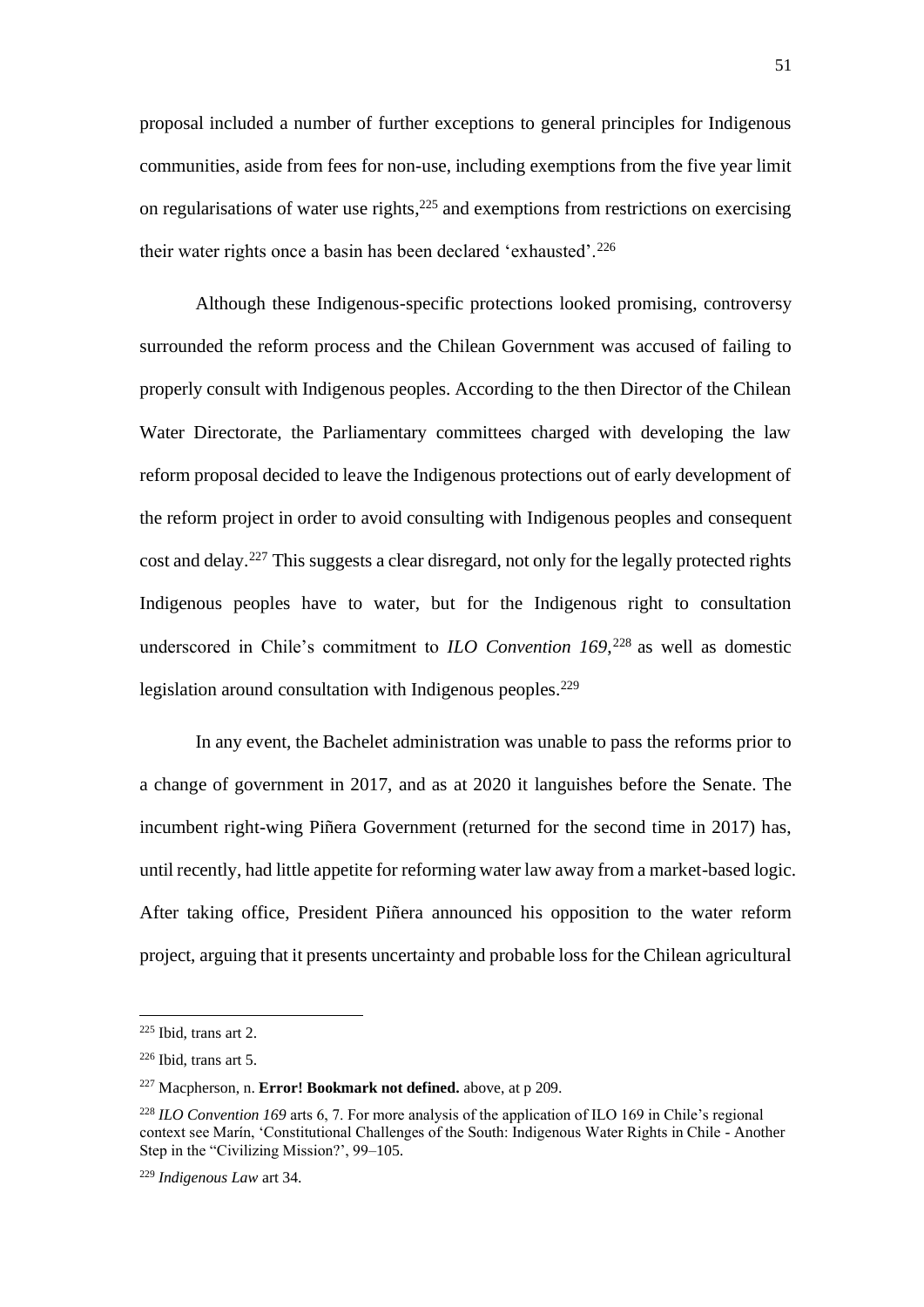sector.<sup>230</sup> His new Government would instead provide security to water rights by reestablishing the legal certainty of new and historical water rights as property.<sup>231</sup> Meanwhile, it appeared, Indigenous and environmental water concerns would remain unresolved.

In August 2017, the Special Committee of Freshwater Resources, Desertification and Drought, approved the reform proposal and passed it to the Agriculture Committee of the Senate.<sup>232</sup> In January 2019, the Government again amended the proposal,  $^{233}$ restating the central objectives of the reform proposal as: addressing water scarcity; improving legal certainty of water rights; prioritizing the use of water for human consumption; promoting non-extractive uses; strengthening private water user associations; streamlining processes for water infrastructure permits; preventing water rights speculation; and supporting better coordination between water authorities and users. $234$ 

As re-modified by the Piñera Government, the proposal reinforced the status of water rights as perpetual, transferable and non-extinguishable. The proposal no longer referred to Indigenous peoples, dismissing the Lower House's modification to article 5

<sup>230</sup> Piñera S., *En Nuestro Gobierno Vamos a Asegurar La Disponibilidad de Agua [In Our Government We Are Going to Secure Water Availability]* (12 October 2018), available at: http://www.sebastianpinera.cl/sebastian-pinera-en-nuestro-gobierno-vamos-a-asegurar-ladisponibilidad-de-agua.

<sup>231</sup> See http://www.sebastianpinera.cl/images/programa-SP.pdf .

<sup>&</sup>lt;sup>232</sup> Constituted in March 2018 by the senators Carmen Gloria Aravena Acuña (President of the Commission), Juan Castro Prieto, Álvaro Elizalde Soto, Felipe Harboe Bascuñán y Ximena Rincón González.

<sup>&</sup>lt;sup>233</sup> Oficio N° 369-366, indications to the Proposal to Amend the Water Code, Boletín N° 7543-12. 10 January 2019.

<sup>234</sup> Baeza E, 'Aspectos relevantes de la Indicación Sustitutiva del Poder Ejecutivo al Proyecto de Ley que Reforma el Código de Aguas (Boletín N° 7.543-12) [Relevant Aspects of the Motion to Substitued of the Legislative Project that Reforms the Water Code (Bulletin N° 7543-12) (National Library of the Parliament, April 2019).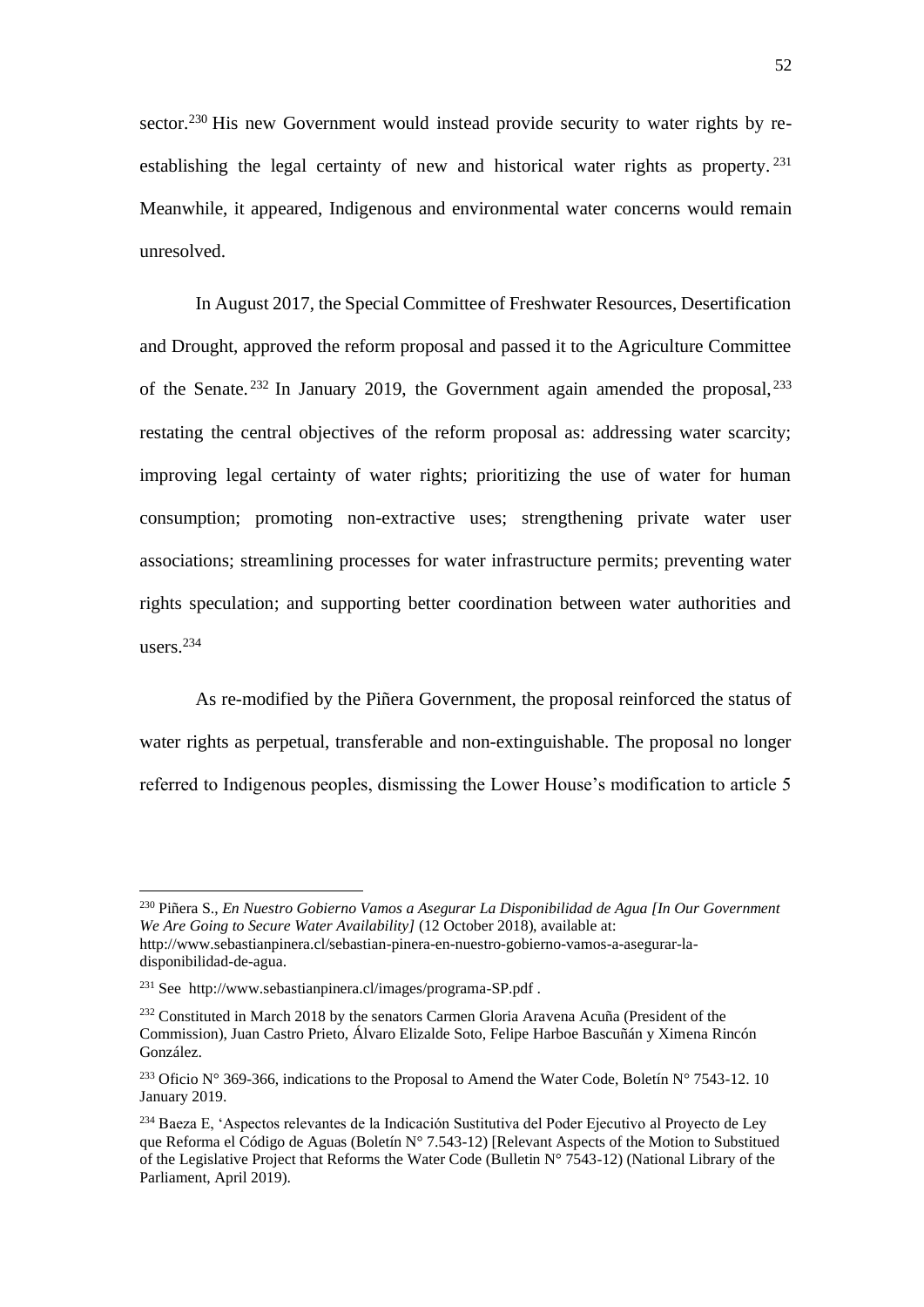to ensure the integrity between land and territory for Indigenous communities, and removing the exemption of Indigenous was users from fees for non-use.

In terms of minimum ecological flows, the amended proposal stated, even though minimum flows may have achieved outcomes in the south of Chile *'*they are not the right tool to preserve those river basins where water rights have already been assigned in their entirety before 2005, nor to preserve groundwater'.<sup>235</sup> It went on to acknowledge that 'under the current reforms there are no incentives to voluntarily preserve environmental water, due to the fact that non-use is fined via the tariff'.<sup>236</sup> However, the Government's analysis appeared to miss the point. The short-lived promise of the reform proposal was its potential to encourage, through legislation, the conservation of water in-stream, potentially even opening the way for international financial donors to buy and claim water rights to protect freshwater ecosystems. For the Government to declare that environmental flows do not work is ironic, given that their ineffectiveness to date has been caused by the Government's unwillingness to address unnecessary legal limitations on environmental flows or to use all tools available to support environmental and cultural outcomes. These limitations have been compounded by the fact that when minimum ecological flows were introduced to legislation in 2005, most water rights in the Central and North macro regions of Chile were already fully allocated, and the Government has not been prepared to consider the prospect of reallocation of water to the environment.

If passed, the Piñera Government's minimal water reforms will at least grant a larger oversight role for the Directorate and provide more clarity around regarding fines for non-use. But the proposed reforms, as they stand, do not provide sufficient tools,

 $235$  Oficio N° 369-366, 10 de enero de 2019, que formula indicación sustitutiva al Proyecto de Ley que Reforma el Código de Aguas, Boletín N° 7543-12.

<sup>236</sup> Ibid.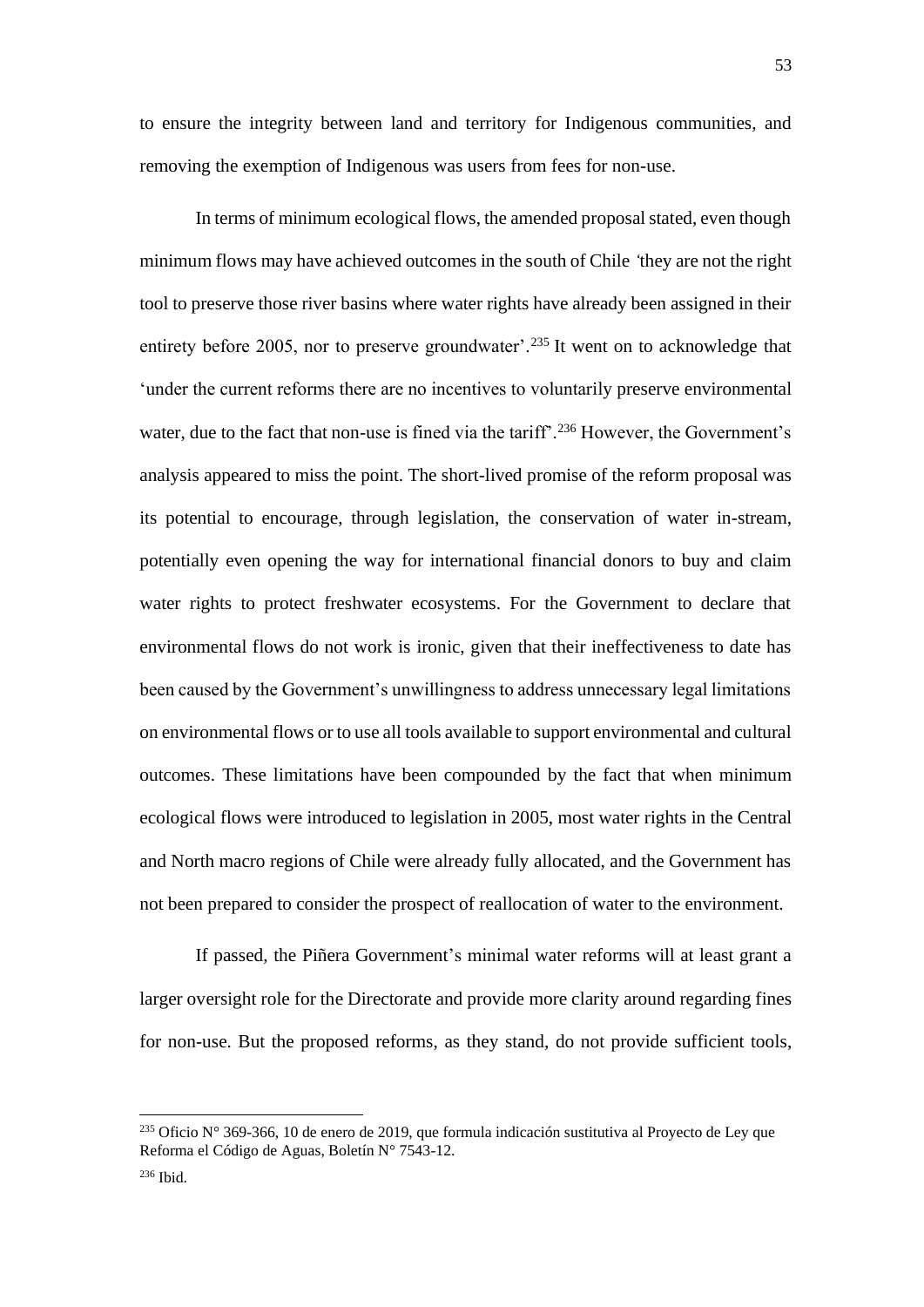within the existing market-based regulatory framework, to encourage in-stream flow protection. Even these limited reform proposals have been met with strong opposition from commercial and industrial sectors including the mining, energy and agricultural sector, who argue they the reforms are misguided and infringe on the constitutional right to property. The Agricultural Committee of the Senate, during its discussions on the reforms heard various politicians, private sector and non-governmental organizations express their concerns, points of view, and observations on the evolving reform project.<sup>237</sup> The first presentation was from the Minister of Agriculture, Antonio Walker, who declared that the reform was his priority project, emphasizing the risk that 'a bad reform could slow down investment', and explaining how important water is for the agricultural sector. <sup>238</sup> His Ministry supported him with concerns that the reforms proposed by the Lower House would detrimentally affect pre-existing and protected water rights.<sup>239</sup> The National Society of Agriculture went even further and argued that the reform was unconstitutional, and that any attempt to apply environmental flows would retrospectively infringe constitutionally protected private property rights. Instead, the agricultural sector proposed 'technical improvements' and a review of administrative, management and technical processes within the Directorate.<sup>240</sup>

<sup>240</sup> Ibid.

<sup>&</sup>lt;sup>237</sup> Among the participants were: Antonio Walker (Ministry of Agriculture), Andrés Meneses (Legal Advisor of the Ministry of Agriculture), Felipe Hermosilla (Legal Advisor of the Ministry of Public Works), Fernando Peralta (President of the Associaton of Canals Chile)), Sara Larraín (Director of Chile Sustentable), Gloria Alvarado (National Federation of Rural Drinkable Water, Chile), Juan Pablo Schuster (President of Fundación Newenko); Evelyn Vicioso (Director of Association of Small and Medidum Hydropower Station), Professor Alejandro Vergara Blanco, Rodrigo Mardones (Partner of the National Asscoiation of Milk Producers), Joaquín Villarino (Excecutive President of the Mining Council), Hernán Valenzuela (Adviser at Fundación Jaime Guzmán).

<sup>238</sup> Maria Paz Alfaro Julio, 'El Agua Como Bien Nacional de Uso Público, Análisis Comparativo entre la Legislación Histórica, Actual y la Reforma al Código De Aguas' [Water as National Property of Public Use, Comparative Analisis between the Historic Legislation, Current and the Refom to the Water Code] (Legal Sciences Bachelor Degree, Chile University, Chile, 2017) at p 101.

<sup>239</sup> Ibid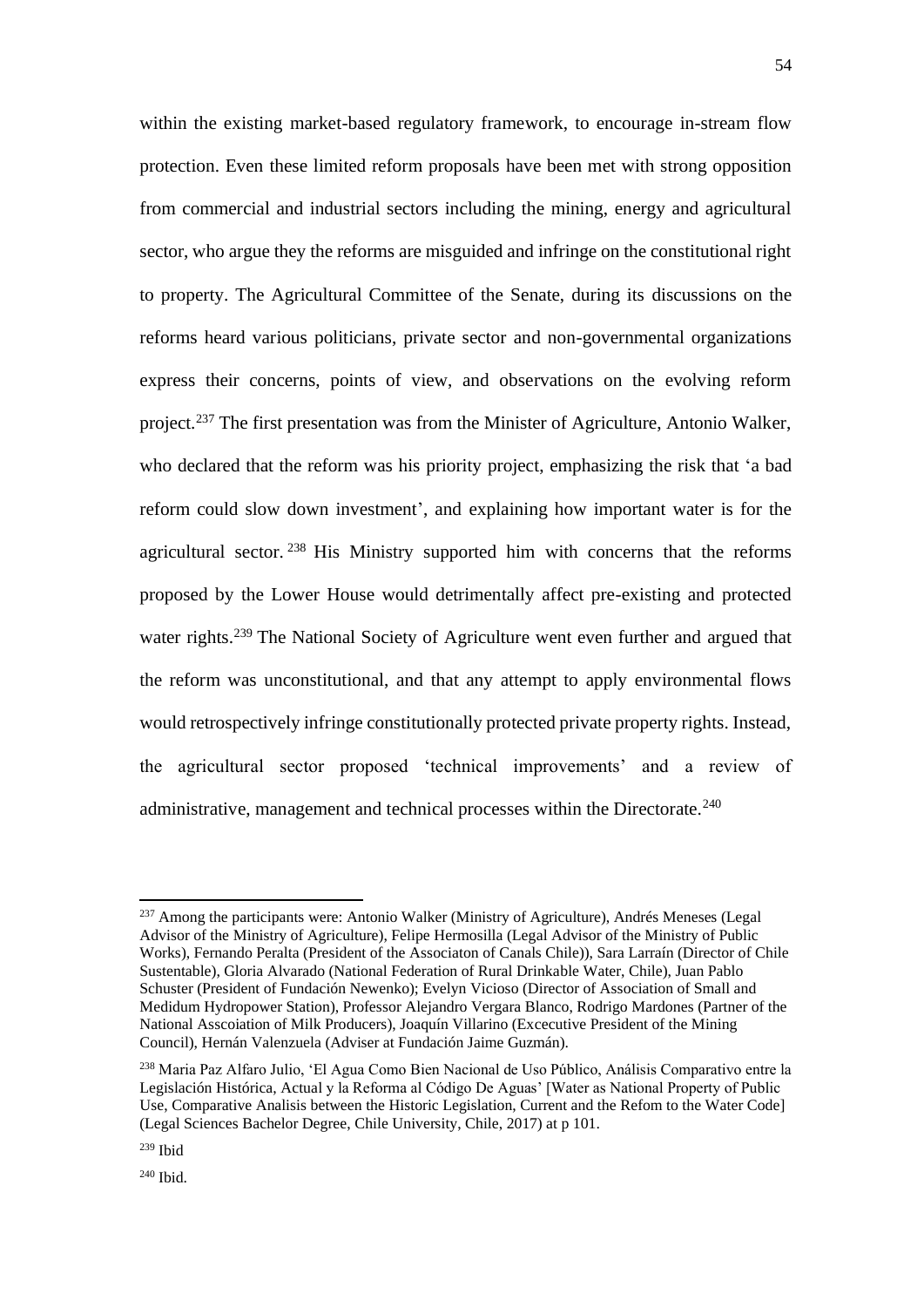The water reform proposal continued to 'stumble its way' through the legislative process and the last session of the Agricultural Committee was held on 18 November 2019, to discuss water scarcity.<sup> $241$ </sup> However, in the meantime, the neoliberal model underpinning the Chilean water regime has provoked new social contestation and constitutional crisis in Chile, beginning as recently as 18 October 2019. As part of this social protest and constitutional crisis, the project to modify the *Constitution* and related debates around the regulatory regime for water have been revived, in an effort to demonstrate the commitment of politicians to address the people's demands.<sup>242</sup>

On the morning of 15 November 2019, the Government announced, after many hours of discussion with members of the Parliament, an *Agreement for Social Peace and a New Constitution.*<sup>243</sup> In this agreement, the Chilean Government has committed to hold a referendum on April 29th 2020 with the following two questions: 1. Do you want a new Constitution (Yes/No)? and 2. What type of authority/entity should write the new Constitution (*Convención Mixta Constitutional* or *Convención Constitutional*)?<sup>244</sup> There are still many uncertainties in terms of the detail of the referendum process, but there is growing public debate and social mobilization around constitutional reform and the fair distribution of rights. Certainly article 19(24), and specifically the right to property over water rights, will play a key role in the discussions, and may have implications for the future of environmental flows in Chile.

<sup>241</sup> Ibid.

<sup>242</sup> See Bulletin N° 6124-09 'Sobre el Dominio Público de las Aguas' [About the Public Domain of Waters] available at

https://www.senado.cl/appsenado/templates/tramitacion/index.php?boletin\_ini=6124-09#.

 $243$  Agreement for Social Peace and a New Constitution (15 November 2019), available at https://www.senado.cl/logran-historico-acuerdo-para-nueva-constitucion-participacion/senado/2019-11- 14/134609.html.

<sup>&</sup>lt;sup>244</sup> Whether it is constituted 100 per cent by members of the parliament or 50 percent members of the Parliament and 50 per cent of elected citizens.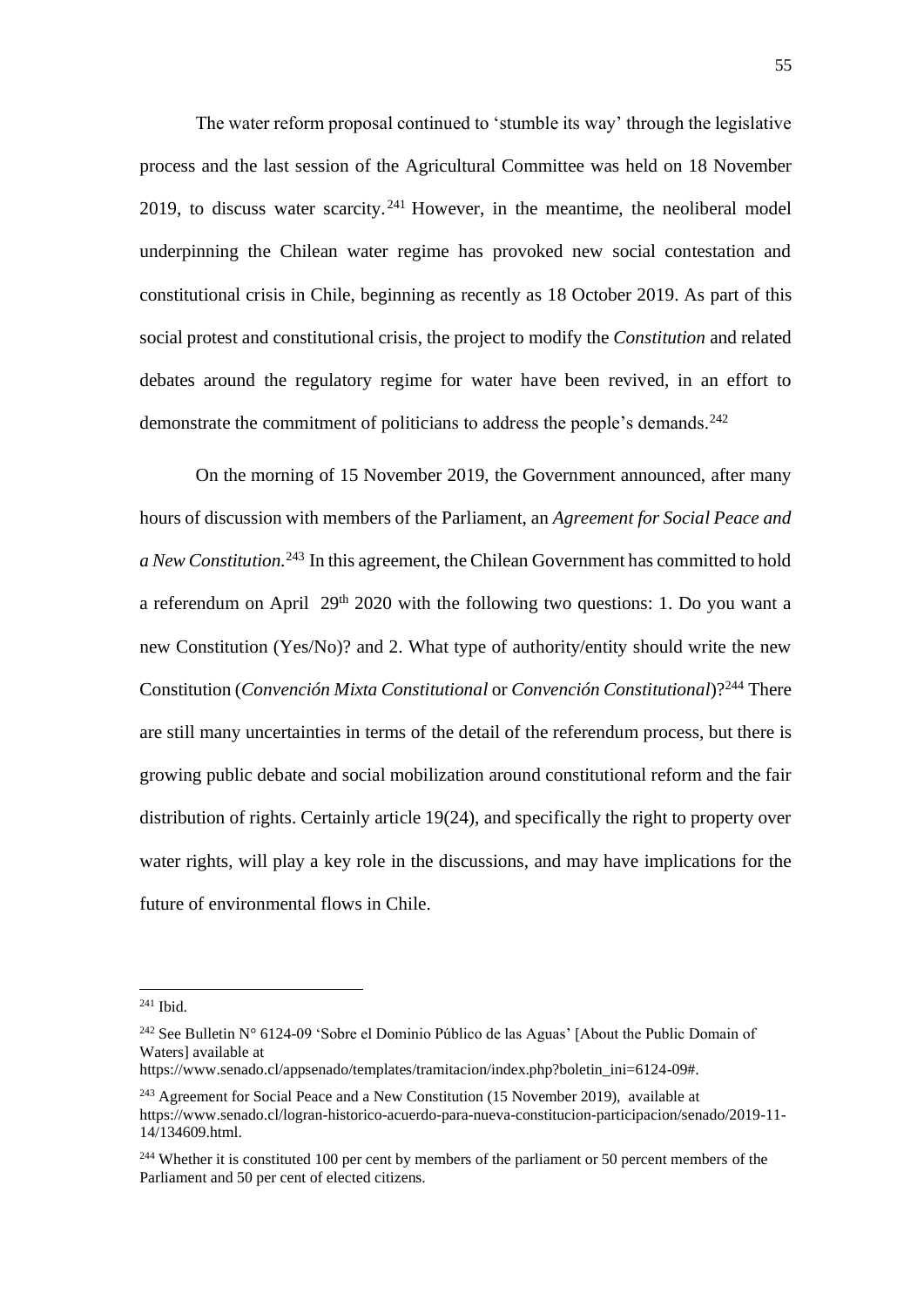## **5 TOWARDS HOLISTIC ENVIRONMENTAL FLOWS IN CHILE**

There is now an international consensus around the need for environmental flow regimes to be implemented in domestic water law and policy frameworks in order to protect the health of rivers and waterways for future generations. Conceptions of environmental flows now acknowledge the social as well as ecological functions of environmental flows, and the need for environmental flow regimes to reflect and account for Indigenous water governance and rights. Advocates for an expanded conception of environmental flows are arguing for recognition of local and Indigenous governance frameworks and interests to build legitimacy in environmental flow regimes and water planning more broadly.<sup>245</sup> Douglas et al provide a useful conceptual starting point for the design of a holistic environmental flow regime, which accounts for cultural as well as ecological interests.<sup>246</sup>

The current model for environmental flows in Chile is not holistic. Although there is some legislative and policy provision for environmental flows, these are limited and have been implemented in an *ad hoc* manner. The minimum ecological flows instituted by the General Water Directorate, for example, are based on a restrictive hydrological model which fails to account for social or cultural water needs, or for the interdependence of surface water flows with groundwater. Further, the Directorate's power to set minimum ecological flows only applies to the granting of new water rights, even though water had already been largely allocated to private users when the process begun. Meanwhile, the courts continue to regularize historical water uses, without

<sup>245</sup> See Douglas, Jackson, Canham, Laborde, Beesley, Kennard, Pusey, Loomes, and Setterfield,

<sup>&#</sup>x27;Conceptualizing Hydro-socio-ecological Relationships to Enable More Integrated and Inclusive Water Allocation Planning', 362.

<sup>246</sup> Douglas et al, n. **Error! Bookmark not defined.** above.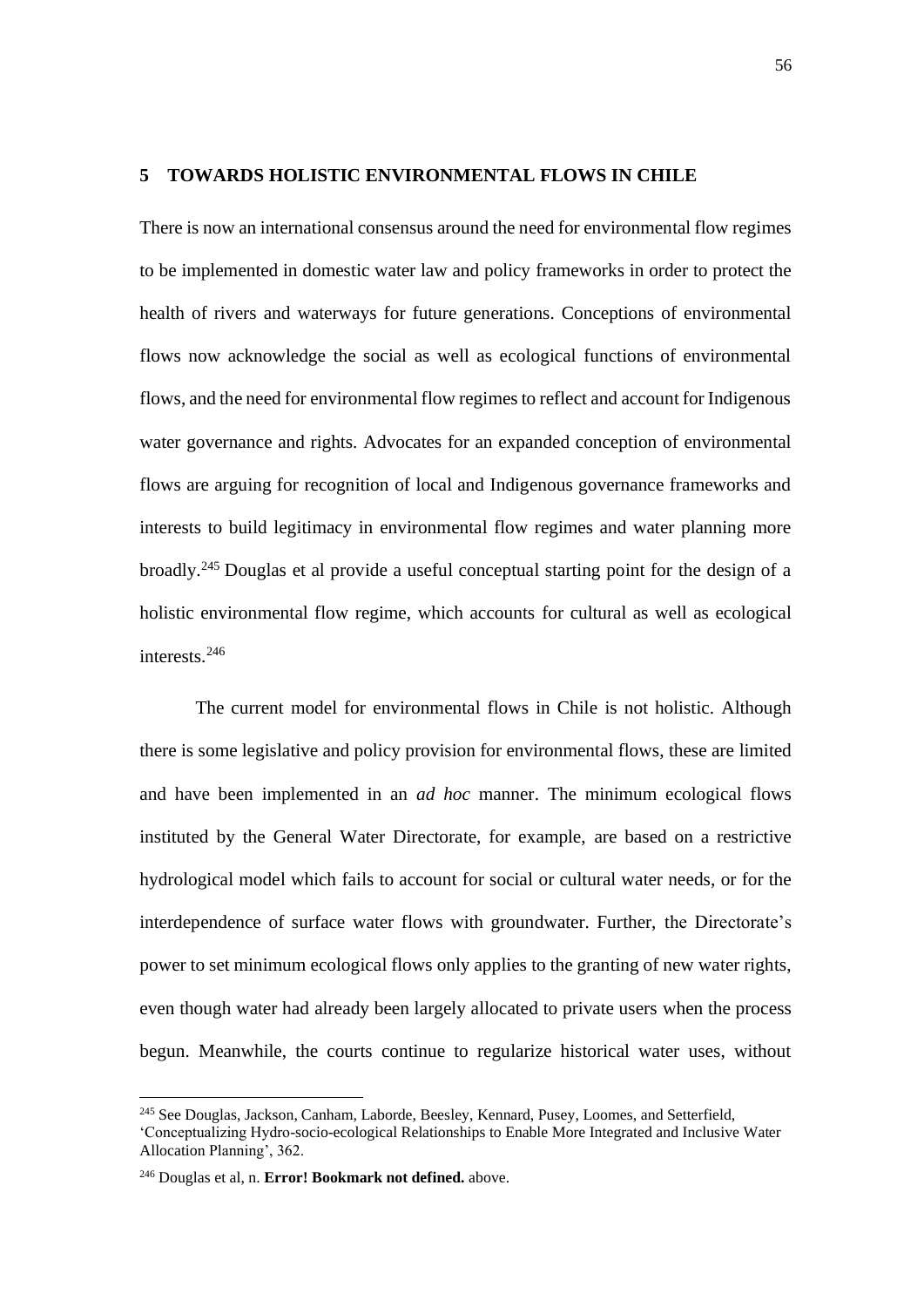considering the availability of water and without any sort of prospective planning. The minimum environmental flows set by the Environmental Impact Assessment Service are similarly restrictive, applying only to prospective major projects, while the vast majority of water rights in Chile have been allocated (free of charge) without any consideration of the interests of the environment, social or cultural interests. Aside from the obligation to set minimum flows, and consistent with the minimal public approach to water regulation in Chile, there is very little policy guidance on how these flows are managed and protected by the Directorate, the Service, or private water user associations once they are established.

Nor is there provision made, in the setting or management of environmental flows, for the significant legal rights and values of Indigenous peoples. If anything, Chilean water law frameworks disincentivize non-extractive environmental or cultural water uses, by charging fees for non-use where water right-holders wish to leave water in-stream. Indigenous peoples' 'complex waterscapes' of social, cultural, spiritual, environmental and economic interests  $247$  are reflected in legislative protection of ancestral water rights (at least in the north of Chile, but arguably more broadly) and a Fund existing for the allocation of water rights elsewhere. Environmental flows are not a substitute for substantive water rights for Indigenous peoples for consumptive, productive or economic purposes, but should be implemented alongside existing mechanisms that fund the recognition and allocation of water rights for Indigenous peoples in Chile.

We argue that the Chilean government should strive towards a comprehensive minimum flow regime in Chile, which protects environmental or ecological water

<sup>&</sup>lt;sup>247</sup> Babidge, 'Contested value and an ethics of resources: Water, mining and indigenous people in the Atacama Desert, Chile', 85.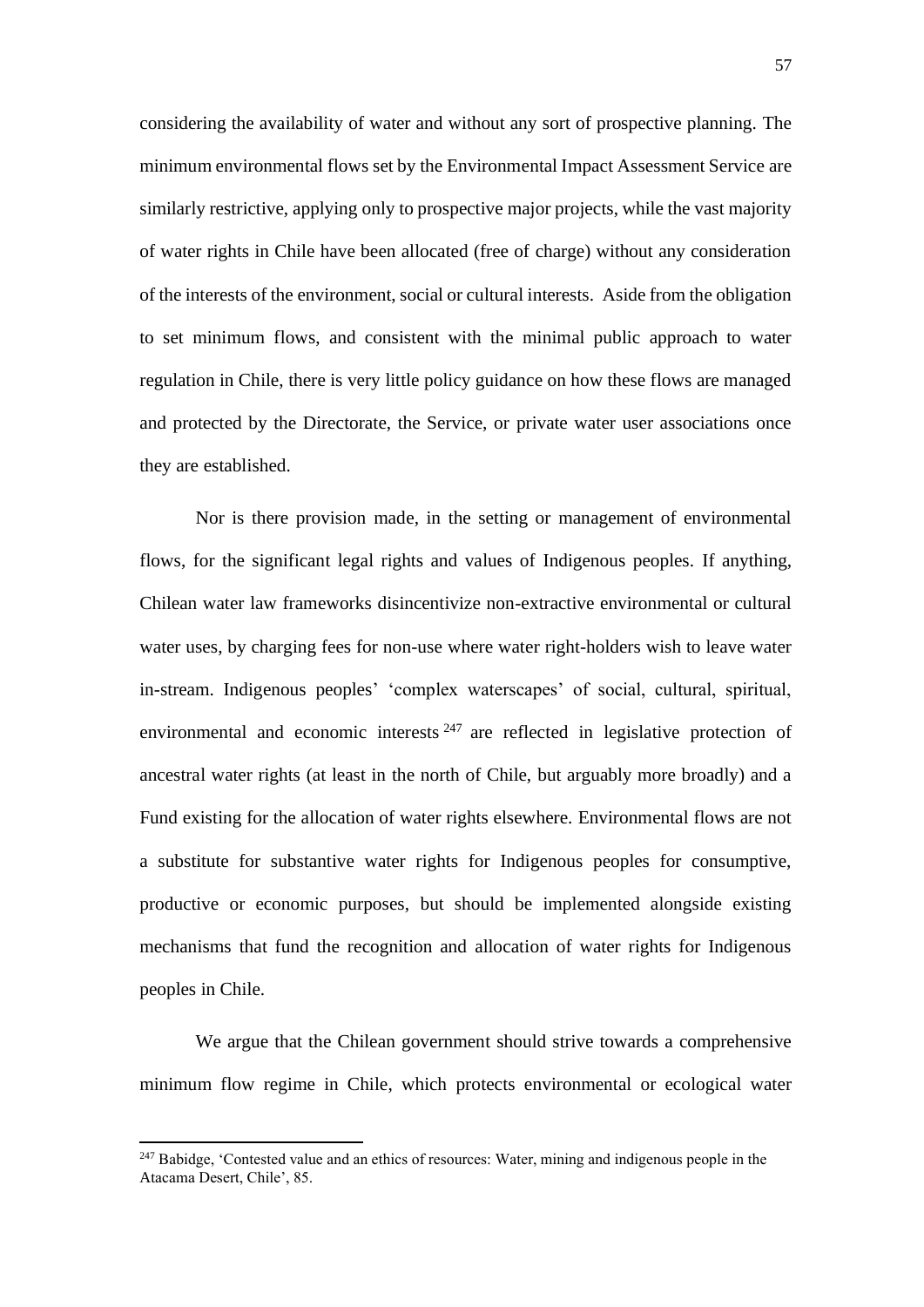qualities to support ecosystem health and takes into account Indigenous rights and interests. There are multiple legal reasons why the government should do so. The Chilean institutions have in the past been prepared to rely on implied regulatory powers, and the Chilean courts have supported them in doing so, emphasising the important role public authorities have to play in protecting the environmental qualities of waterways. Our review of Chilean legal decisions has demonstrated that Supreme Court is prepared to uphold the provision of minimum environmental flows, pointing to the institutional obligation to manage the environment in the public interest and the constitutional right to a healthy environment, despite the impact on other water users.

The role that the Chilean Government should take in environmental water management is inherent, in our view, in the characterisation of waters as 'national goods for public use'. In this context, the public interest does not only encompass water use for industrial or commercial purposes and human consumption, but also to ensure healthy ecosystems and their preservation for future generations.<sup>248</sup> It is also consistent with the obligations public authorities have to protect biodiversity and the environment under articles 41 and 42 of the *Environmental Law* and a range of regulatory imperatives in the *Water Code.* The *Water Code* requires the Directorate to consider the rights of 'third parties',<sup>249</sup> when granting new water rights, which could include harm or impact to ecosystems, implying a duty for the water authority to take into account, when making their decision, the need for in-stream flows. <sup>250</sup> Most significantly, the duty to protect the environmental qualities of rivers, and develop an effective environmental flow regime, is also a constitutional mandate. The Constitution in article 19(8) protects the right to a

<sup>248</sup> Tatiana Celume, *El Régimen Público de las Aguas* [Public Regime of Waters] (Legal Publishing, Santiago, 2013) at p 136.

<sup>249</sup> *Water Code* art 22.

 $250$  Riestra, n[. 128](#page-26-0) above, at pp 103, 108.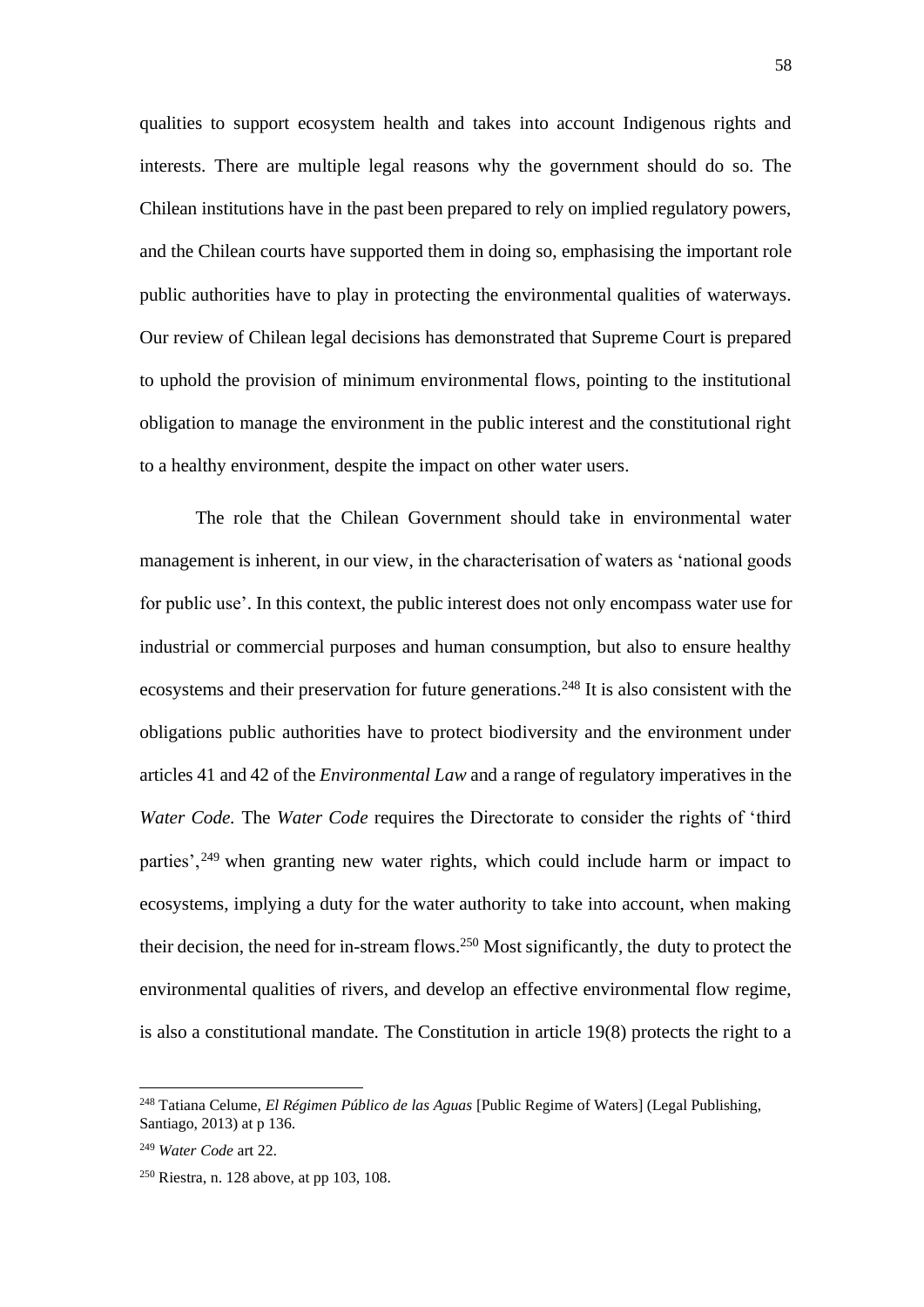clean and healthy environment, and explicitly states that 'the law many establish specific restrictions on certain rights or freedoms in order to protect the environment'. Environmental water governance should not be left to private water user associations, when it is a constitutional imperative and matter of public interest.

There are also clear legal reasons why the Chilean institutions should plan for and include Indigenous peoples to 'build legitimacy' <sup>251</sup> in the implementation and management of environmental flows. Chile has ratified *ILO Convention 169,* with its protections of Indigenous territorial rights to natural resources. In the Chilean constitutional system, international human rights treaties are, at least in theory, 'selfexecuting', <sup>252</sup> meaning that the growing international consensus around the right to water, environmental rights, Indigenous rights, and even the rights of nature, may provide opportunities to influence local reform in Chile.<sup>253</sup>

In terms of the grant of new water rights, there is nothing preventing either the General Water Directorate or the Environmental Impact Assessment Service from revising their approach to setting environmental flow requirements in a more holistic manner, to take into account ecosystem health and current and prospective Indigenous water uses and values. The Service, in particular, is not legally bound by the current limits imposed by the Directorate for minimum ecological flows,<sup>254</sup> and could in fact enhance the protection of freshwater ecosystems by taking into account other elements

<sup>251</sup> Douglas, Jackson, Canham, Laborde, Beesley, Kennard, Pusey, Loomes, and Setterfield, 'Conceptualizing Hydro-socio-ecological Relationships to Enable More Integrated and Inclusive Water Allocation Planning', 98.

<sup>252</sup> *Constitution* art 5(2).

<sup>253</sup> Recabarren O., 'El Estándar del Derecho de Aguas desde la Perspectiva del Derecho Internacional de los Derechos Humanos y del Medio Ambiente' [Water Law Standards from the perspective of the International Law of Human Rights and Environment] (2016) 14(2) *Estudios Constitucionales*, at pp 305, 307.

<sup>254</sup> Which (discussed below) is typically 20 per cent of the average annual flow rate in the corresponding watercourse.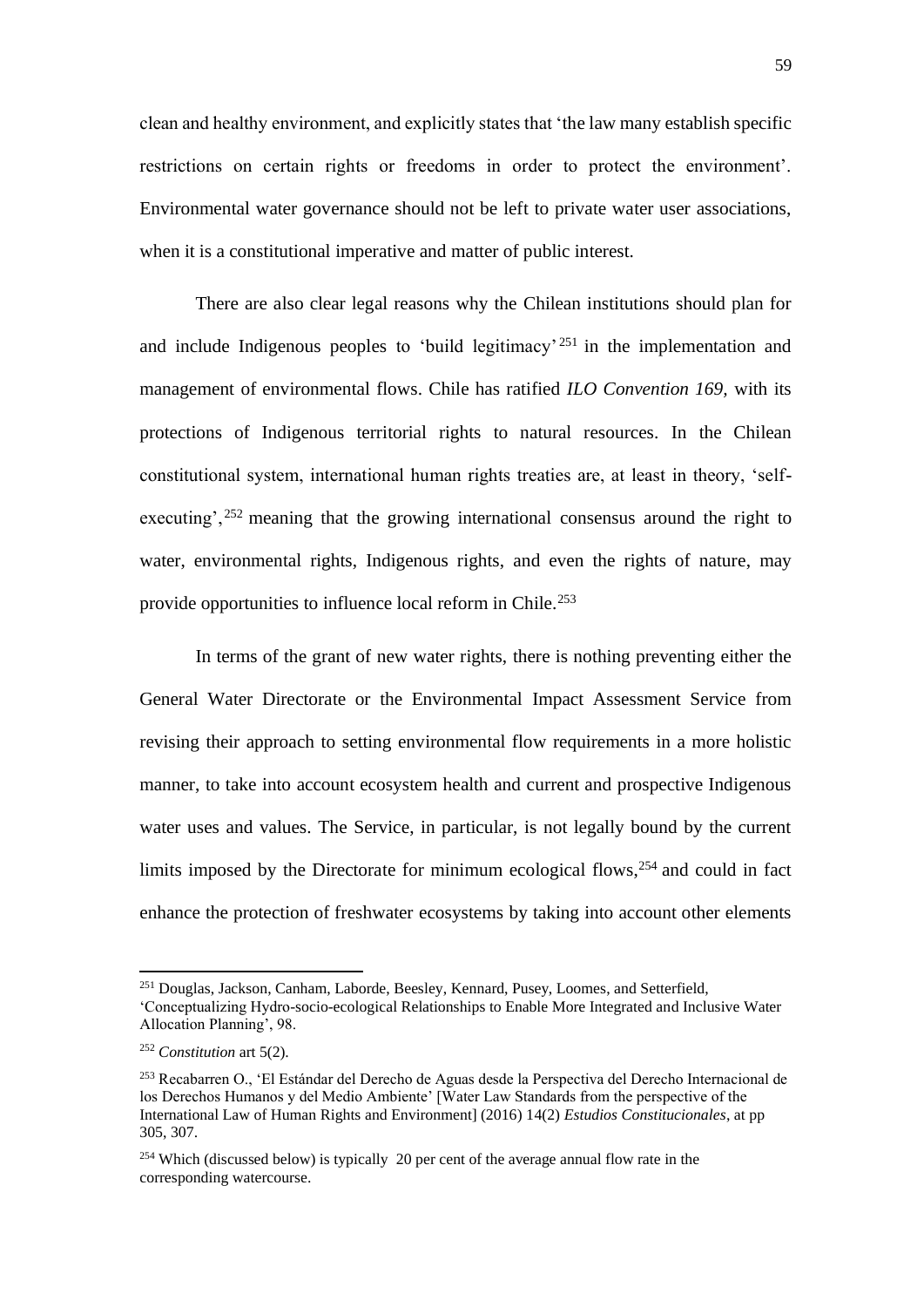that might not be considered as part of the Directorate's methodology. As the Supreme Court has emphasised, the government institutions should use their powers to conduct an adequate and effective minimum flow regime, in line with their obligations under the Constitution to uphold the right to a clean and healthy environment and various domestic laws. Nor is there anything preventing the institutions from working together with Indigenous peoples in the setting and management of environmental flows, and again, the Government should do this in line with its commitments under *ILO Convention 169.*

Where existing water users, including Indigenous communities, already hold water rights, and desire to leave those water rights in-stream for conservation, spiritual or cultural purposes it would be relatively straight-forward to allow them to do so, and to plan for this use within environmental flow regimes. Those users who leave river flows in-stream for environmental or cultural purposes should be exempt from paying fines for 'non-use', and, to promote certainly, this exemption should be prescribed by law.

We acknowledge, that for Chile to move towards a holistic environmental flow regime would require significant public investment, and probably legislative reform.<sup>255</sup> Water regulation is generally contentious in Chile, because of the quantity and range of interests in Chile's rivers, including those of productive users. <sup>256</sup> In catchments where water rights are already fully or over allocated, some form of water recovery would be needed, and the prospect of buying-back rights is expensive. Gomez et al estimated in

<sup>&</sup>lt;sup>255</sup> In Australia significant controversy surrounded the recovery of water for the environment and significant government investment and leadership was required to establish the environmental flow regime. The diversion of water from productive to conservation purposes divided environmentalists and agriculturalists in a fierce political battle over the protection of private rights versus the public interest. See generally O'Donnell & Macpherson, n. **Error! Bookmark not defined.** above, at 32. O'Donnell E., Horne A. C., Godden L. & Head B., 'Cry Me a River: Building Trust and Maintaining Legitimacy in Environmental Flows' (2019) 23(1) *Australasian Journal of Water Resources*.

<sup>256</sup> Bauer C., 'Dams and markets: rivers and electrical power in Chile' (2009) 49 *Natural Resources Journal, at* 583, 598; O'Donnell & Macpherson, n. **Error! Bookmark not defined.** above, at pp 24-25.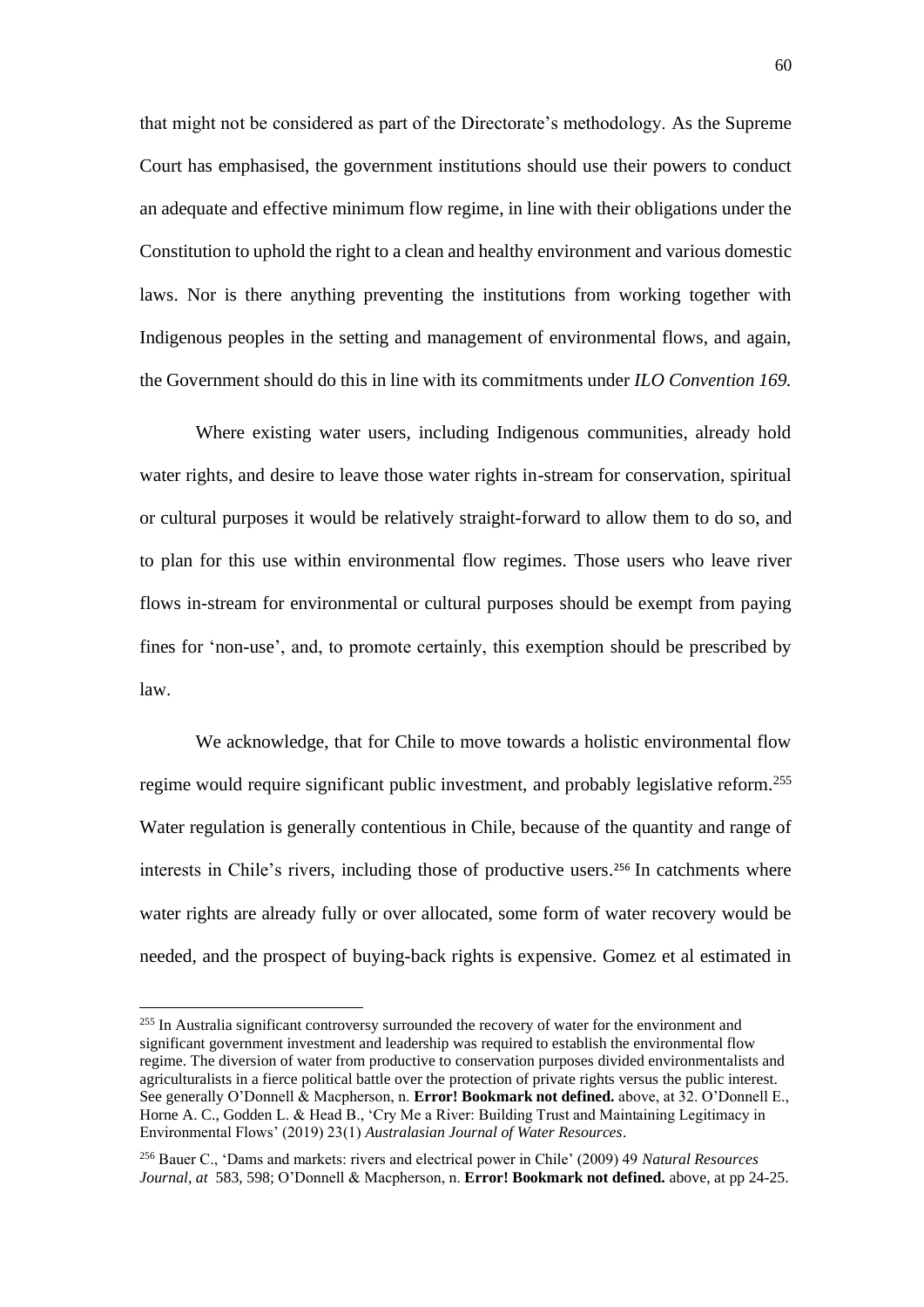2014 that the cost of buying-back water for environmental flows and pollution-dilution in the Maipo river would be \$1.9M US dollars. <sup>257</sup> However, they argued that this is more efficient way to manage pollution than other pollution-reduction alternatives, and point to a need for further consideration by Chilean policymakers of the social benefits of environmental water. 258

Any sort of compulsory redistribution of water to the environment would impact already allocated water rights, meaning that the Government would need to amend article 129 bis 1 to remove the express restriction of minimum environmental flows to the granting of new water rights. This may imply a constitutional change, or an amendment to the protection of water rights as property under article 19(24) of the Constitution, requiring a two-thirds majority in the senate. <sup>259</sup> Given Chile's difficult history of water reform and entrenched water interests, it is a fair assessment that such a drastic reform is unrealistic, although more thinking needs to be done as to legal avenues for transformative change.

# **6 CONCLUSION**

Water resources in Chile are under increasing pressure and the available quantity and quality of water is likely to decrease further as populations grow, development

<sup>257</sup> J. Gomez, O. Melo, and C. De La Maza, 'Restoring environmental flow: Buy-back costs and pollutiondilution as a compliance with water quality standards', *Water Policy*, 16 (2014).

<sup>258</sup> Gomez, Melo, and De La Maza, 'Restoring environmental flow: Buy-back costs and pollutiondilution as a compliance with water quality standards', 877.

 $^{259}$  For example, in January 2020, the Senate rejected a constitutional reform proposal begun in 2008 seeking to modify the water regime with a vote of 24 in favour of reform and 1, which failed to achieve the necessary two-thirds majority. See the parliamentary debates at Boletín 6124-09 [https://www.senado.cl/appsenado/templates/tramitacion/index.php?boletin\\_ini=6124-09](https://www.senado.cl/appsenado/templates/tramitacion/index.php?boletin_ini=6124-09)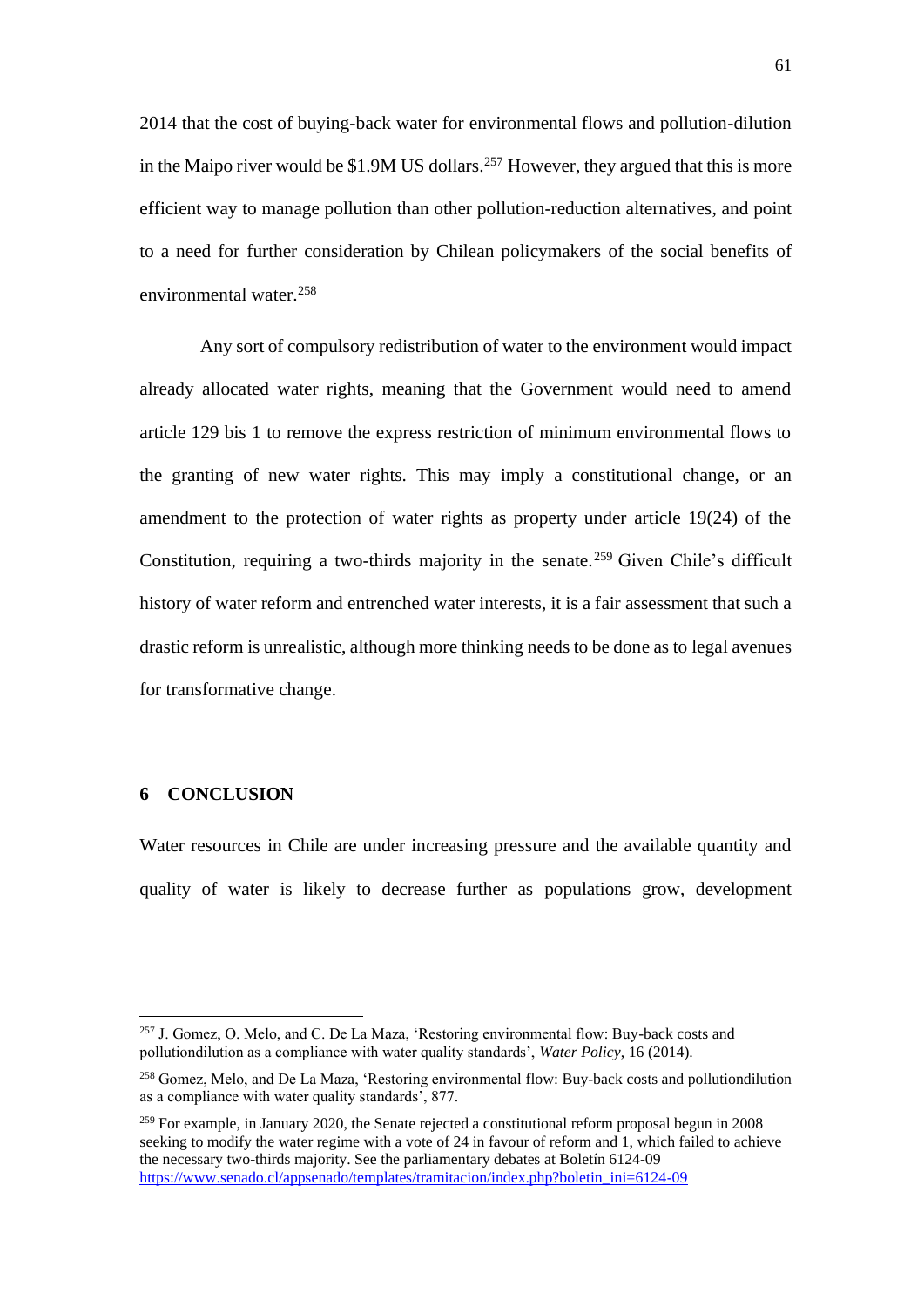intensifies and climate change advances. <sup>260</sup> This will continue to have major implications for humans as well as the natural world, in terms of water security, health, prosperity and well-being and is likely to provoke more common and more intense water conflicts. <sup>261</sup> There remain major challenges for Chile in protecting the environmental state of its freshwater ecosystems in a way that fairly reflects social and cultural relationships with and interests in water.<sup>262</sup> There is growing public concern and conflict around the role of the market-based model underpinning the *Water Code* and the ability of existing institutions to address the serious environmental problems Chile faces.

In this paper we have assessed the legal and policy framework for environmental flows in Chile, and found it to be inadequate and in need of change. We have attempted to make a case for a more holistic environmental flows regime in Chile, and for the government institutions to plan prospectively for and administer a comprehensive environmental flow regime, although more research is needed and we invite others to build on our argument. We recognise that, in the context of finite water resources, safeguarding environmental flows and including a flow of water for Indigenous use may be costly and politically unpalatable, potentially requiring the redirection of water away from consumptive, economic purposes. However, until these in-stream uses are recognized by Chile's water regime and protected by the legal framework, those who seek conservation of in-stream flows will be placed in a position of conflict with those who benefit from their absence.

<sup>260</sup> Valdés-Pineda, Pizarro, García-Chevesich, Valdés, Olivares, Vera, Balocchi, Pérez, Vallejos, Fuentes, Abarza, and Helwig, 'Water governance in Chile: Availability, management and climate change', 2563.

<sup>261</sup> Arthington, *Environmental flows: saving rivers in the third millennium*, 14–15.

<sup>&</sup>lt;sup>262</sup> Marín, 'Constitutional Challenges of the South: Indigenous Water Rights in Chile - Another Step in the "Civilizing Mission?'; Nahuelhual, Saavedra, Henríquez, Benra, Vergara, Perugache, and Hasen, 'Opportunities and limits to ecosystem services governance in developing countries and indigenous territories: The case of water supply in Southern Chile', 16.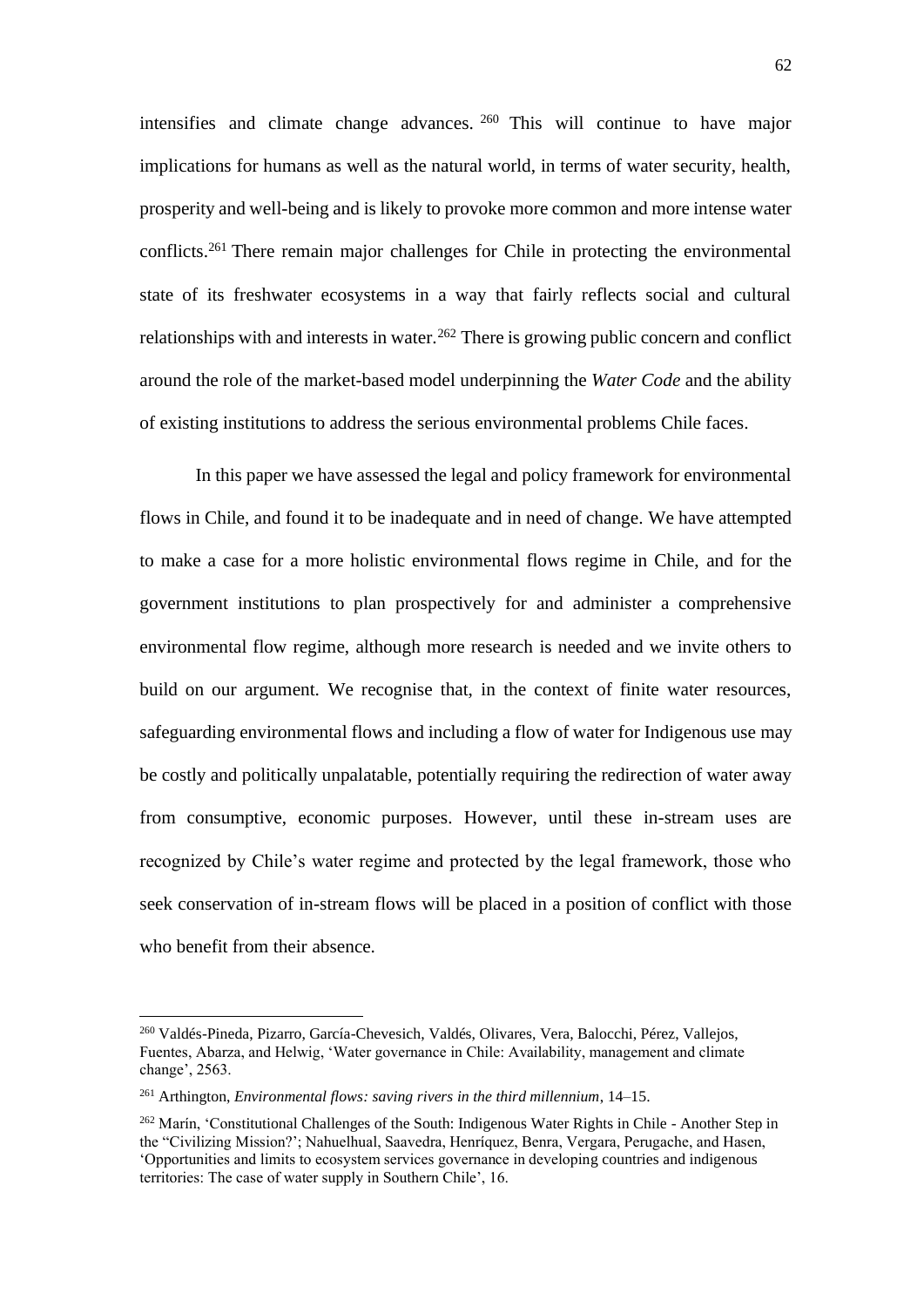In this time of social uprising around neoliberal politics and the distribution of property rights, the Chilean Government should consider the balance between constitutionally protected private property and other constitutional environmental, social and cultural rights. At the same time, the Government should pay attention to the unresolved constitutional demands of Indigenous peoples, because:<sup>263</sup>

there are some limited gains to be achieved, in terms of uncovering an historical debt with Indigenous People, and at the same time give some hope(s) to the possibility of achieving a different, non-western non-liberal, constitutional arrangement. The new constitution for Chile needs to make sense of the geographical location we live in and the plurality of its inhabitants. This avenue could also open up the space for a conversation of alternative legalities after 500 years of forceful assimilation.

The challenge for Chile is to establish and operate a minimum environmental flow regime to protect the conservation of a flow of water necessary to maintain healthy aquatic ecosystems and reflect Indigenous custodianship for and rights to water resources, in a way that applies to existing water users as well as future applicants for water rights. This is especially important, because if the Chilean institutions fail to effectively plan for minimum environmental flows, they may undermine the potential for Chilean rivers to support any water use (including economic) in the future.

Many would argue that the socio-political dynamics are too entrenched in Chile, and institutions too path-dependent, for any sort of transformative change. However, Chile is experiencing an unprecedented social change of constitutional scale, which highlights the ongoing need to consider issues of fairness and resilience in water rights

<sup>263</sup> Ibid.